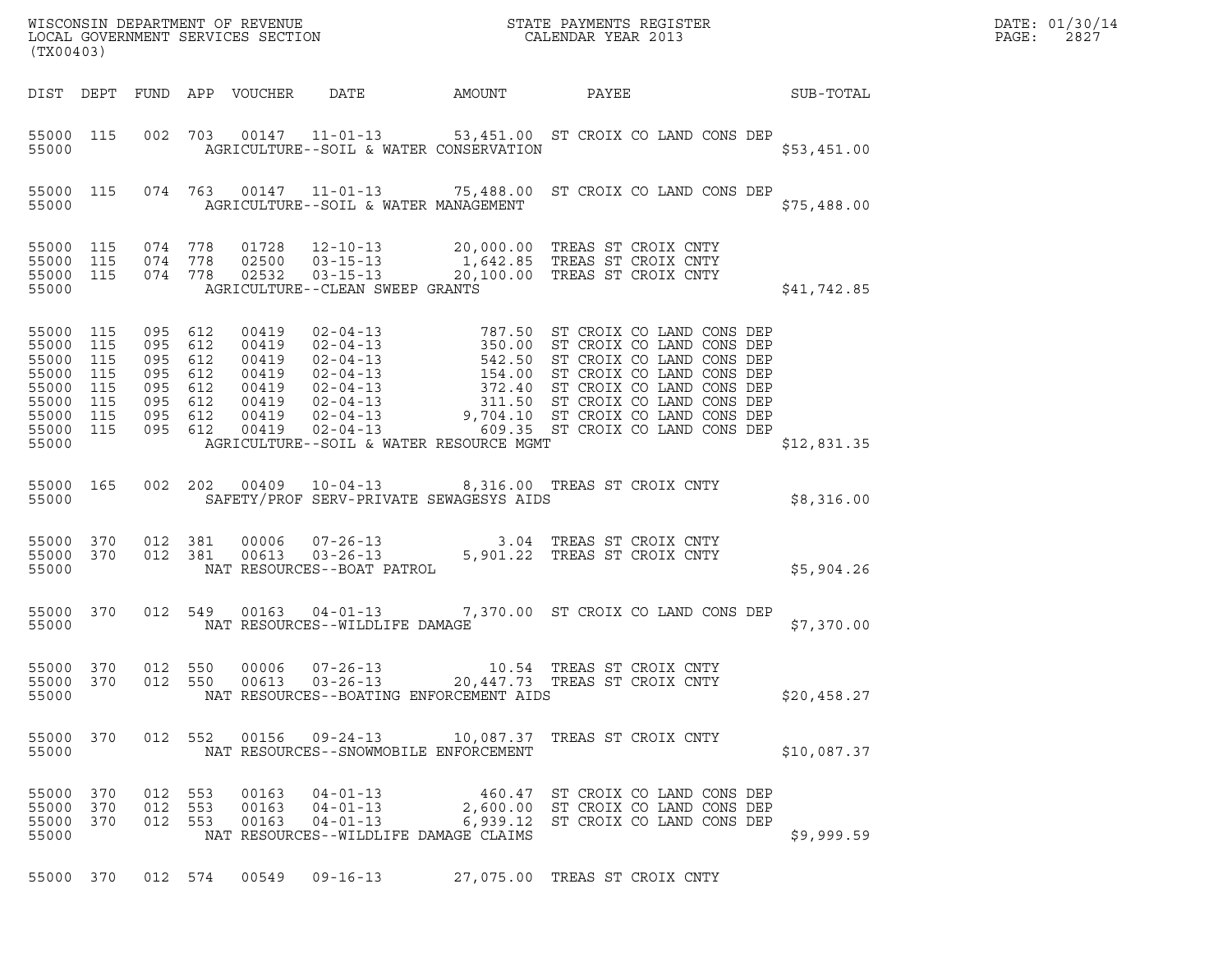| WISCONSIN DEPARTMENT OF REVENUE<br>LOCAL GOVERNMENT SERVICES SECTION<br>(TX00403) | STATE PAYMENTS REGISTER<br>CALENDAR YEAR 2013 | DATE: 01/30/14<br>PAGE:<br>2828 |
|-----------------------------------------------------------------------------------|-----------------------------------------------|---------------------------------|

| (TX00403)                                                          |                                                                    |                                                                    |                                                                                        |                                                                                                                                                                                  |                                                     |                                                                                                                                                                                                                                                                              |                                                                                                                                                                                                                                                                                                          |
|--------------------------------------------------------------------|--------------------------------------------------------------------|--------------------------------------------------------------------|----------------------------------------------------------------------------------------|----------------------------------------------------------------------------------------------------------------------------------------------------------------------------------|-----------------------------------------------------|------------------------------------------------------------------------------------------------------------------------------------------------------------------------------------------------------------------------------------------------------------------------------|----------------------------------------------------------------------------------------------------------------------------------------------------------------------------------------------------------------------------------------------------------------------------------------------------------|
| DEPT                                                               | FUND                                                               |                                                                    | VOUCHER                                                                                | DATE                                                                                                                                                                             | AMOUNT                                              | PAYEE                                                                                                                                                                                                                                                                        | SUB-TOTAL                                                                                                                                                                                                                                                                                                |
|                                                                    |                                                                    |                                                                    |                                                                                        |                                                                                                                                                                                  |                                                     |                                                                                                                                                                                                                                                                              | \$27,075.00                                                                                                                                                                                                                                                                                              |
| 370<br>370                                                         | 012<br>012                                                         | 575<br>575                                                         | 00358<br>00514                                                                         | $08 - 23 - 13$<br>$09 - 16 - 13$                                                                                                                                                 |                                                     | TREAS ST CROIX CNTY                                                                                                                                                                                                                                                          | \$60,579.78                                                                                                                                                                                                                                                                                              |
| 370                                                                | 012                                                                | 584                                                                | 00044                                                                                  | $09 - 03 - 13$                                                                                                                                                                   | 3,189.00                                            | TREAS ST CROIX CNTY                                                                                                                                                                                                                                                          | \$3,189.00                                                                                                                                                                                                                                                                                               |
| 370                                                                | 012                                                                | 663                                                                | 00265                                                                                  | $08 - 14 - 13$                                                                                                                                                                   |                                                     | TREAS ST CROIX CNTY                                                                                                                                                                                                                                                          | \$15,000.00                                                                                                                                                                                                                                                                                              |
| 370                                                                | 074                                                                | 670                                                                | 41199                                                                                  | $05 - 20 - 13$                                                                                                                                                                   |                                                     | TREAS ST CROIX CNTY                                                                                                                                                                                                                                                          | \$176,905.86                                                                                                                                                                                                                                                                                             |
| 370                                                                | 074                                                                | 673                                                                | 41199                                                                                  | $05 - 20 - 13$                                                                                                                                                                   |                                                     | TREAS ST CROIX CNTY                                                                                                                                                                                                                                                          | \$19,632.74                                                                                                                                                                                                                                                                                              |
| 395<br>395<br>395                                                  | 011<br>011<br>011                                                  | 190<br>190<br>190                                                  | 68055<br>82055<br>94055                                                                | $01 - 07 - 13$<br>$07 - 01 - 13$<br>$10 - 07 - 13$                                                                                                                               |                                                     | COUNTY OF ST CROIX<br>COUNTY OF ST CROIX<br>COUNTY OF ST CROIX                                                                                                                                                                                                               | \$1,675,093.88                                                                                                                                                                                                                                                                                           |
| 395<br>395                                                         | 011<br>011                                                         | 278<br>278                                                         | 89730<br>89730                                                                         | $10 - 03 - 13$<br>$10 - 03 - 13$                                                                                                                                                 | 178,484.91<br>207,411.54                            | TREAS ST CROIX CO<br>TREAS ST CROIX CO                                                                                                                                                                                                                                       | \$385,896.45                                                                                                                                                                                                                                                                                             |
| 410                                                                | 002                                                                | 116                                                                | 11357                                                                                  | $11 - 05 - 13$                                                                                                                                                                   | 79,422.00                                           | TREAS ST CROIX CNTY                                                                                                                                                                                                                                                          | \$79,422.00                                                                                                                                                                                                                                                                                              |
| 435<br>435<br>435<br>435<br>435<br>435<br>435<br>435<br>435<br>435 | 005<br>005<br>005<br>005<br>005<br>005<br>005<br>005<br>005<br>005 | 000<br>000<br>000<br>000<br>000<br>000<br>000<br>000<br>000<br>000 | 90310<br>90314<br>90318<br>90323<br>90325<br>90400<br>90403<br>90406<br>90408<br>90411 | $01 - 01 - 13$<br>$02 - 01 - 13$<br>$03 - 01 - 13$<br>$05 - 01 - 13$<br>$06 - 01 - 13$<br>$07 - 01 - 13$<br>$09 - 01 - 13$<br>$10 - 01 - 13$<br>$11 - 01 - 13$<br>$12 - 01 - 13$ | 304,889.00<br>223,590.00<br>469,096.00<br>93,060.00 | ST CROIX CO<br>ST CROIX CO<br>ST CROIX CO<br>ST CROIX CO<br>ST CROIX CO<br>ST CROIX CO<br>ST CROIX CO<br>ST CROIX CO<br>ST CROIX CO<br>ST CROIX CO                                                                                                                           | \$3,530,226.00                                                                                                                                                                                                                                                                                           |
|                                                                    |                                                                    |                                                                    | APP                                                                                    |                                                                                                                                                                                  | CORRECTIONS--LOCAL AID                              | NAT RESOURCES--SNOWMOBILE TRAIL AIDS<br>NAT RESOURCES--SNOWMOBILE TRAIL AIDS<br>NAT RESOURCES--PMT IN LIEU OF TAXES<br>NAT RESOURCES--RU RECYCLING GRANT<br>NAT RESOURCES--RU CONSOLIDATED GRANT<br>TRANSPORTATION--LRIP/TRIP/MSIP GRANTS<br>HEALTH SERVICES--STATE/FED AIDS | 27,075.00 TREAS ST CROIX CNTY<br>33,504.78<br>15,000.00<br>NAT RESOURCES--LAKES MANAGEMENT GRANTS<br>176,905.86<br>19,632.74<br>418,773.47<br>837,546.94<br>418,773.47<br>TRANSPORTATION--GENERAL TRANSP AIDS-GTA<br>109,190.00<br>130,824.00<br>270,871.00<br>169,467.00<br>372, 272.00<br>1,386,967.00 |

55000 437 005 000 00000 01-30-13 122,443.79 SAINT.CROIX CHILD SUPPORT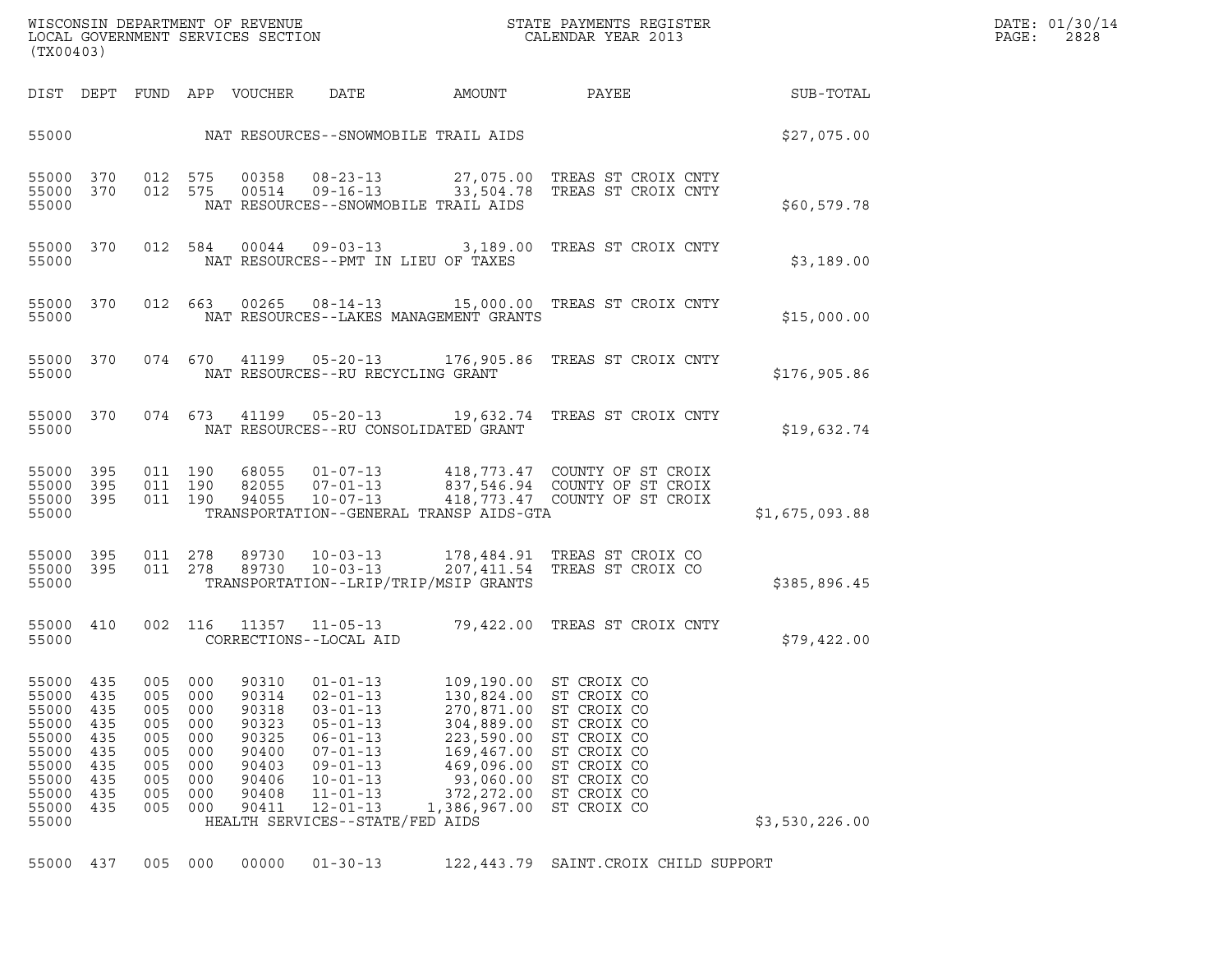| (TX00403)                                                                                                                                             |                                                                                                              |                                                                                                              |                                                                                                              |                                                                                                                                              |                                                                                                                                                                                                                                                                                              |                                                                                                                                                                                |                                                                                                                                                                                                                                                                                                                                                                                                    |       |                |
|-------------------------------------------------------------------------------------------------------------------------------------------------------|--------------------------------------------------------------------------------------------------------------|--------------------------------------------------------------------------------------------------------------|--------------------------------------------------------------------------------------------------------------|----------------------------------------------------------------------------------------------------------------------------------------------|----------------------------------------------------------------------------------------------------------------------------------------------------------------------------------------------------------------------------------------------------------------------------------------------|--------------------------------------------------------------------------------------------------------------------------------------------------------------------------------|----------------------------------------------------------------------------------------------------------------------------------------------------------------------------------------------------------------------------------------------------------------------------------------------------------------------------------------------------------------------------------------------------|-------|----------------|
| DIST                                                                                                                                                  | DEPT                                                                                                         | FUND                                                                                                         | APP                                                                                                          | VOUCHER                                                                                                                                      | DATE                                                                                                                                                                                                                                                                                         | AMOUNT                                                                                                                                                                         |                                                                                                                                                                                                                                                                                                                                                                                                    | PAYEE | SUB-TOTAL      |
| 55000<br>55000<br>55000<br>55000<br>55000<br>55000<br>55000<br>55000<br>55000<br>55000<br>55000<br>55000<br>55000<br>55000<br>55000<br>55000<br>55000 | 437<br>437<br>437<br>437<br>437<br>437<br>437<br>437<br>437<br>437<br>437<br>437<br>437<br>437<br>437<br>437 | 005<br>005<br>005<br>005<br>005<br>005<br>005<br>005<br>005<br>005<br>005<br>005<br>005<br>005<br>005<br>005 | 000<br>000<br>000<br>000<br>000<br>000<br>000<br>000<br>000<br>000<br>000<br>000<br>000<br>000<br>000<br>000 | 00000<br>00000<br>00000<br>00000<br>00000<br>00000<br>00000<br>00000<br>00000<br>00000<br>00000<br>00000<br>00000<br>00000<br>00000<br>00000 | $04 - 31 - 13$<br>$04 - 05 - 13$<br>$04 - 05 - 13$<br>$05 - 07 - 13$<br>$06 - 30 - 13$<br>$06 - 05 - 13$<br>$07 - 05 - 13$<br>$07 - 22 - 13$<br>$07 - 26 - 13$<br>$09 - 05 - 13$<br>$09 - 23 - 13$<br>$10 - 30 - 13$<br>$10 - 06 - 13$<br>$10 - 05 - 13$<br>$11 - 10 - 13$<br>$12 - 28 - 13$ | 127,731.88<br>14,720.97<br>156,002.65<br>992.56<br>337.52<br>1,133.61<br>204,415.11<br>3,974.00<br>127,846.22<br>37,751.10<br>76.12<br>CHILDREN & FAMILIES--STATE/FEDERAL AIDS | SAINT. CROIX<br>SAINT. CROIX CHILD SUPPORT<br>SAINT. CROIX CHILD SUPPORT<br>SAINT. CROIX<br>SAINT. CROIX<br>SAINT. CROIX<br>SAINT. CROIX<br>SAINT. CROIX CHILD SUPPORT<br>SAINT. CROIX CHILD SUPPORT<br>342,730.12 SAINT. CROIX<br>SAINT. CROIX<br>SAINT. CROIX<br>150,630.28 SAINT.CROIX CHILD SUPPORT<br>37,875.66 SAINT.CROIX CHILD SUPPORT<br>134,625.88 SAINT. CROIX<br>3,787.69 SAINT. CROIX |       | \$1,467,075.16 |
| 55000<br>55000                                                                                                                                        | 455                                                                                                          | 002                                                                                                          | 202                                                                                                          | 00771                                                                                                                                        | $05 - 22 - 13$                                                                                                                                                                                                                                                                               | 694.43<br>JUSTICE--LAW ENFORCEMENT TRAINING REIMB                                                                                                                              | TREAS ST CROIX CNTY                                                                                                                                                                                                                                                                                                                                                                                |       | \$694.43       |
| 55000<br>55000                                                                                                                                        | 455                                                                                                          | 002                                                                                                          | 221                                                                                                          | 04867                                                                                                                                        | $07 - 30 - 13$                                                                                                                                                                                                                                                                               | 1,020.00<br>JUSTICE--LAW ENFORCEMENT SERVICES AID                                                                                                                              | TREAS ST CROIX CNTY                                                                                                                                                                                                                                                                                                                                                                                |       | \$1,020.00     |
| 55000<br>55000<br>55000<br>55000<br>55000                                                                                                             | 455<br>455<br>455<br>455                                                                                     | 002<br>002<br>002<br>002                                                                                     | 231<br>231<br>231<br>231                                                                                     | 00089<br>00560<br>00747<br>00771                                                                                                             | $01 - 10 - 13$<br>$02 - 15 - 13$<br>$05 - 07 - 13$<br>05-22-13<br>JUSTICE--LAW ENFORCEMENT TRAINING                                                                                                                                                                                          | 160.00<br>12,960.00<br>1,459.70                                                                                                                                                | TREAS ST CROIX CNTY<br>TREAS ST CROIX CNTY<br>3,000.00 TREAS ST CROIX CNTY<br>TREAS ST CROIX CNTY                                                                                                                                                                                                                                                                                                  |       | \$17,579.70    |
| 55000<br>55000<br>55000                                                                                                                               | 455<br>455                                                                                                   | 002<br>002                                                                                                   | 251<br>251                                                                                                   | 00096<br>00556                                                                                                                               | $09 - 25 - 13$<br>$12 - 17 - 13$                                                                                                                                                                                                                                                             | 4,607.41<br>JUSTICE--TRUANCY PROGRAM-GRANT FUNDS                                                                                                                               | 13,823.29 TREAS ST CROIX CNTY<br>TREAS ST CROIX CNTY                                                                                                                                                                                                                                                                                                                                               |       | \$18,430.70    |
| 55000<br>55000<br>55000                                                                                                                               | 455<br>455                                                                                                   | 002<br>002                                                                                                   | 532<br>532                                                                                                   | 00057<br>04790                                                                                                                               | $03 - 12 - 13$<br>$07 - 30 - 13$                                                                                                                                                                                                                                                             | JUSTICE--VICTIM/WITNESS ASSISTANCE SERV                                                                                                                                        | 58,181.19 TREAS ST CROIX CNTY<br>65,261.34 TREAS ST CROIX CNTY                                                                                                                                                                                                                                                                                                                                     |       | \$123,442.53   |
| 55000<br>55000<br>55000<br>55000<br>55000                                                                                                             | 455<br>455<br>455<br>455                                                                                     | 002<br>002<br>002<br>002                                                                                     | 542<br>542<br>542<br>542                                                                                     | 00051<br>00211<br>00370<br>00522                                                                                                             | $08 - 08 - 13$<br>$11 - 08 - 13$<br>$02 - 15 - 13$<br>$05 - 14 - 13$<br>JUSTICE--VICTIM ASSISTANCE                                                                                                                                                                                           | 10,432.00<br>10,433.00<br>10,432.00<br>10,432.00                                                                                                                               | TREAS ST CROIX CNTY<br>TREAS ST CROIX CNTY<br>TREAS ST CROIX CNTY<br>TREAS ST CROIX CNTY                                                                                                                                                                                                                                                                                                           |       | \$41,729.00    |
| 55000<br>55000                                                                                                                                        | 465                                                                                                          | 002                                                                                                          | 305                                                                                                          | 00825                                                                                                                                        | $11 - 18 - 13$                                                                                                                                                                                                                                                                               | 132.92<br>MILITARY AFFAIRS-EMER MGMT-DISASTER RECO                                                                                                                             | TREAS ST CROIX CNTY                                                                                                                                                                                                                                                                                                                                                                                |       | \$132.92       |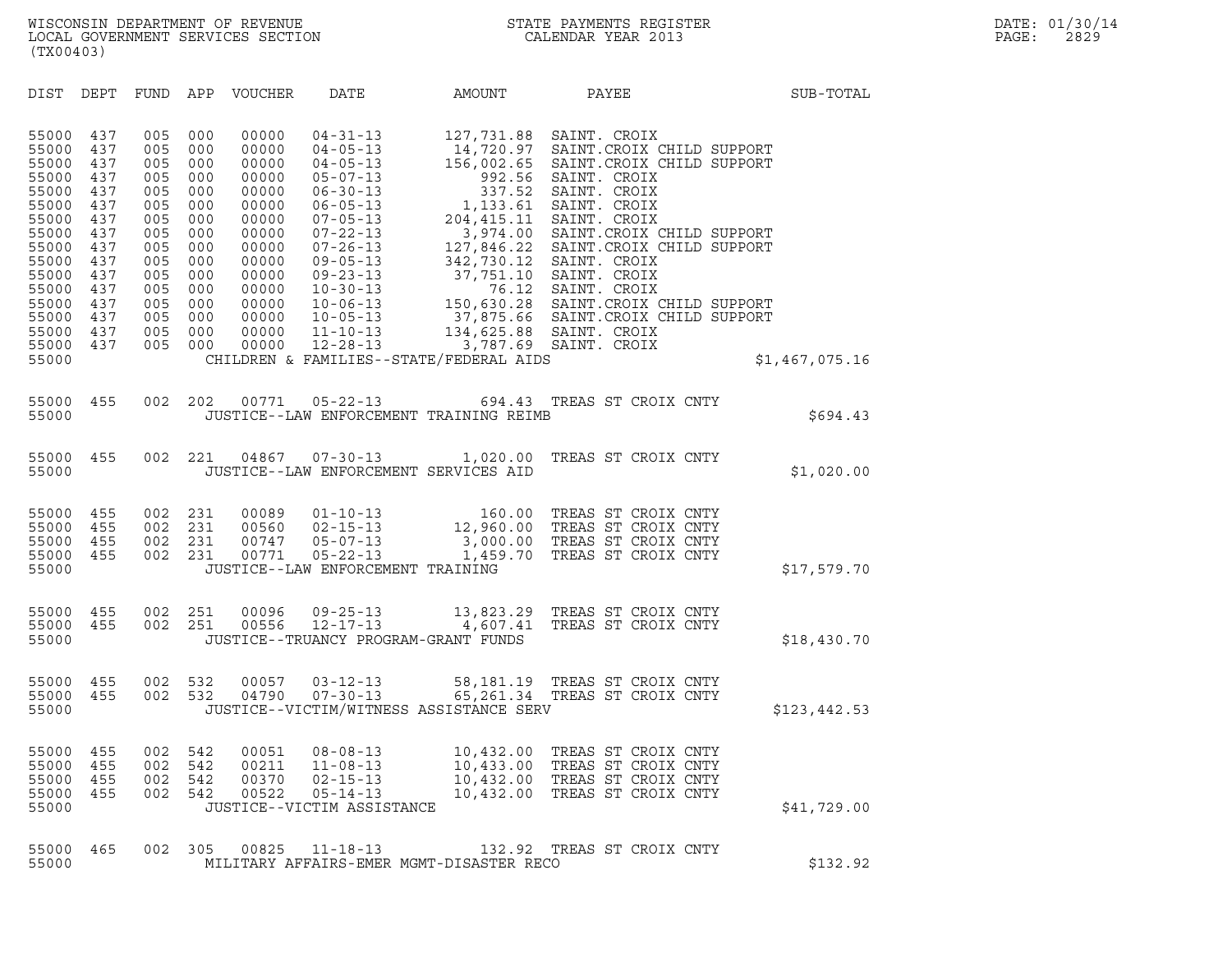| (TX00403)                                                                                                                                                    |                                                                                  |                                                                                                                                                                      |            |                            |                                                                                                 |                                       |                                                              |  |                  | DATE: 01/30/14<br>PAGE:<br>2830 |
|--------------------------------------------------------------------------------------------------------------------------------------------------------------|----------------------------------------------------------------------------------|----------------------------------------------------------------------------------------------------------------------------------------------------------------------|------------|----------------------------|-------------------------------------------------------------------------------------------------|---------------------------------------|--------------------------------------------------------------|--|------------------|---------------------------------|
|                                                                                                                                                              |                                                                                  |                                                                                                                                                                      |            | DIST DEPT FUND APP VOUCHER | DATE                                                                                            | AMOUNT                                | PAYEE                                                        |  | <b>SUB-TOTAL</b> |                                 |
| 55000 465<br>55000                                                                                                                                           |                                                                                  |                                                                                                                                                                      |            |                            | 002 308 00873 12-03-13 1,708.00 TREAS ST CROIX CNTY<br>MILITARY AFFAIRS-EMER MGMT-RESPONSE EQMT |                                       |                                                              |  | \$1,708.00       |                                 |
| 55000 465<br>55000                                                                                                                                           |                                                                                  |                                                                                                                                                                      |            |                            | 002 337 00705 06-28-13 9,047.00 TREAS ST CROIX CNTY<br>MILITARY AFFAIRS-EMERGENCY MGMT PLANNING |                                       |                                                              |  | \$9,047.00       |                                 |
| 55000 465<br>55000<br>55000<br>55000<br>55000<br>55000<br>55000<br>55000<br>55000<br>55000<br>55000<br>55000<br>55000 465<br>55000<br>55000 465<br>55000 465 | 465<br>465<br>465<br>465<br>465<br>465<br>465<br>465<br>465<br>465<br>465<br>465 | 002 342<br>002 342<br>002 342<br>002 342<br>002 342<br>002<br>002 342<br>002<br>002 342<br>002 342<br>002 342<br>002 342<br>002 342<br>002 342<br>002 342<br>002 342 | 342<br>342 |                            |                                                                                                 |                                       |                                                              |  |                  |                                 |
| 55000                                                                                                                                                        |                                                                                  |                                                                                                                                                                      |            |                            | MILITARY AFFAIRS-EMERGENCY MGMT-FED FUND                                                        |                                       |                                                              |  | \$102,956.06     |                                 |
| 55000 465<br>55000                                                                                                                                           |                                                                                  | 072 364                                                                                                                                                              |            |                            | 00352  01-23-13  9,649.00  TREAS ST CROIX CNTY<br>MILITARY AFFAIRS-EMER MGMT-PLANNING AID       |                                       |                                                              |  | \$9,649.00       |                                 |
| 55000 485<br>55000                                                                                                                                           |                                                                                  | 002 127                                                                                                                                                              |            |                            | 05227   06-06-13   1,300.00   TREAS ST CROIX CNTY<br>VETERANS AFFAIRS GRANTS                    |                                       |                                                              |  | \$1,300.00       |                                 |
| 55000 485<br>55000                                                                                                                                           |                                                                                  | 082 267                                                                                                                                                              |            | 05227                      | VETERANS AFFAIRS--GRANTS TO COUNTIES                                                            | 06-06-13 5,850.00 TREAS ST CROIX CNTY |                                                              |  | \$5,850.00       |                                 |
| 55000 485<br>55000                                                                                                                                           |                                                                                  |                                                                                                                                                                      |            |                            | 082 280 02503 01-02-13<br>VETERANS AFFAIRS--GRANTS                                              |                                       | 5,152.39 TREAS ST CROIX CNTY                                 |  | \$5,152.39       |                                 |
| 55000 485<br>55000                                                                                                                                           |                                                                                  |                                                                                                                                                                      |            |                            | 083 370 05227 06-06-13 5,850.00 TREAS ST CROIX CNTY<br>VETERANS AFFAIRS--GRANTS TO COUNTIES     |                                       |                                                              |  | \$5,850.00       |                                 |
| 55000 505<br>55000                                                                                                                                           |                                                                                  |                                                                                                                                                                      |            |                            | 002 116 01376 09-10-13 300.00 TREAS ST CROIX CNTY<br>DOA--LAND INFORMATION BOARD GRANTS         |                                       |                                                              |  | \$300.00         |                                 |
| 55000 505<br>55000 505                                                                                                                                       |                                                                                  | 002 155<br>002 155                                                                                                                                                   |            | 60009<br>60009             | $07 - 23 - 13$<br>$07 - 23 - 13$                                                                |                                       | 3,259.00 TREAS ST CROIX CNTY<br>7,778.00 TREAS ST CROIX CNTY |  |                  |                                 |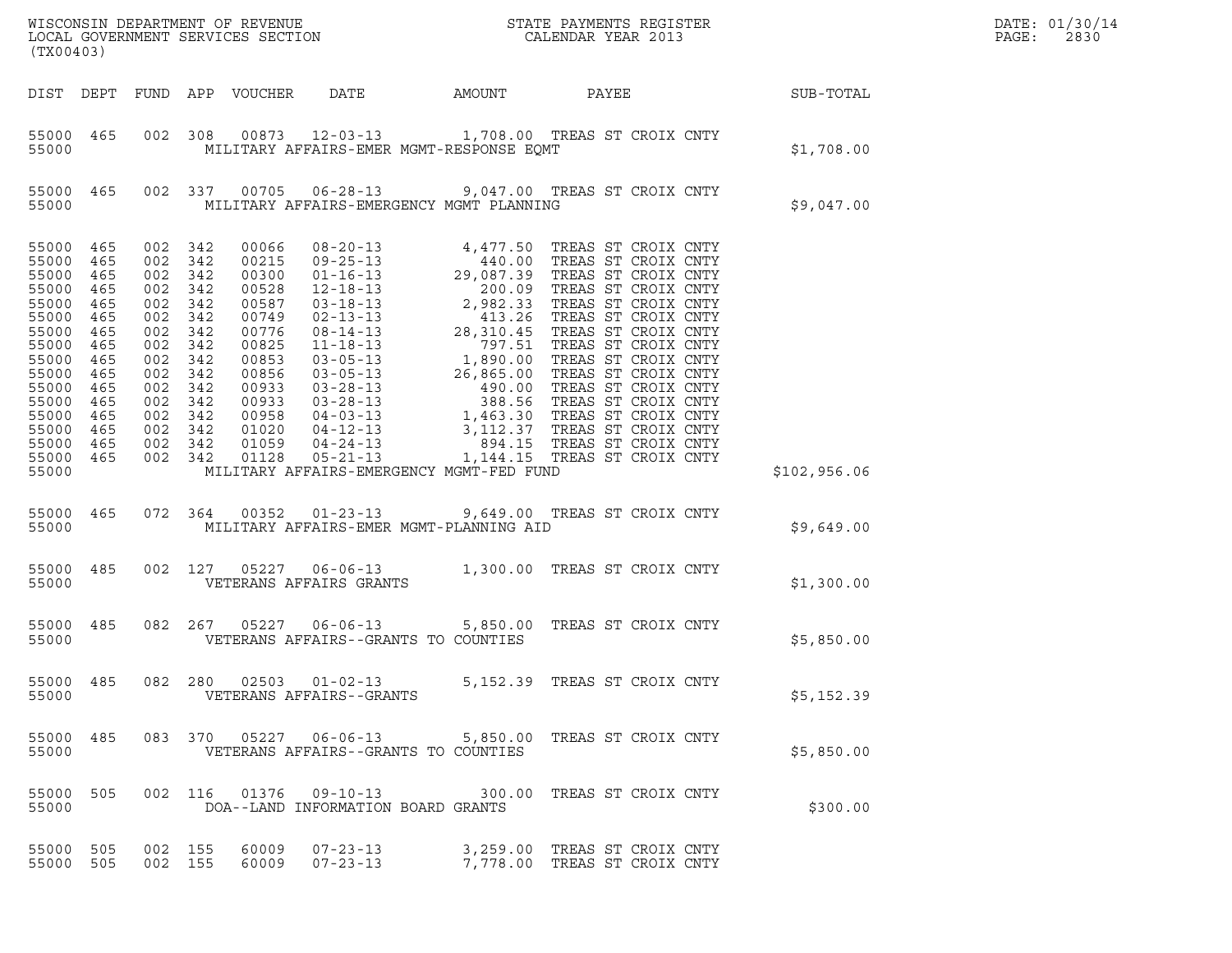|  |  | 55000 835 002 109 01055 07-22-13 | 44.037.00 TREAS ST CROIX CNTY |  |  |
|--|--|----------------------------------|-------------------------------|--|--|
|  |  |                                  |                               |  |  |

| 55000<br>55000    | 835 |  | 55000 835 002 105 44353 07-22-13<br>002 105 81457 11-18-13<br>REVENUE--STATE SHARED REVENUES | 79,253.54 TREAS ST CROIX CNTY<br>444,657.60 TREAS ST CROIX CNTY | \$523,911.14 |
|-------------------|-----|--|----------------------------------------------------------------------------------------------|-----------------------------------------------------------------|--------------|
| 55000 835 002 109 |     |  | 01055 07-22-13                                                                               | 44,037.00 TREAS ST CROIX CNTY                                   |              |

| 55000<br>55000<br>55000<br>55000<br>55000<br>55000<br>55000<br>55000<br>55000                                                                                                                               | 505<br>505<br>505<br>505<br>505<br>505<br>505<br>505                                                                                                   | 002<br>002<br>002<br>002<br>002<br>002<br>002<br>002                                                                                                   | 155<br>155<br>155<br>155<br>155<br>155<br>155<br>155                                                                                                   | 60341<br>60341<br>60478<br>60478<br>60521<br>60521<br>60771<br>60771                                                                                                                               |                                                    | DOA-HOUSING ASSISTANCE-FEDERAL FUNDS                            | 12-26-13 67.20 TREAS ST CROIX CNTY<br>12-26-13 3,445.88 TREAS ST CROIX CNTY<br>02-25-13 96.00 TREAS ST CROIX CNTY<br>02-25-13 2,318.00 TREAS ST CROIX CNTY<br>03-11-13 1,746.00 TREAS ST CROIX CNTY<br>06-25-13 2,944.00 TREAS ST CROIX | \$31,920.08 |
|-------------------------------------------------------------------------------------------------------------------------------------------------------------------------------------------------------------|--------------------------------------------------------------------------------------------------------------------------------------------------------|--------------------------------------------------------------------------------------------------------------------------------------------------------|--------------------------------------------------------------------------------------------------------------------------------------------------------|----------------------------------------------------------------------------------------------------------------------------------------------------------------------------------------------------|----------------------------------------------------|-----------------------------------------------------------------|-----------------------------------------------------------------------------------------------------------------------------------------------------------------------------------------------------------------------------------------|-------------|
| 55000<br>55000<br>55000<br>55000                                                                                                                                                                            | 505<br>505<br>505                                                                                                                                      | 002<br>002<br>002                                                                                                                                      | 643<br>643<br>643                                                                                                                                      | 07624<br>11329<br>11662                                                                                                                                                                            | $03 - 11 - 13$<br>$07 - 05 - 13$<br>$07 - 12 - 13$ | 12,707.10<br>20,671.75<br>DOA--JUSTICE ASSISTANCE FEDERAL FUNDS | 9,526.00 TREAS ST CROIX CNTY<br>TREAS ST CROIX CNTY<br>20,671.75 TREAS ST CROIX CNTY                                                                                                                                                    | \$42,904.85 |
| 55000<br>55000<br>55000<br>55000<br>55000<br>55000<br>55000<br>55000<br>55000<br>55000<br>55000<br>55000<br>55000<br>55000<br>55000<br>55000<br>55000<br>55000<br>55000<br>55000<br>55000<br>55000<br>55000 | 505<br>505<br>505<br>505<br>505<br>505<br>505<br>505<br>505<br>505<br>505<br>505<br>505<br>505<br>505<br>505<br>505<br>505<br>505<br>505<br>505<br>505 | 035<br>035<br>035<br>035<br>035<br>035<br>035<br>035<br>035<br>035<br>035<br>035<br>035<br>035<br>035<br>035<br>035<br>035<br>035<br>035<br>035<br>035 | 371<br>371<br>371<br>371<br>371<br>371<br>371<br>371<br>371<br>371<br>371<br>371<br>371<br>371<br>371<br>371<br>371<br>371<br>371<br>371<br>371<br>371 | 60009<br>60009<br>60009<br>60098<br>60098<br>60098<br>60164<br>60164<br>60164<br>60196<br>60196<br>60257<br>60341<br>60478<br>60478<br>60478<br>60521<br>60521<br>60521<br>60771<br>60771<br>60771 | DOA--PUBLIC BENEFITS FUND                          |                                                                 |                                                                                                                                                                                                                                         | \$38,777.56 |
| 55000<br>55000                                                                                                                                                                                              | 835<br>835                                                                                                                                             | 002                                                                                                                                                    | 105<br>002 105                                                                                                                                         | 44353<br>81457                                                                                                                                                                                     | $07 - 22 - 13$<br>$11 - 18 - 13$                   |                                                                 | 79,253.54 TREAS ST CROIX CNTY<br>444,657.60 TREAS ST CROIX CNTY                                                                                                                                                                         |             |

DIST DEPT FUND APP VOUCHER DATE AMOUNT PAYEE SUB-TOTAL

55000 505 002 155 60098 09-06-13 4,498.00 TREAS ST CROIX CNTY 55000 505 002 155 60098 09-06-13 2,006.00 TREAS ST CROIX CNTY 55000 505 002 155 60164 10-08-13 985.82 TREAS ST CROIX CNTY 55000 505 002 155 60098 09-06-13 4,498.00 TREAS ST CROIX CNTY<br>55000 505 002 155 60098 09-06-13 2,006.00 TREAS ST CROIX CNTY<br>55000 505 002 155 60164 10-08-13 985.82 TREAS ST CROIX CNTY<br>55000 505 002 155 60164 10-08-13 1972. 55000 505 002 155 60098 09-06-13 2,006.00 TREAS ST CROIX CNTY<br>55000 505 002 155 60164 10-08-13 985.82 TREAS ST CROIX CNTY<br>55000 505 002 155 60164 10-08-13 303.91 TREAS ST CROIX CNTY<br>55000 505 002 155 60196 10-23-13 34.09 T 55000 505 002 155 60164 10-08-13 985.82 TREAS ST CROIX CNTY<br>55000 505 002 155 60164 10-08-13 303.91 TREAS ST CROIX CNTY<br>55000 505 002 155 60196 10-23-13 1,972.03 TREAS ST CROIX CNTY<br>55000 505 002 155 60257 11-25-13 309.15 55000 505 002 155 60164 10-08-13 303.91 TREAS ST CROIX CNTY<br>55000 505 002 155 60196 10-23-13 1,972.03 TREAS ST CROIX CNTY<br>55000 505 002 155 60257 11-25-13 309.15 TREAS ST CROIX CNTY<br>55000 505 002 155 60257 11-25-13 309.15 55000 505 002 155 60196 10-23-13 1,972.03 TREAS ST CROIX CNTY<br>55000 505 002 155 60196 10-23-13 34.09 TREAS ST CROIX CNTY<br>55000 505 002 155 60241 12-26-13 67.20 TREAS ST CROIX CNTY<br>55000 505 002 155 60341 12-26-13 3.445.88 55000 505 002 155 60196 10-23-13 34.09 TREAS ST CROIX CNTY<br>55000 505 002 155 60257 11-25-13 309.15 TREAS ST CROIX CNTY<br>55000 505 002 155 60341 12-26-13 3,445.88 TREAS ST CROIX CNTY<br>55000 505 002 155 60478 02-25-13 3,445.88 55000 505 002 155 60257 11-25-13 309.15 TREAS ST CROIX CNTY<br>55000 505 002 155 60341 12-26-13 67.20 TREAS ST CROIX CNTY<br>55000 505 002 155 60478 02-25-13 3,445.88 TREAS ST CROIX CNTY<br>55000 505 002 155 60478 02-25-13 2.318.00

| WISCONSIN DEPARTMENT OF REVENUE<br>LOCAL GOVERNMENT SERVICES SECTION<br>(TX00403) | STATE PAYMENTS REGISTER<br>CALENDAR YEAR 2013 | DATE: 01/30/14<br>PAGE:<br>2831 |
|-----------------------------------------------------------------------------------|-----------------------------------------------|---------------------------------|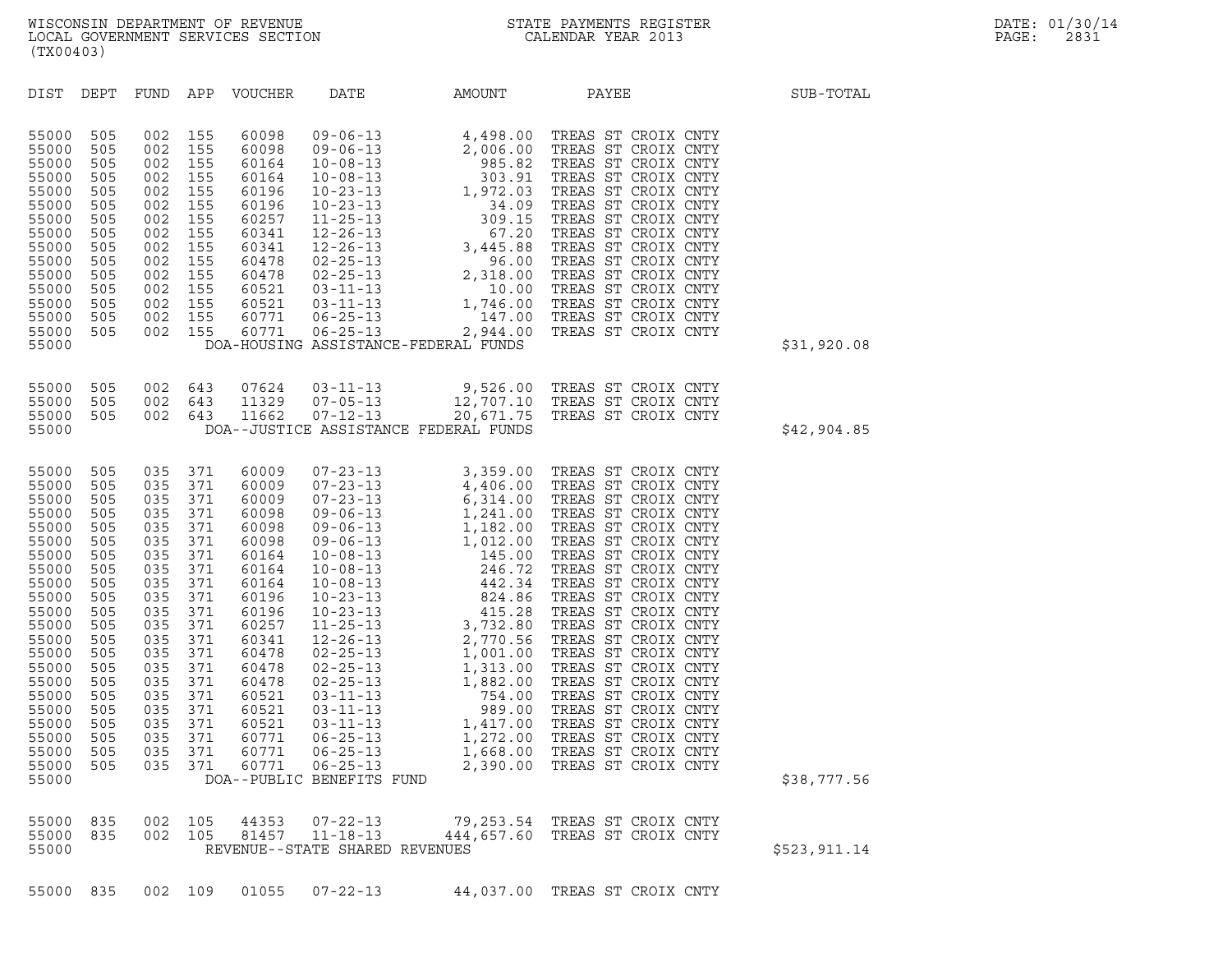| WISCONSIN DEPARTMENT OF REVENUE<br>STATE PAYMENTS REGISTER<br>CALENDAR YEAR 2013<br>LOCAL GOVERNMENT SERVICES SECTION<br>(TX00403) |            |            |            |                |                                             |                                          |                                    |                   | DATE: 01/30/14<br>PAGE:<br>2832 |
|------------------------------------------------------------------------------------------------------------------------------------|------------|------------|------------|----------------|---------------------------------------------|------------------------------------------|------------------------------------|-------------------|---------------------------------|
| DIST                                                                                                                               | DEPT       | FUND       | APP        | <b>VOUCHER</b> | DATE                                        | AMOUNT                                   | PAYEE                              | SUB-TOTAL         |                                 |
| 55000                                                                                                                              |            |            |            |                | REVENUE--EXEMPT COMPUTER AID                |                                          |                                    | \$44,037.00       |                                 |
| 55000<br>55000<br>55000                                                                                                            | 835<br>835 | 002<br>002 | 302<br>302 | 10109<br>11109 | $07 - 22 - 13$                              | REVENUE-FIRST DOLLAR/SCHOOL LEVY CREDITS | 2,280,504.88   TREAS ST CROIX CNTY | \$14, 207, 571.74 |                                 |
| 55000<br>55000                                                                                                                     | 835        | 021        | 363        | 37248          | $03 - 25 - 13$<br>REVENUE--LOTTERY CREDIT - |                                          | 2,248,726.68 TREAS ST CROIX CNTY   | \$2,248,726.68    |                                 |
| 55000                                                                                                                              |            |            |            |                | DISTRICT TOTAL APPROPRIATIONS               |                                          |                                    | \$25,168,435.34   |                                 |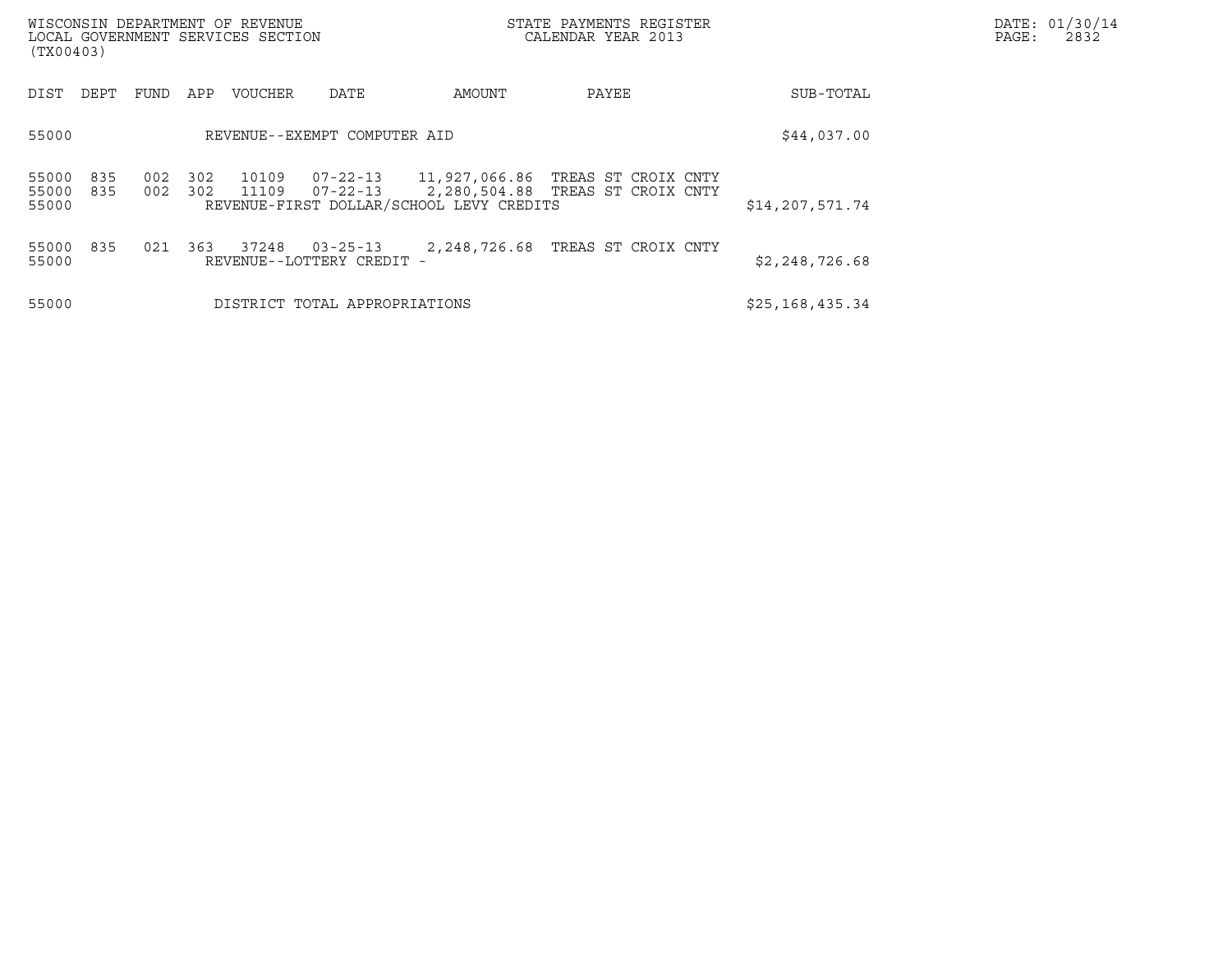| (TX00403)                                                                                                |                                                                                                                                                                                                                                                                         |                 |               | DATE: 01/30/14<br>$\mathtt{PAGE:}$<br>2833 |
|----------------------------------------------------------------------------------------------------------|-------------------------------------------------------------------------------------------------------------------------------------------------------------------------------------------------------------------------------------------------------------------------|-----------------|---------------|--------------------------------------------|
|                                                                                                          | DIST DEPT FUND APP VOUCHER DATE AMOUNT                                                                                                                                                                                                                                  | PAYEE SUB-TOTAL |               |                                            |
| 55002 165<br>55002                                                                                       | 002 225 01371 07-03-13 2,200.15 TREAS TN BALDWIN<br>SAFETY/PROF SERV--FIRE INSURANCE DUES                                                                                                                                                                               |                 | \$2,200.15    |                                            |
| 55002 370<br>55002                                                                                       | 012 571 36785 06-10-13 40.60 TREAS TN BALDWIN<br>NAT RESOURCES--FOREST CROP/MFL/CO FOREST                                                                                                                                                                               |                 | \$40.60       |                                            |
| 55002 370<br>55002                                                                                       | 012 579 18803 04-15-13 41.15 TREAS TOWN BALDWIN<br>NAT RESOURCES--AIDS IN LIEU OF TAXES                                                                                                                                                                                 |                 | \$41.15       |                                            |
| 011 191<br>55002 395<br>55002 395<br>011 191<br>55002<br>395<br>011 191<br>55002 395<br>011 191<br>55002 | 71372     01-07-13     27,902.06     TOWN OF BALDWIN<br>77372     04-01-13     27,902.06     TOWN OF BALDWIN<br>85372     07-01-13     27,902.06     TOWN OF BALDWIN<br>97372     10-07-13     27,902.06     TOWN OF BALDWIN<br>TRANSPORTATION--GENERAL TRANSP AIDS-GTA |                 | \$111,608.24  |                                            |
| 55002                                                                                                    | $\begin{array}{cccccc} 55002 & 835 & 002 & 105 & 44320 & 07-22-13 & & & 7,376.17 & \text{TREAS TN BALDWIN} \\ 55002 & 835 & 002 & 105 & 81424 & 11-18-13 & & & 41,535.71 & \text{TREAS TN BALDWIN} \end{array}$<br>REVENUE--STATE SHARED REVENUES                       |                 | \$48,911.88   |                                            |
| 55002                                                                                                    | 55002 835 002 109 03223 07-22-13 198.00 TREAS TN BALDWIN<br>REVENUE--EXEMPT COMPUTER AID                                                                                                                                                                                |                 | \$198.00      |                                            |
| 55002 835<br>55002                                                                                       | 002 501 00003 02-01-13 132.00 TREAS TN BALDWIN<br>DOA-PAYMENT FOR MUNICIPAL SERVICES AID                                                                                                                                                                                |                 | \$132.00      |                                            |
| 55002                                                                                                    | DISTRICT TOTAL APPROPRIATIONS                                                                                                                                                                                                                                           |                 | \$163, 132.02 |                                            |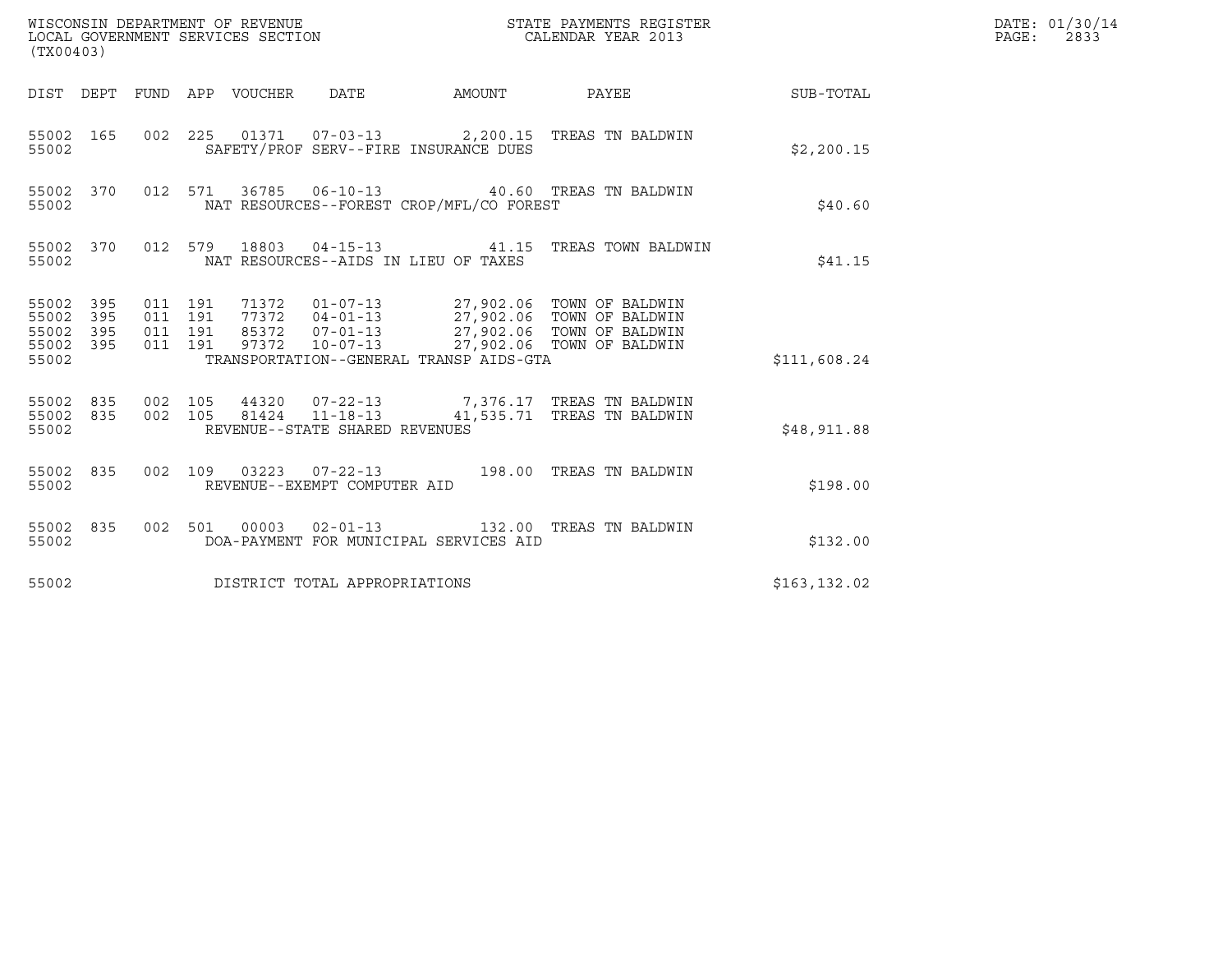| WISCONSIN DEPARTMENT OF REVENUE<br>(TX00403)                          | LOCAL GOVERNMENT SERVICES SECTION                                                                                                                                                                                                                  | STATE PAYMENTS REGISTER<br>CALENDAR YEAR 2013              |              | DATE: 01/30/14<br>$\mathtt{PAGE}$ :<br>2834 |
|-----------------------------------------------------------------------|----------------------------------------------------------------------------------------------------------------------------------------------------------------------------------------------------------------------------------------------------|------------------------------------------------------------|--------------|---------------------------------------------|
|                                                                       |                                                                                                                                                                                                                                                    | DIST DEPT FUND APP VOUCHER DATE AMOUNT PAYEE THE SUB-TOTAL |              |                                             |
| 55004 165<br>55004                                                    | 002 225 01372 07-03-13 2,243.95 TREAS TN CADY<br>SAFETY/PROF SERV--FIRE INSURANCE DUES                                                                                                                                                             |                                                            | \$2,243.95   |                                             |
| 55004 370<br>55004 370<br>55004                                       | 000 001<br>$\begin{tabular}{llllll} 02DNR & 07-03-13 & 183.61 TREAS TOWN CADY \\ 04DNR & 10-23-13 & 656.81 TOWN CADY \\ \end{tabular}$<br>000 001<br>NAT RESOURCES-SEVERANCE/YIELD/WITHDRAWAL                                                      |                                                            | \$840.42     |                                             |
| 55004 370<br>55004                                                    | 012 571 36786 06-10-13 316.86 TREAS TN CADY<br>NAT RESOURCES--FOREST CROP/MFL/CO FOREST                                                                                                                                                            |                                                            | \$316.86     |                                             |
| 55004 370<br>55004                                                    | 074 670 40943 05-20-13 1,503.15 TREAS TN CADY<br>NAT RESOURCES--RU RECYCLING GRANT                                                                                                                                                                 |                                                            | \$1,503.15   |                                             |
| 55004<br>395<br>55004<br>395<br>395<br>55004<br>395<br>55004<br>55004 | 011 191<br>71373  01-07-13  24,308.45  TOWN OF CADY<br>77373  04-01-13  24,308.45  TOWN OF CADY<br>85373  07-01-13  24,308.45  TOWN OF CADY<br>011 191<br>011 191<br>011 191<br>97373<br>$10 - 07 - 13$<br>TRANSPORTATION--GENERAL TRANSP AIDS-GTA | 24,308.46 TOWN OF CADY                                     | \$97,233.81  |                                             |
| 55004 835<br>55004 835<br>55004                                       | 002 105<br>44321  07-22-13  3,355.78  TREAS TN CADY<br>$11 - 18 - 13$<br>002 105<br>81425<br>REVENUE--STATE SHARED REVENUES                                                                                                                        | 19,022.05 TREAS TN CADY                                    | \$22,377.83  |                                             |
| 55004 835<br>55004                                                    | 002 109 03224 07-22-13 201.00 TREAS TN CADY<br>REVENUE--EXEMPT COMPUTER AID                                                                                                                                                                        |                                                            | \$201.00     |                                             |
| 55004                                                                 | DISTRICT TOTAL APPROPRIATIONS                                                                                                                                                                                                                      |                                                            | \$124,717.02 |                                             |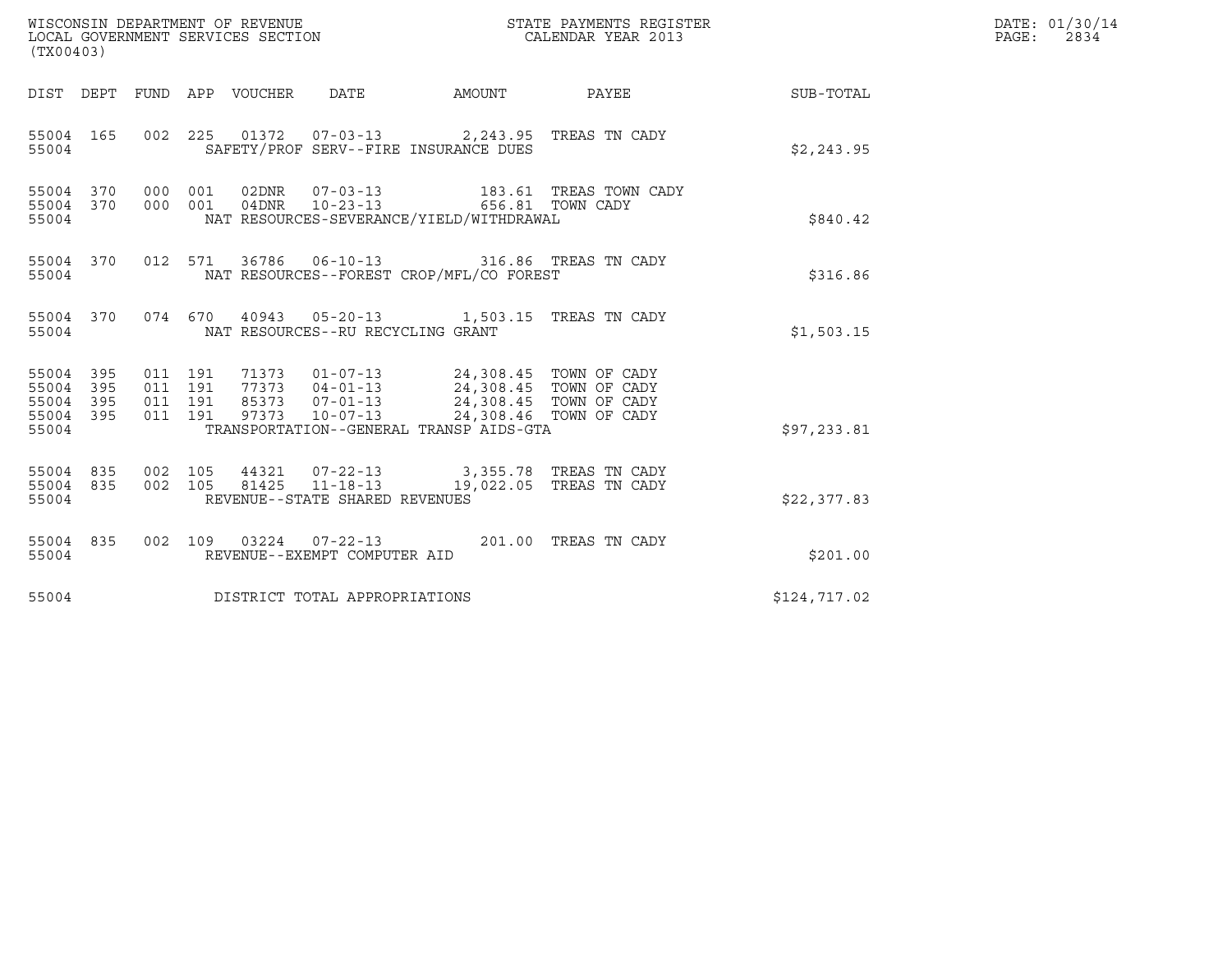| (TX00403)                       |           |                    |         | WISCONSIN DEPARTMENT OF REVENUE<br>LOCAL GOVERNMENT SERVICES SECTION |                                                              |                                                                                     | STATE PAYMENTS REGISTER<br>CALENDAR YEAR 2013              |                  | DATE: 01/30/14<br>$\mathtt{PAGE}$ :<br>2835 |
|---------------------------------|-----------|--------------------|---------|----------------------------------------------------------------------|--------------------------------------------------------------|-------------------------------------------------------------------------------------|------------------------------------------------------------|------------------|---------------------------------------------|
|                                 |           |                    |         | DIST DEPT FUND APP VOUCHER                                           | DATE                                                         | AMOUNT                                                                              | PAYEE                                                      | <b>SUB-TOTAL</b> |                                             |
| 55006 165<br>55006              |           | 002 225            |         | 01373                                                                |                                                              | 07-03-13 1,499.27 TREAS TN CYLON<br>SAFETY/PROF SERV--FIRE INSURANCE DUES           |                                                            | \$1,499.27       |                                             |
| 55006                           | 55006 370 |                    | 000 001 | 02DNR                                                                | $07 - 03 - 13$                                               | NAT RESOURCES-SEVERANCE/YIELD/WITHDRAWAL                                            | 206.40 TREAS TOWN CYLON                                    | \$206.40         |                                             |
| 55006 370                       |           | 002 503            |         | 16005                                                                |                                                              | 02-06-13 15,672.85 TREAS TN CYLON                                                   | TOWN SHARE 2967.39                                         |                  |                                             |
| 55006                           |           |                    |         |                                                                      |                                                              | NAT RESOURCES--AIDS IN LIEU OF TAXES                                                |                                                            | \$15,672.85      |                                             |
| 55006 370<br>55006              |           | 012 571            |         |                                                                      |                                                              | 36787  06-10-13  123.00  TREAS TN CYLON<br>NAT RESOURCES--FOREST CROP/MFL/CO FOREST |                                                            | \$123.00         |                                             |
| 55006 370<br>55006 370<br>55006 |           | 012 579<br>012 579 |         | 18804<br>18804                                                       | $04 - 15 - 13$                                               | NAT RESOURCES--AIDS IN LIEU OF TAXES                                                | 20.80 TREAS TN CYLON<br>04-15-13 1,678.56 TREAS TOWN CYLON | \$1,699.36       |                                             |
| 55006 370<br>55006              |           | 074 670            |         | 40944                                                                | NAT RESOURCES--RU RECYCLING GRANT                            | 05-20-13 3,073.01 TREAS TN CYLON                                                    |                                                            | \$3,073.01       |                                             |
| 55006 395<br>55006              | 395       | 011 191<br>011 191 |         |                                                                      | 71374 01-07-13<br>$77374$ $04-01-13$                         |                                                                                     | 20,021.52 TOWN OF CYLON<br>20,021.52 TOWN OF CYLON         |                  |                                             |
| 55006<br>55006 395<br>55006     | 395       | 011 191<br>011 191 |         | 97374                                                                | 85374 07-01-13<br>10-07-13                                   | TRANSPORTATION--GENERAL TRANSP AIDS-GTA                                             | 20,021.52 TOWN OF CYLON<br>20,021.55 TOWN OF CYLON         | \$80,086.11      |                                             |
| 55006 835<br>55006 835<br>55006 |           | 002 105<br>002 105 |         | 44322<br>81426                                                       | 07-22-13<br>$11 - 18 - 13$<br>REVENUE--STATE SHARED REVENUES |                                                                                     | 3,054.21 TREAS TN CYLON<br>17,314.88 TREAS TN CYLON        | \$20,369.09      |                                             |
| 55006<br>55006                  | 835       | 002 109            |         | 03225                                                                | $07 - 22 - 13$<br>REVENUE--EXEMPT COMPUTER AID               |                                                                                     | 71.00 TREAS TN CYLON                                       | \$71.00          |                                             |
| 55006                           |           |                    |         |                                                                      | DISTRICT TOTAL APPROPRIATIONS                                |                                                                                     |                                                            | \$122,800.09     |                                             |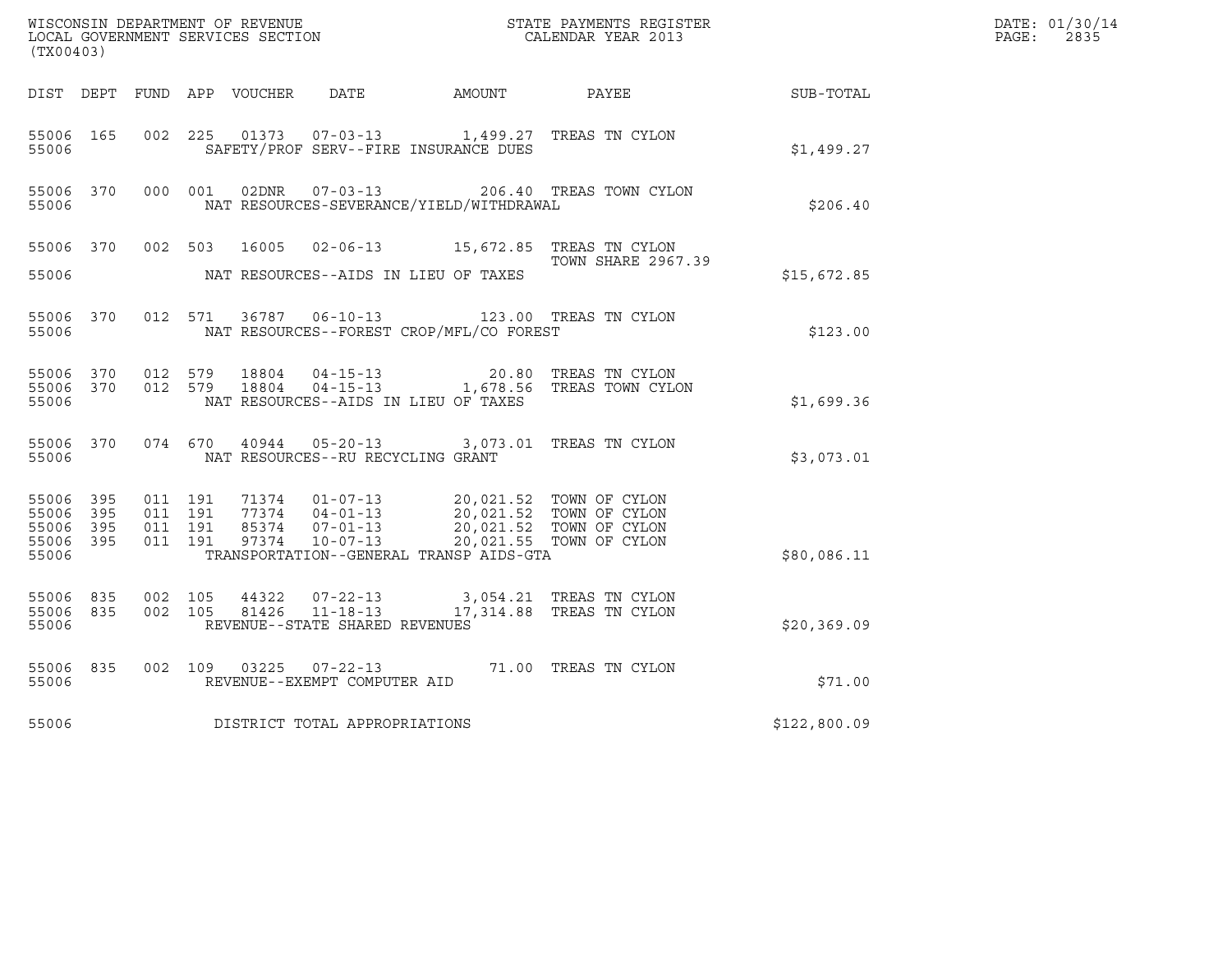| (TX00403)                                         |            |                                          |         |                                 |                                |                                          |                                                                                                                                                                                                  |              | DATE: 01/30/14<br>$\mathtt{PAGE:}$<br>2836 |
|---------------------------------------------------|------------|------------------------------------------|---------|---------------------------------|--------------------------------|------------------------------------------|--------------------------------------------------------------------------------------------------------------------------------------------------------------------------------------------------|--------------|--------------------------------------------|
|                                                   |            |                                          |         | DIST DEPT FUND APP VOUCHER DATE |                                |                                          |                                                                                                                                                                                                  |              |                                            |
| 55008 165<br>55008                                |            |                                          |         |                                 |                                | SAFETY/PROF SERV--FIRE INSURANCE DUES    | 002 225 01374 07-03-13 3,090.51 TREAS TN EAU GALLE                                                                                                                                               | \$3,090.51   |                                            |
| 55008 370<br>55008                                |            |                                          | 012 571 |                                 |                                | NAT RESOURCES--FOREST CROP/MFL/CO FOREST | 36788  06-10-13  327.20  TREAS TN EAU GALLE                                                                                                                                                      | \$327.20     |                                            |
| 55008 395<br>55008<br>55008<br>55008 395<br>55008 | 395<br>395 | 011 191<br>011 191<br>011 191<br>011 191 |         |                                 |                                | TRANSPORTATION--GENERAL TRANSP AIDS-GTA  | 71375  01-07-13  25,451.63  TOWN OF EAU GALLE<br>77375  04-01-13  25,451.63  TOWN OF EAU GALLE<br>85375  07-01-13  25,451.63  TOWN OF EAU GALLE<br>97375  10-07-13  25,451.64  TOWN OF EAU GALLE | \$101,806.53 |                                            |
| 55008 395<br>55008                                |            |                                          |         |                                 |                                | TRANSPORTATION--LRIP/TRIP/MSIP GRANTS    | 011  278  92563  10-29-13  14,320.45  TREAS TN EAU GALLE                                                                                                                                         | \$14,320.45  |                                            |
| 55008 465<br>55008                                |            |                                          |         |                                 |                                | MILITARY AFFAIRS-EMER MGMT-DISASTER RECO | 002 305 00826 11-18-13 1,747.78 TREAS TN EAU GALLE                                                                                                                                               | \$1,747.78   |                                            |
| 55008 465<br>55008                                |            |                                          |         |                                 |                                | MILITARY AFFAIRS-EMERGENCY MGMT-FED FUND | 002 342 00826 11-18-13 10,486.64 TREAS TN EAU GALLE                                                                                                                                              | \$10,486.64  |                                            |
| 55008 835<br>55008                                |            | 55008 835 002 105<br>002 105             |         |                                 | REVENUE--STATE SHARED REVENUES |                                          |                                                                                                                                                                                                  | \$15,348.92  |                                            |
| 55008 835<br>55008                                |            |                                          |         |                                 | REVENUE--EXEMPT COMPUTER AID   |                                          | 002 109 03226 07-22-13 23.00 TREAS TN EAU GALLE                                                                                                                                                  | \$23.00      |                                            |
| 55008                                             |            |                                          |         |                                 | DISTRICT TOTAL APPROPRIATIONS  |                                          |                                                                                                                                                                                                  | \$147,151.03 |                                            |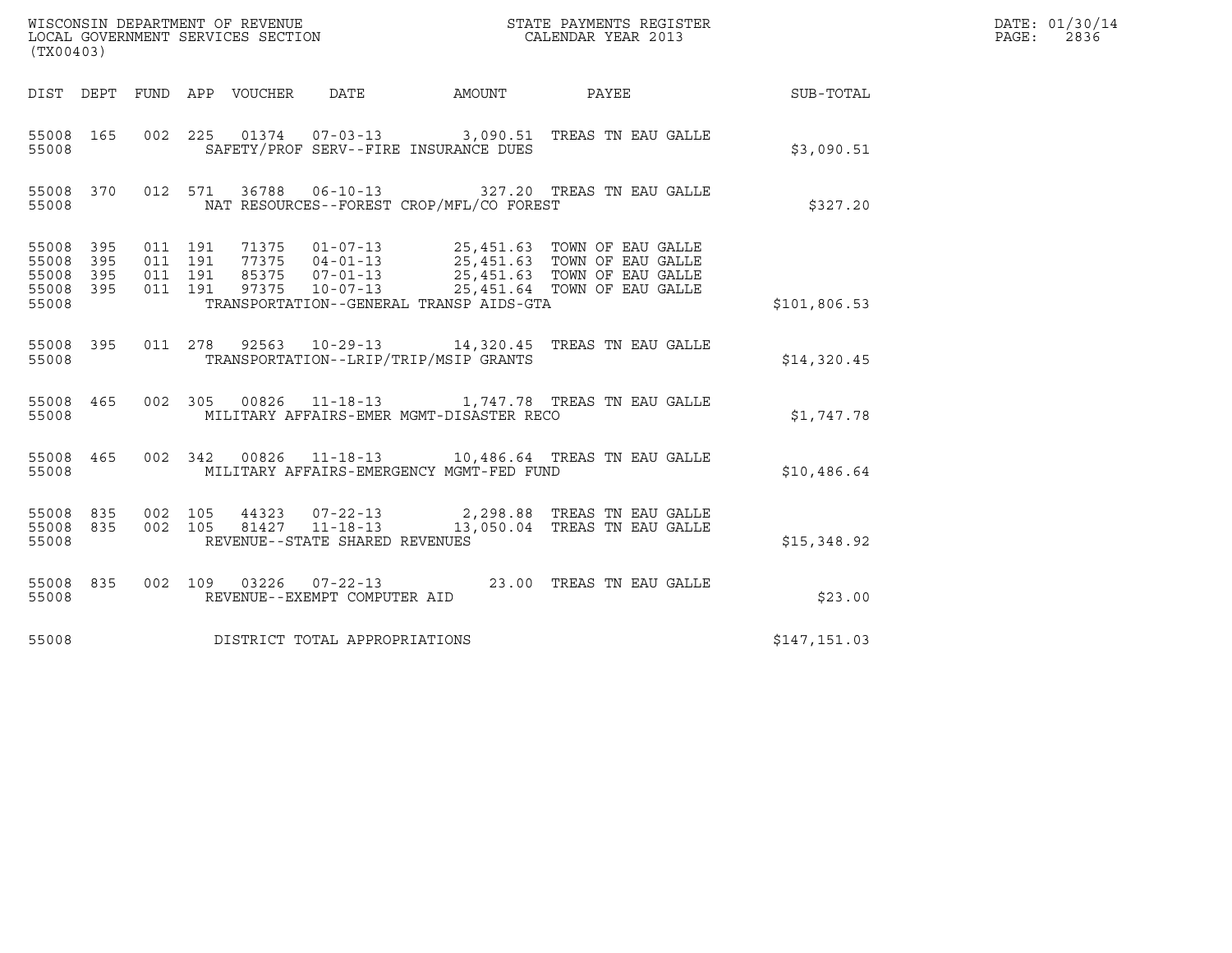| (TX00403)                                                                                                      | WISCONSIN DEPARTMENT OF REVENUE<br>LOCAL GOVERNMENT SERVICES SECTION                                                                                                                                                     | STATE PAYMENTS REGISTER<br>CALENDAR YEAR 2013 |              | DATE: 01/30/14<br>$\mathtt{PAGE}$ :<br>2837 |
|----------------------------------------------------------------------------------------------------------------|--------------------------------------------------------------------------------------------------------------------------------------------------------------------------------------------------------------------------|-----------------------------------------------|--------------|---------------------------------------------|
|                                                                                                                | DIST DEPT FUND APP VOUCHER DATE AMOUNT PAYEE TO SUB-TOTAL                                                                                                                                                                |                                               |              |                                             |
| 55010 165<br>55010                                                                                             | 002 225 01375 07-03-13 1,586.67 TREAS TN EMERALD<br>SAFETY/PROF SERV--FIRE INSURANCE DUES                                                                                                                                |                                               | \$1,586.67   |                                             |
| 000 001<br>55010 370<br>55010                                                                                  | 02DNR  07-03-13  210.79 TREAS TOWN EMERALD<br>NAT RESOURCES-SEVERANCE/YIELD/WITHDRAWAL                                                                                                                                   |                                               | \$210.79     |                                             |
| 55010                                                                                                          | 55010 370 002 503 16006 02-06-13 7,808.12 TREAS TN EMERALD<br>NAT RESOURCES--AIDS IN LIEU OF TAXES                                                                                                                       | <b>TOWN SHARE 2598.55</b>                     | \$7,808.12   |                                             |
| 55010 370<br>55010                                                                                             | 012 571 36789 06-10-13 81.40 TREAS TN EMERALD<br>NAT RESOURCES--FOREST CROP/MFL/CO FOREST                                                                                                                                |                                               | \$81.40      |                                             |
| 011 191<br>55010 395<br>011 191<br>55010<br>395<br>011 191<br>55010<br>395<br>011 191<br>395<br>55010<br>55010 | 71376   01-07-13   24,583.66   TOWN OF EMERALD<br>77376   04-01-13   24,583.66   TOWN OF EMERALD<br>85376   07-01-13   24,583.66   TOWN OF EMERALD<br>97376<br>$10 - 07 - 13$<br>TRANSPORTATION--GENERAL TRANSP AIDS-GTA | 24,583.67 TOWN OF EMERALD                     | \$98,334.65  |                                             |
| 002 105<br>55010 835<br>002 105<br>55010 835<br>55010                                                          | 44324  07-22-13  4,302.84  TREAS TN EMERALD<br>81428 11-18-13<br>REVENUE--STATE SHARED REVENUES                                                                                                                          | 24,467.01 TREAS TN EMERALD                    | \$28,769.85  |                                             |
| 55010 835<br>55010                                                                                             | 002 109 03227 07-22-13 5.00 TREAS TN EMERALD<br>REVENUE--EXEMPT COMPUTER AID                                                                                                                                             |                                               | \$5.00       |                                             |
| 55010                                                                                                          | DISTRICT TOTAL APPROPRIATIONS                                                                                                                                                                                            |                                               | \$136,796.48 |                                             |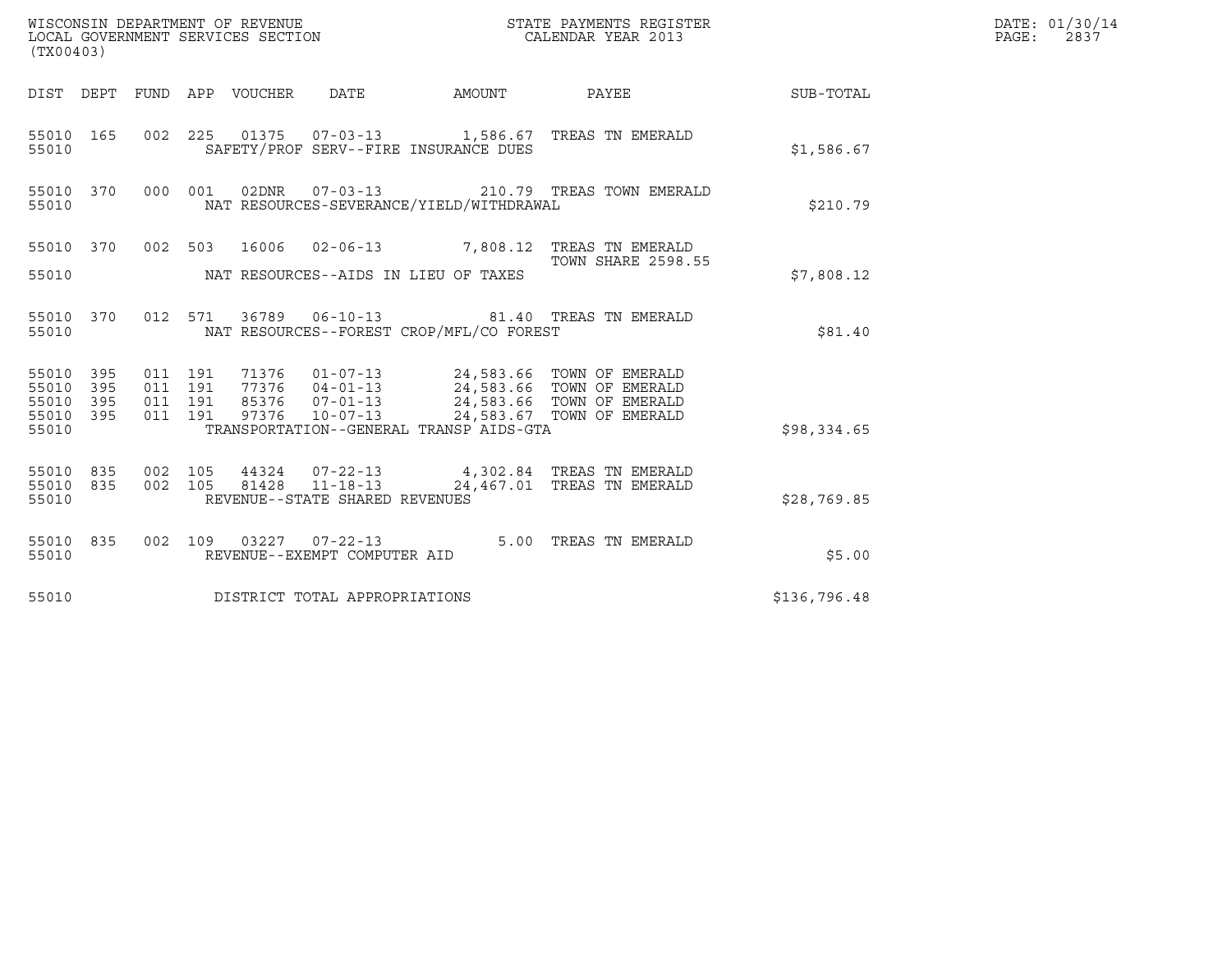| (TX00403)                                         |            |                                          |                | WISCONSIN DEPARTMENT OF REVENUE<br>LOCAL GOVERNMENT SERVICES SECTION |                                          | STATE PAYMENTS REGISTER<br>CALENDAR YEAR 2013                                                                                                                                                                            |              | DATE: 01/30/14<br>PAGE: 2838 |
|---------------------------------------------------|------------|------------------------------------------|----------------|----------------------------------------------------------------------|------------------------------------------|--------------------------------------------------------------------------------------------------------------------------------------------------------------------------------------------------------------------------|--------------|------------------------------|
|                                                   |            |                                          |                |                                                                      |                                          | DIST DEPT FUND APP VOUCHER DATE AMOUNT PAYEE TO SUB-TOTAL                                                                                                                                                                |              |                              |
| 55012 165<br>55012                                |            |                                          |                |                                                                      | SAFETY/PROF SERV--FIRE INSURANCE DUES    | 002  225  01376  07-03-13   1,825.26  TREAS TN ERIN PRAIRIE                                                                                                                                                              | \$1,825.26   |                              |
| 55012 370<br>55012                                |            | 55012 370 000                            | 001<br>000 001 | 04DNR 10-23-13                                                       | NAT RESOURCES-SEVERANCE/YIELD/WITHDRAWAL | 02DNR  07-03-13  372.96 TREAS TOWN ERIN PRAIRIE<br>349.92 TOWN ERIN PRAIRIE                                                                                                                                              | \$722.88     |                              |
| 55012                                             |            | 55012 370 002 503                        |                |                                                                      | NAT RESOURCES--AIDS IN LIEU OF TAXES     | 16007  02-06-13   16,567.97   TREAS TN ERIN PRAIRIE<br><b>TOWN SHARE 2517.05</b>                                                                                                                                         | \$16, 567.97 |                              |
| 55012                                             | 55012 370  |                                          |                |                                                                      | NAT RESOURCES--FOREST CROP/MFL/CO FOREST | 012 571 36790 06-10-13 219.93 TREAS TN ERIN PRAIRIE                                                                                                                                                                      | \$219.93     |                              |
| 55012 370<br>55012                                |            |                                          |                |                                                                      | NAT RESOURCES--AIDS IN LIEU OF TAXES     | 012 579 18805 04-15-13 129.50 TREAS TOWN ERIN PRAIRIE                                                                                                                                                                    | \$129.50     |                              |
| 55012 395<br>55012<br>55012<br>55012 395<br>55012 | 395<br>395 | 011 191<br>011 191<br>011 191<br>011 191 |                |                                                                      | TRANSPORTATION--GENERAL TRANSP AIDS-GTA  | 71377   01-07-13   24,700.09   TOWN OF ERIN PRAIRIE<br>77377   04-01-13   24,700.09   TOWN OF ERIN PRAIRIE<br>85377   07-01-13   24,700.09   TOWN OF ERIN PRAIRIE<br>97377   10-07-13   24,700.12   TOWN OF ERIN PRAIRIE | \$98,800.39  |                              |
| 55012 835<br>55012 835<br>55012                   |            | 002 105<br>002 105                       |                | REVENUE--STATE SHARED REVENUES                                       |                                          |                                                                                                                                                                                                                          | \$9,420.37   |                              |
| 55012                                             |            |                                          |                | DISTRICT TOTAL APPROPRIATIONS                                        |                                          |                                                                                                                                                                                                                          | \$127,686.30 |                              |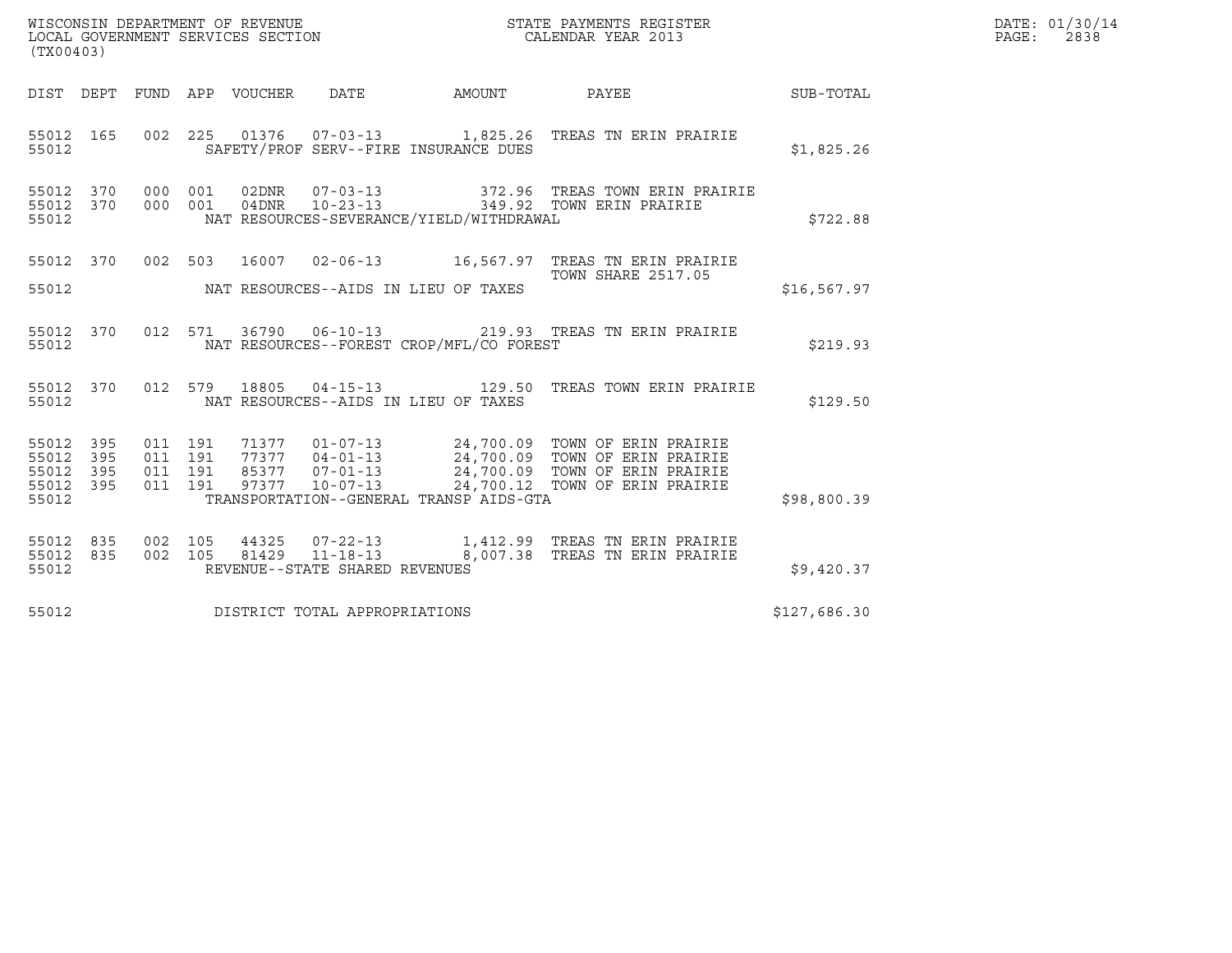| (TX00403)                                                       |                                                                                                                                       |                          |                        | DATE: 01/30/14<br>PAGE: 2839 |
|-----------------------------------------------------------------|---------------------------------------------------------------------------------------------------------------------------------------|--------------------------|------------------------|------------------------------|
|                                                                 | DIST DEPT FUND APP VOUCHER DATE                                                                                                       |                          | AMOUNT PAYEE SUB-TOTAL |                              |
| 55014                                                           | 55014 165 002 225 01377 07-03-13 1,281.75 TREAS TN FOREST<br>SAFETY/PROF SERV--FIRE INSURANCE DUES                                    |                          | \$1,281.75             |                              |
| 55014 370<br>55014                                              | 000 001 01DNR 03-13-13<br>NAT RESOURCES-SEVERANCE/YIELD/WITHDRAWAL                                                                    | 565.04 TREAS TOWN FOREST | \$565.04               |                              |
| 55014 370<br>55014                                              | 012 571 36791 06-10-13 299.75 TREAS TN FOREST<br>NAT RESOURCES--FOREST CROP/MFL/CO FOREST                                             |                          | \$299.75               |                              |
| 55014                                                           | 55014 370 074 670 40945 05-20-13 556.79 TREAS TN FOREST<br>NAT RESOURCES--RU RECYCLING GRANT                                          |                          | \$556.79               |                              |
| 55014 395<br>395<br>55014<br>395<br>55014<br>55014 395<br>55014 | 71378  01-07-13  24,477.81  TOWN OF FOREST<br>011 191<br>011 191<br>011 191<br>011 191<br>TRANSPORTATION--GENERAL TRANSP AIDS-GTA     |                          | \$97, 911.25           |                              |
| 55014 835 002 105<br>55014 835<br>55014                         | 44326  07-22-13  6,011.21 TREAS TN FOREST<br>002 105<br>81430  11-18-13  26,194.16  TREAS TN FOREST<br>REVENUE--STATE SHARED REVENUES |                          | \$32, 205.37           |                              |
| 55014 835<br>55014                                              | 002 109 03228 07-22-13 2.00 TREAS TN FOREST<br>REVENUE--EXEMPT COMPUTER AID                                                           |                          |                        | \$2.00                       |
| 55014                                                           | DISTRICT TOTAL APPROPRIATIONS                                                                                                         |                          | \$132,821.95           |                              |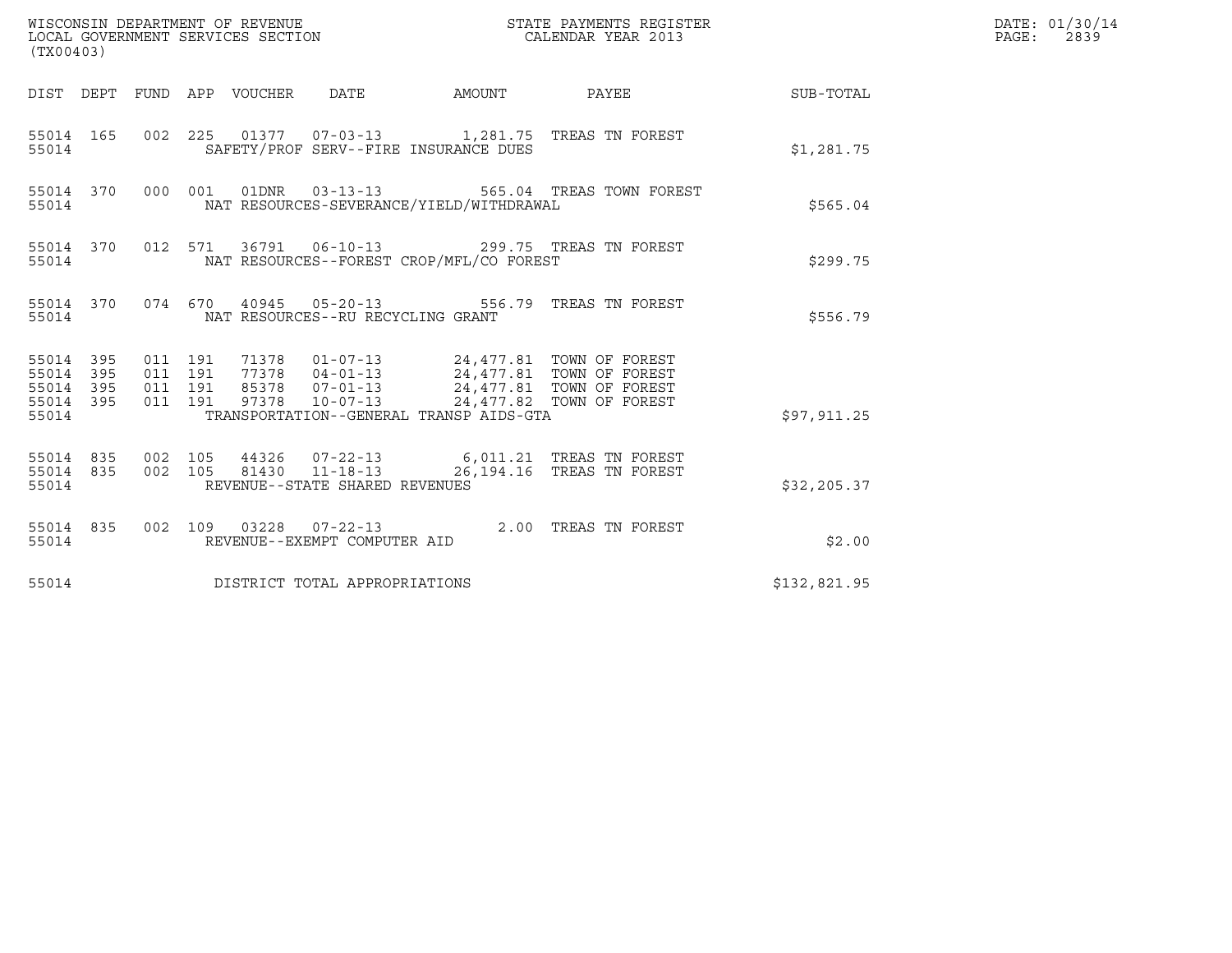| (TX00403)                                             |                        |                                          |                                 |                                                   |                                          |                                                                                                                                                                                          |              | DATE: 01/30/14<br>PAGE: 2840 |
|-------------------------------------------------------|------------------------|------------------------------------------|---------------------------------|---------------------------------------------------|------------------------------------------|------------------------------------------------------------------------------------------------------------------------------------------------------------------------------------------|--------------|------------------------------|
|                                                       |                        |                                          | DIST DEPT FUND APP VOUCHER DATE |                                                   |                                          | AMOUNT PAYEE SUB-TOTAL                                                                                                                                                                   |              |                              |
| 55016 165<br>55016                                    |                        |                                          |                                 |                                                   | SAFETY/PROF SERV--FIRE INSURANCE DUES    | 002 225 01378 07-03-13 1,602.05 TREAS TN GLENWOOD                                                                                                                                        | \$1,602.05   |                              |
| 55016                                                 | 55016 370<br>55016 370 |                                          |                                 |                                                   | NAT RESOURCES-SEVERANCE/YIELD/WITHDRAWAL | 000 001 01DNR 03-13-13 7,149.83 TREAS TOWN GLENWOOD<br>000 001 04DNR 10-23-13 1,062.03 TOWN GLENWOOD                                                                                     | \$8,211.86   |                              |
| 55016                                                 | 55016 370              |                                          |                                 |                                                   | NAT RESOURCES--FOREST CROP/MFL/CO FOREST | 012 571 36792 06-10-13 182.81 TREAS TN GLENWOOD                                                                                                                                          | \$182.81     |                              |
| 55016 395<br>55016<br>55016 395<br>55016 395<br>55016 | 395                    | 011 191<br>011 191<br>011 191<br>011 191 |                                 |                                                   | TRANSPORTATION--GENERAL TRANSP AIDS-GTA  | 71379  01-07-13  24,493.69 TOWN OF GLENWOOD<br>77379  04-01-13  24,493.69 TOWN OF GLENWOOD<br>85379  07-01-13  24,493.69 TOWN OF GLENWOOD<br>97379  10-07-13  24,493.69 TOWN OF GLENWOOD | \$97,974.76  |                              |
| 55016                                                 | 55016 395              | 011 278                                  |                                 |                                                   | TRANSPORTATION--LRIP/TRIP/MSIP GRANTS    | 92598  10-29-13  14,320.41 TREAS TN GLENWOOD                                                                                                                                             | \$14,320.41  |                              |
| 55016 835<br>55016                                    | 55016 835              | 002 105                                  |                                 | 81431  11-18-13<br>REVENUE--STATE SHARED REVENUES |                                          | 002 105 44327 07-22-13 3,571.84 TREAS TN GLENWOOD<br>33,206.50 TREAS TN GLENWOOD                                                                                                         | \$36,778.34  |                              |
| 55016 835<br>55016                                    |                        |                                          |                                 | REVENUE--EXEMPT COMPUTER AID                      |                                          | 002 109 03229 07-22-13 16.00 TREAS TN GLENWOOD                                                                                                                                           | \$16.00      |                              |
| 55016                                                 |                        |                                          |                                 | DISTRICT TOTAL APPROPRIATIONS                     |                                          |                                                                                                                                                                                          | \$159,086.23 |                              |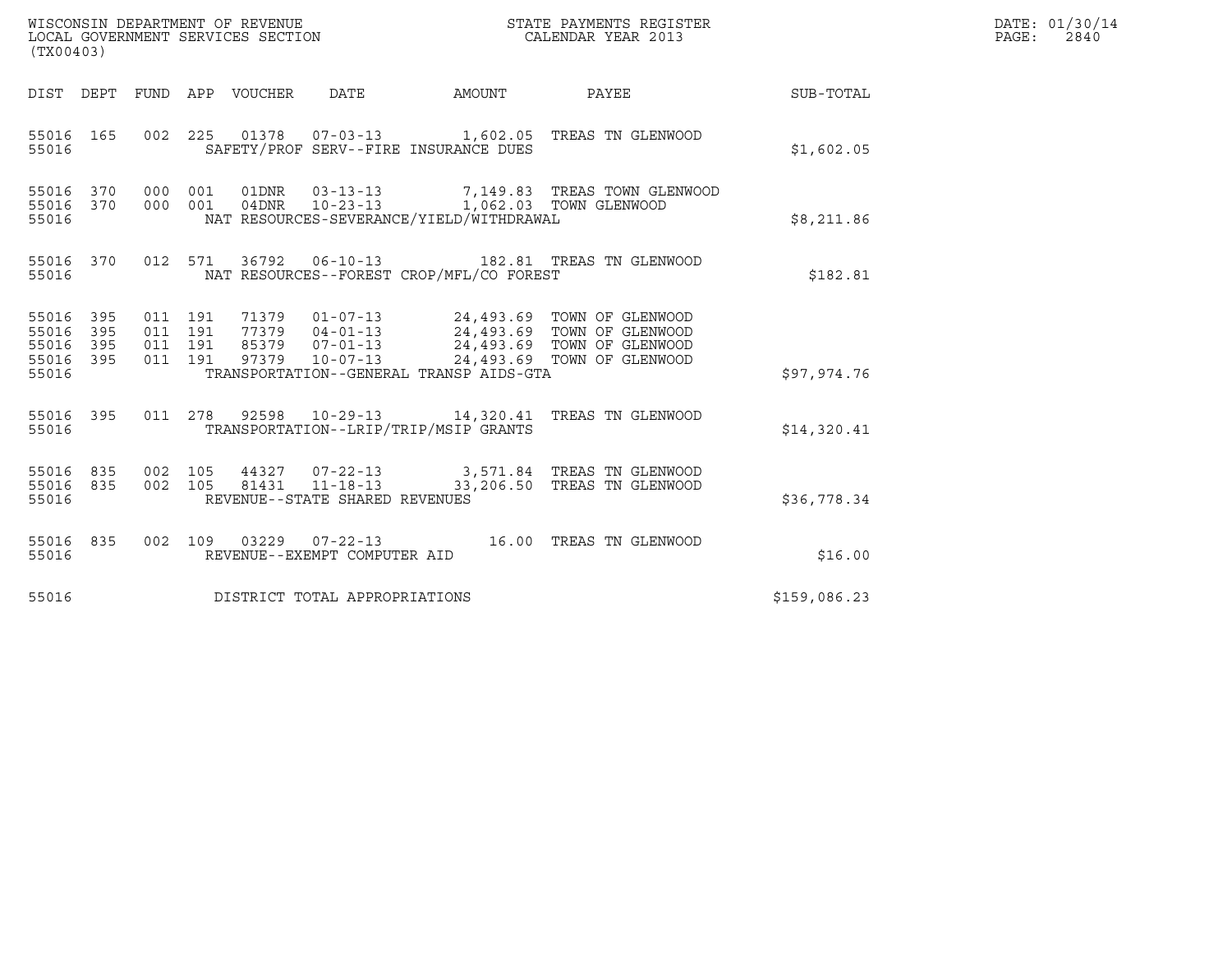| (TX00403)                                                       |                                          |       |                                                  |                                                                                                                                                                                          |                  | DATE: 01/30/14<br>$\mathtt{PAGE:}$<br>2841 |
|-----------------------------------------------------------------|------------------------------------------|-------|--------------------------------------------------|------------------------------------------------------------------------------------------------------------------------------------------------------------------------------------------|------------------|--------------------------------------------|
|                                                                 |                                          |       | DIST DEPT FUND APP VOUCHER DATE AMOUNT           | <b>PAYEE</b>                                                                                                                                                                             | <b>SUB-TOTAL</b> |                                            |
| 55018 165<br>55018                                              |                                          |       | SAFETY/PROF SERV--FIRE INSURANCE DUES            | 002 225 01379 07-03-13 5,413.33 TREAS TN HAMMOND                                                                                                                                         | \$5,413.33       |                                            |
| 55018 370<br>55018                                              |                                          |       | NAT RESOURCES--FOREST CROP/MFL/CO FOREST         | 012 571 36793 06-10-13 30.40 TREAS TN HAMMOND                                                                                                                                            | \$30.40          |                                            |
| 55018 395<br>55018<br>395<br>55018<br>395<br>55018 395<br>55018 | 011 191<br>011 191<br>011 191<br>011 191 | 97380 | TRANSPORTATION--GENERAL TRANSP AIDS-GTA          | 71380   01-07-13   31,315.72   TOWN OF HAMMOND<br>77380   04-01-13   31,315.72   TOWN OF HAMMOND<br>85380   07-01-13   31,315.72   TOWN OF HAMMOND<br>10-07-13 31,315.73 TOWN OF HAMMOND | \$125,262.89     |                                            |
| 55018 465<br>55018                                              |                                          |       | MILITARY AFFAIRS-EMER MGMT-DISASTER RECO         | 002 305 00823 11-18-13 911.70 TREAS TN HAMMOND                                                                                                                                           | \$911.70         |                                            |
| 55018 465<br>55018                                              |                                          |       | MILITARY AFFAIRS-EMERGENCY MGMT-FED FUND         | 002 342 00823 11-18-13 5,470.17 TREAS TN HAMMOND                                                                                                                                         | \$5,470.17       |                                            |
| 55018 835<br>55018 835<br>55018                                 | 002 105<br>002 105                       |       | 81432 11-18-13<br>REVENUE--STATE SHARED REVENUES | 9,067.30 TREAS TN HAMMOND                                                                                                                                                                | \$10,667.50      |                                            |
| 55018 835<br>55018                                              |                                          |       | REVENUE--EXEMPT COMPUTER AID                     | 002 109 03230 07-22-13 19.00 TREAS TN HAMMOND                                                                                                                                            | \$19.00          |                                            |
| 55018                                                           |                                          |       | DISTRICT TOTAL APPROPRIATIONS                    |                                                                                                                                                                                          | \$147,774.99     |                                            |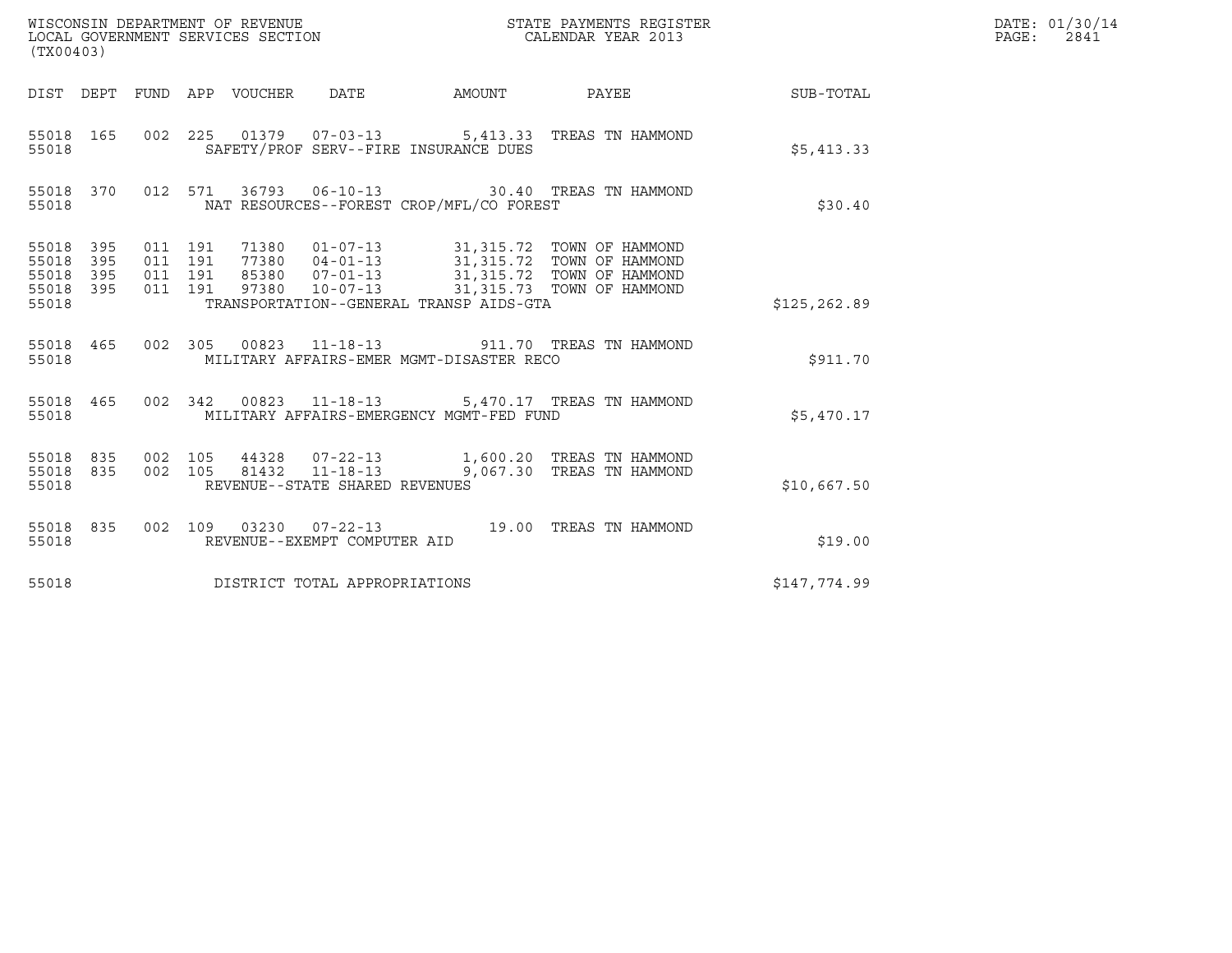| (TX00403)                                             |           |         |                               |                            |                                |                                          | $\tt WISCONSIM DEPARTMENT OF REVENUE$ $\tt WISCONS IN DEPARTMENT SERVICES SECTION$ $\tt SERVICES SECTION$ $\tt CALENDAR YEAR$ $2013$                                                                                          |                             | DATE: 01/30/14<br>$\mathtt{PAGE:}$<br>2842 |
|-------------------------------------------------------|-----------|---------|-------------------------------|----------------------------|--------------------------------|------------------------------------------|-------------------------------------------------------------------------------------------------------------------------------------------------------------------------------------------------------------------------------|-----------------------------|--------------------------------------------|
|                                                       |           |         |                               | DIST DEPT FUND APP VOUCHER |                                |                                          |                                                                                                                                                                                                                               | DATE AMOUNT PAYEE SUB-TOTAL |                                            |
| 55020                                                 | 55020 165 |         |                               |                            |                                | SAFETY/PROF SERV--FIRE INSURANCE DUES    | 002 225 01380 07-03-13 25,414.98 TREAS TN HUDSON                                                                                                                                                                              | \$25,414.98                 |                                            |
| 55020 370<br>55020 370<br>55020                       |           | 000 001 | 000 001                       |                            |                                | NAT RESOURCES-SEVERANCE/YIELD/WITHDRAWAL | $\begin{array}{cccc} \texttt{01DNR} & \texttt{03-13-13} & \texttt{78.70} & \texttt{TREAS} & \texttt{TOWN HUDSON} \\ \texttt{02DNR} & \texttt{07-03-13} & \texttt{192.90} & \texttt{TREAS} & \texttt{TOWN HUDSON} \end{array}$ | \$271.60                    |                                            |
|                                                       | 55020 370 |         |                               |                            |                                |                                          | 002 503 16008 02-06-13 24,393.74 TREAS TN HUDSON<br>TOWN SHARE 1611.14                                                                                                                                                        |                             |                                            |
| 55020                                                 |           |         |                               |                            |                                | NAT RESOURCES--AIDS IN LIEU OF TAXES     |                                                                                                                                                                                                                               | \$24,393.74                 |                                            |
| 55020 370<br>55020                                    |           |         |                               |                            |                                | NAT RESOURCES--FOREST CROP/MFL/CO FOREST | 012 571 36794 06-10-13 36.85 TREAS TN HUDSON                                                                                                                                                                                  | \$36.85                     |                                            |
| 55020 370<br>55020                                    | 55020 370 |         | 012 579<br>012 579            |                            |                                | NAT RESOURCES--AIDS IN LIEU OF TAXES     | 18806  04-15-13  56.67  TREAS TN HUDSON<br>18806  04-15-13   1,138.01  TREAS TOWN HUDSON                                                                                                                                      | \$1,194.68                  |                                            |
| 55020 395<br>55020 395<br>55020<br>55020 395<br>55020 | 395       | 011 191 | 011 191<br>011 191<br>011 191 | 97381                      | $10 - 07 - 13$                 | TRANSPORTATION--GENERAL TRANSP AIDS-GTA  | 71381  01-07-13  52,067.61  TOWN OF HUDSON<br>77381  04-01-13  52,067.61  TOWN OF HUDSON<br>85381  07-01-13  52,067.61  TOWN OF HUDSON<br>52,067.63 TOWN OF HUDSON                                                            | \$208,270.46                |                                            |
| 55020 465<br>55020                                    |           |         |                               |                            |                                | MILITARY AFFAIRS-EMER MGMT-DISASTER RECO | 002 305 00822 11-18-13 1,206.78 TREAS TN HUDSON                                                                                                                                                                               | \$1,206.78                  |                                            |
| 55020                                                 | 55020 465 |         |                               |                            |                                | MILITARY AFFAIRS-EMERGENCY MGMT-FED FUND | 002 342 00822 11-18-13 7,240.68 TREAS TN HUDSON                                                                                                                                                                               | \$7,240.68                  |                                            |
| 55020 835<br>55020                                    | 55020 835 |         |                               |                            | REVENUE--STATE SHARED REVENUES |                                          | 002 105 44329 07-22-13 10,989.13 TREAS TN HUDSON<br>002 105 81433 11-18-13 65,957.19 TREAS TN HUDSON                                                                                                                          | \$76,946.32                 |                                            |
| 55020 835<br>55020                                    |           |         |                               |                            | REVENUE--EXEMPT COMPUTER AID   |                                          | 002 109 03231 07-22-13 314.00 TREAS TN HUDSON                                                                                                                                                                                 | \$314.00                    |                                            |
| 55020 835<br>55020                                    |           |         |                               |                            |                                | DOA-PAYMENT FOR MUNICIPAL SERVICES AID   | 002 501 00003 02-01-13 475.90 TREAS TN HUDSON                                                                                                                                                                                 | \$475.90                    |                                            |
| 55020                                                 |           |         |                               |                            | DISTRICT TOTAL APPROPRIATIONS  |                                          |                                                                                                                                                                                                                               | \$345,765.99                |                                            |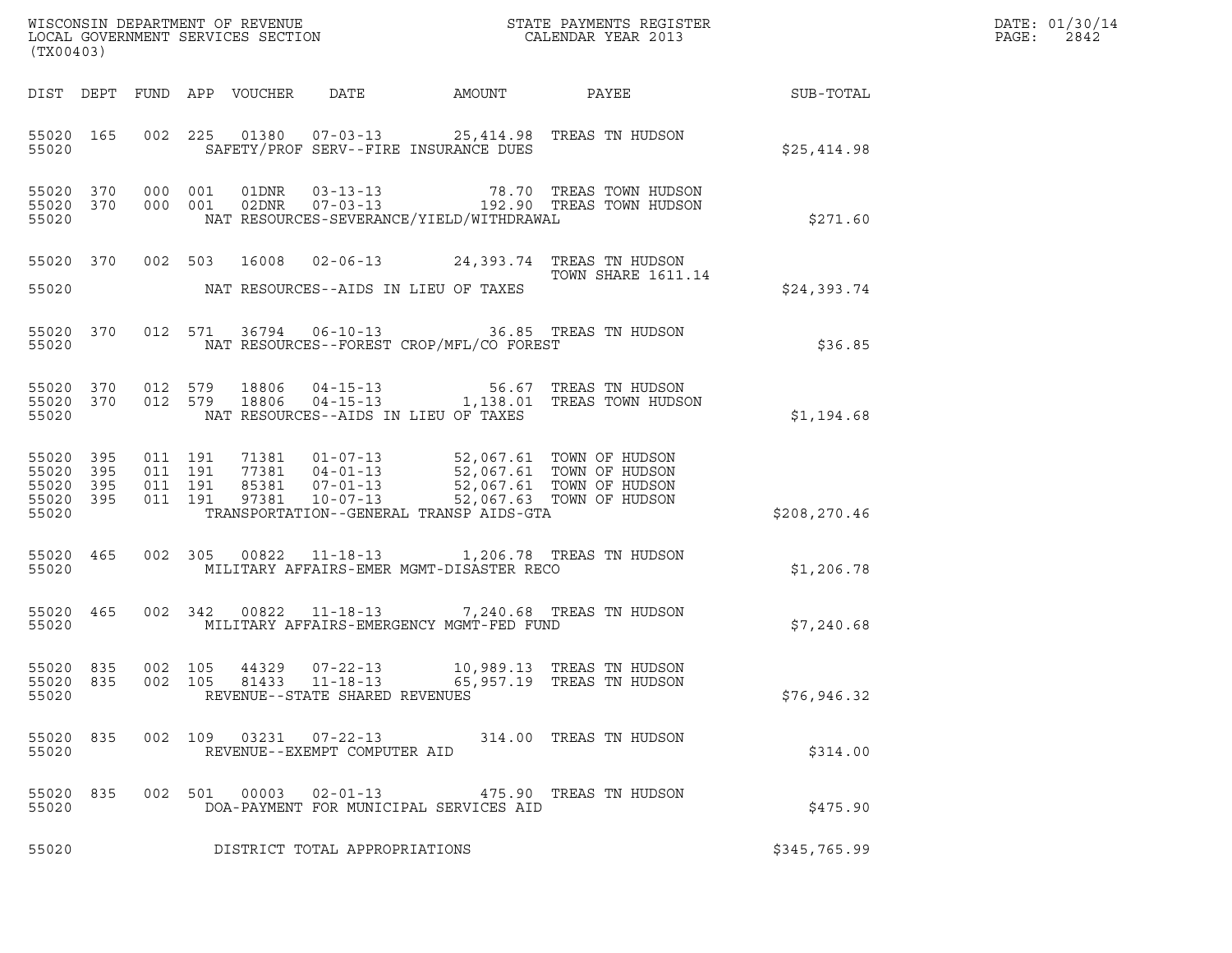| $\tt WISCONSIM DEPARTMENT OF REVENUE$ $\tt WISCONSIM EN THE RAYMENTS REGISTERLOCAL GOVERNMENT SERVICES SECTION CALENDAR YEAR 2013$<br>(TX00403) |           |                                        |         |               |                                |                                          |                                                                                                                                                                                                              |               | DATE: 01/30/14<br>$\mathtt{PAGE:}$<br>2843 |
|-------------------------------------------------------------------------------------------------------------------------------------------------|-----------|----------------------------------------|---------|---------------|--------------------------------|------------------------------------------|--------------------------------------------------------------------------------------------------------------------------------------------------------------------------------------------------------------|---------------|--------------------------------------------|
|                                                                                                                                                 |           |                                        |         |               |                                |                                          | DIST DEPT FUND APP VOUCHER DATE AMOUNT PAYEE                                                                                                                                                                 | SUB-TOTAL     |                                            |
| 55022 165<br>55022                                                                                                                              |           | 002 225                                |         |               |                                | SAFETY/PROF SERV--FIRE INSURANCE DUES    | 01381  07-03-13  5,572.86  TREAS TN KINNICKINNIC                                                                                                                                                             | \$5,572.86    |                                            |
| 55022 370<br>55022                                                                                                                              |           | 55022 370 000 001                      | 000 001 |               |                                | NAT RESOURCES-SEVERANCE/YIELD/WITHDRAWAL | 02DNR  07-03-13  1,196.80 TREAS TOWN KINNICKINNIC<br>04DNR  10-23-13  259.00 TOWN KINNICKINNIC                                                                                                               | \$1,455.80    |                                            |
| 55022                                                                                                                                           |           |                                        |         |               |                                | NAT RESOURCES--AIDS IN LIEU OF TAXES     | 55022 370 002 503 16009 02-06-13 34,238.20 TREAS TN KINNICKINNIC<br><b>TOWN SHARE 4189.39</b>                                                                                                                | \$34, 238.20  |                                            |
| 55022                                                                                                                                           |           |                                        |         |               |                                | NAT RESOURCES--FOREST CROP/MFL/CO FOREST | 55022 370 012 571 36795 06-10-13 158.20 TREAS TN KINNICKINNIC                                                                                                                                                | \$158.20      |                                            |
| 55022                                                                                                                                           |           | 55022 370 012 579<br>55022 370 012 579 |         |               |                                | NAT RESOURCES--AIDS IN LIEU OF TAXES     |                                                                                                                                                                                                              | \$195.20      |                                            |
| 55022 395<br>55022 395<br>55022 395<br>55022                                                                                                    | 55022 395 | 011 191<br>011 191<br>011 191          | 011 191 |               |                                | TRANSPORTATION--GENERAL TRANSP AIDS-GTA  | 71382  01-07-13  23,006.49  TOWN OF KINNICKINNIC<br>77382  04-01-13  23,006.49  TOWN OF KINNICKINNIC<br>85382  07-01-13  23,006.49  TOWN OF KINNICKINNIC<br>97382  10-07-13  23,006.52  TOWN OF KINNICKINNIC | \$92,025.99   |                                            |
| 55022 395<br>55022                                                                                                                              |           |                                        |         | 011 278 69076 |                                | TRANSPORTATION--LRIP/TRIP/MSIP GRANTS    | 03-19-13 246,207.02 TREAS TN KINNICKINNIC                                                                                                                                                                    | \$246, 207.02 |                                            |
| 55022                                                                                                                                           | 55022 835 | 55022 835 002 105<br>002 105           |         |               | REVENUE--STATE SHARED REVENUES |                                          | 44330  07-22-13  2,634.57 TREAS TN KINNICKINNIC<br>81434  11-18-13  14,930.89 TREAS TN KINNICKINNIC                                                                                                          | \$17,565.46   |                                            |
| 55022                                                                                                                                           | 55022 835 |                                        |         |               | REVENUE--EXEMPT COMPUTER AID   |                                          | 002 109 03232 07-22-13 2.00 TREAS TN KINNICKINNIC                                                                                                                                                            | \$2.00        |                                            |
| 55022                                                                                                                                           |           |                                        |         |               | DISTRICT TOTAL APPROPRIATIONS  |                                          |                                                                                                                                                                                                              | \$397,420.73  |                                            |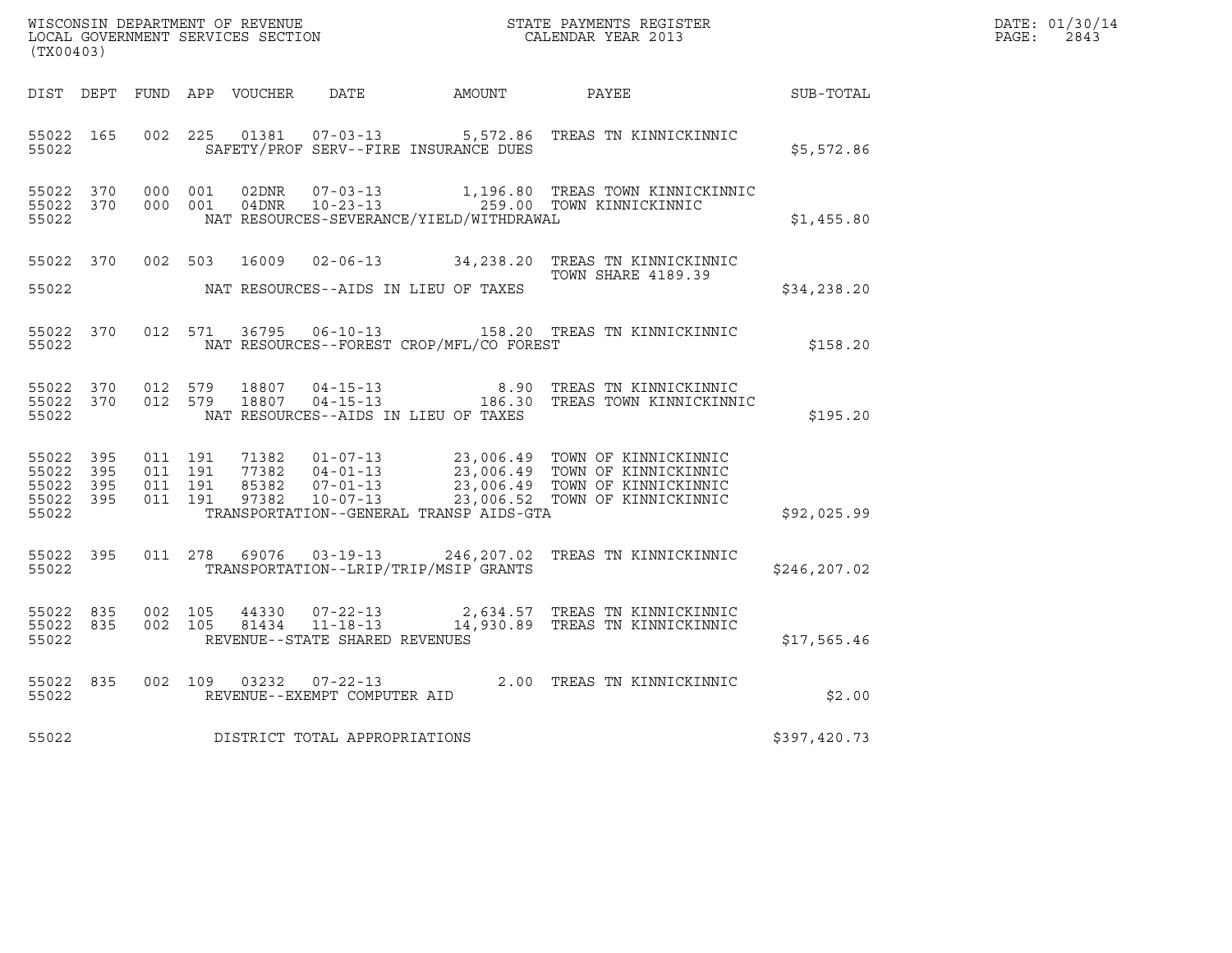| WISCONSIN DEPARTMENT OF REVENUE<br>LOCAL GOVERNMENT SERVICES SECTION THE STATE PAYMENTS REGISTER<br>(TWAR 1931)<br>(TX00403) |  |  |  |  |                                      |                                             |                                                                                                                                                                                                                                                   |              | DATE: 01/30/14<br>PAGE: 2844 |
|------------------------------------------------------------------------------------------------------------------------------|--|--|--|--|--------------------------------------|---------------------------------------------|---------------------------------------------------------------------------------------------------------------------------------------------------------------------------------------------------------------------------------------------------|--------------|------------------------------|
|                                                                                                                              |  |  |  |  |                                      |                                             | DIST DEPT FUND APP VOUCHER DATE AMOUNT PAYEE TO SUB-TOTAL                                                                                                                                                                                         |              |                              |
| 55024                                                                                                                        |  |  |  |  |                                      | SAFETY/PROF SERV--FIRE INSURANCE DUES       | 55024 165 002 225 01382 07-03-13 1,264.85 TREAS TN PLEASANT VALLEY                                                                                                                                                                                | \$1,264.85   |                              |
| 55024                                                                                                                        |  |  |  |  |                                      | NAT RESOURCES-SEVERANCE/YIELD/WITHDRAWAL    | $\begin{array}{cccccc} 55024 & 370 & 000 & 001 & 02\text{DNR} & 07-03-13 & & & & 7.55 & \text{TREAS TOWN PLEASANT VALLEY} \\ 55024 & 370 & 000 & 001 & 04\text{DNR} & 10-23-13 & & & 130.19 & \text{TOWN PLEASANT VALLEY} \end{array}$            | \$137.74     |                              |
|                                                                                                                              |  |  |  |  |                                      | 55024 NAT RESOURCES--AIDS IN LIEU OF TAXES  | 55024 370 002 503 16010 02-06-13 3,635.40 TREAS TN PLEASANT VALLEY<br>TOWN SHARE 676.04                                                                                                                                                           | \$3,635.40   |                              |
| 55024                                                                                                                        |  |  |  |  |                                      | NAT RESOURCES--FOREST CROP/MFL/CO FOREST    | 55024 370 012 571 36796 06-10-13 22.80 TREAS TN PLEASANT VALLEY                                                                                                                                                                                   | \$22.80      |                              |
| 55024                                                                                                                        |  |  |  |  |                                      | TRANSPORTATION--GENERAL TRANSP AIDS-GTA     |                                                                                                                                                                                                                                                   | \$41, 175.65 |                              |
|                                                                                                                              |  |  |  |  |                                      | 55024 TRANSPORTATION--LRIP/TRIP/MSIP GRANTS | 55024 395 011 278 60911 01-03-13 14,320.45 TREAS TN PLEASANT VALLEY                                                                                                                                                                               | \$14,320.45  |                              |
|                                                                                                                              |  |  |  |  | 55024 REVENUE--STATE SHARED REVENUES |                                             | $\begin{array}{cccc} 55024 & 835 & 002 & 105 & 44331 & 07\text{-}22\text{-}13 & 1,950.97 & \text{TREAS TN PLEASANT VALLEY} \\ 55024 & 835 & 002 & 105 & 81435 & 11\text{-}18\text{-}13 & 11,055.48 & \text{TREAS TN PLEASANT VALLEY} \end{array}$ | \$13,006.45  |                              |
| 55024                                                                                                                        |  |  |  |  | DISTRICT TOTAL APPROPRIATIONS        |                                             |                                                                                                                                                                                                                                                   | \$73,563.34  |                              |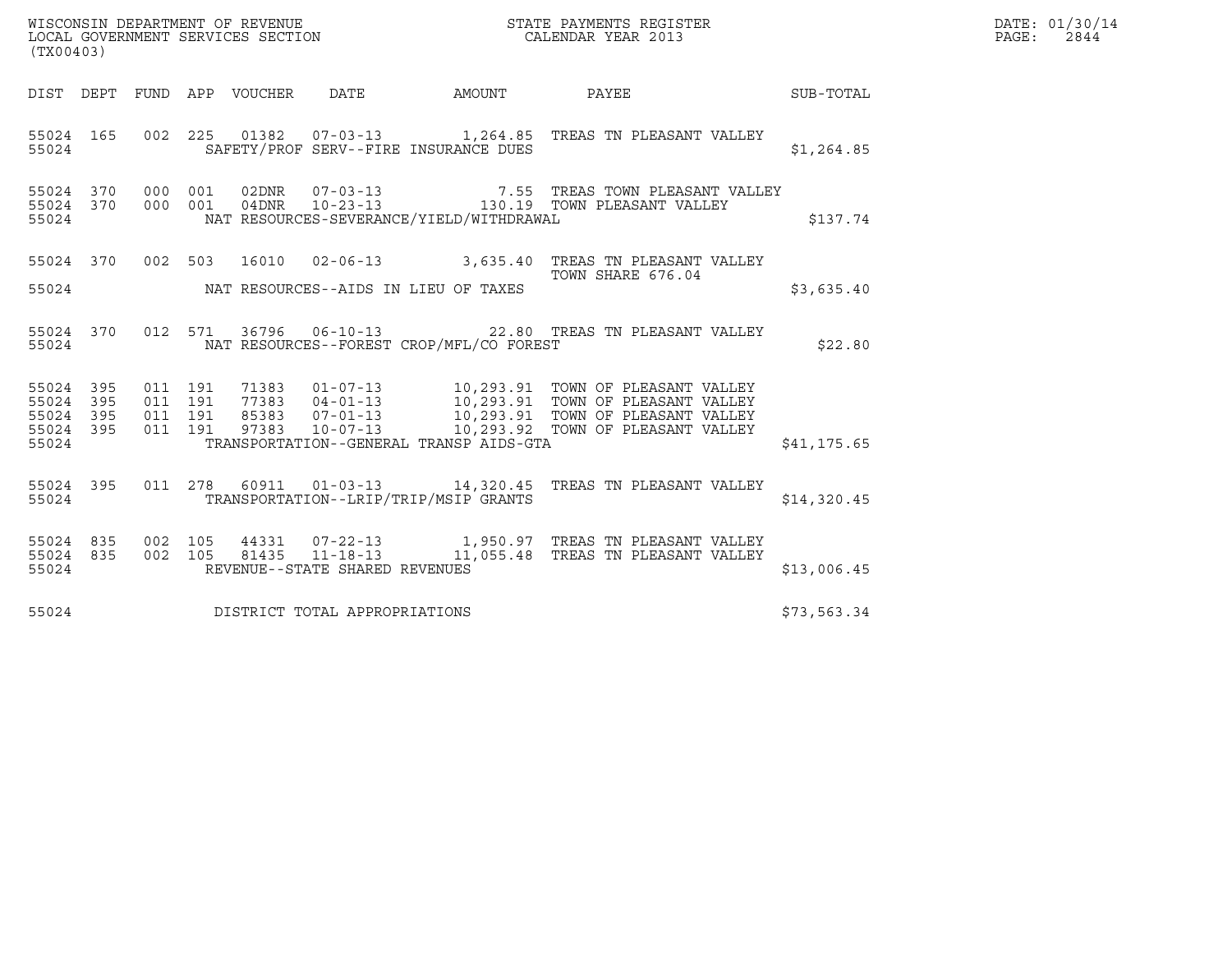| DATE: | 01/30/14 |
|-------|----------|
| PAGE: | 2845     |

| (TX00403)                                                      |            |                                          |         |  |                                                     |                                                |                                                                                                                                                                                                                                |              | DATE: 01/30/14<br>PAGE:<br>2845 |
|----------------------------------------------------------------|------------|------------------------------------------|---------|--|-----------------------------------------------------|------------------------------------------------|--------------------------------------------------------------------------------------------------------------------------------------------------------------------------------------------------------------------------------|--------------|---------------------------------|
|                                                                |            |                                          |         |  |                                                     |                                                | DIST DEPT FUND APP VOUCHER DATE AMOUNT PAYEE SUB-TOTAL                                                                                                                                                                         |              |                                 |
| 55026                                                          |            |                                          |         |  |                                                     | SAFETY/PROF SERV--FIRE INSURANCE DUES          | 55026 165 002 225 01383 07-03-13 9,315.41 TREAS TN RICHMOND                                                                                                                                                                    | \$9,315.41   |                                 |
|                                                                |            |                                          |         |  |                                                     | 55026 MAT RESOURCES--AIDS IN LIEU OF TAXES     | 55026 370 002 503 16011 02-06-13 5,091.16 TREAS TN RICHMOND                                                                                                                                                                    | \$5,091.16   |                                 |
| 55026                                                          |            |                                          |         |  |                                                     | NAT RESOURCES--FOREST CROP/MFL/CO FOREST       | 55026 370 012 571 36797 06-10-13 25.70 TREAS TN RICHMOND                                                                                                                                                                       | \$25.70      |                                 |
| 55026                                                          |            |                                          |         |  |                                                     | NAT RESOURCES--AIDS IN LIEU OF TAXES           | 55026 370 012 579 18808 04-15-13 124.38 TREAS TOWN RICHMOND                                                                                                                                                                    | \$124.38     |                                 |
| 55026 395<br>55026 395<br>55026<br>55026<br>55026 395<br>55026 | 395<br>395 | 011 191<br>011 191<br>011 191<br>011 191 | 011 191 |  |                                                     | TRANSPORTATION--GENERAL TRANSP AIDS-GTA        | 62447 01-18-13 35,480.92 TREAS TN RICHMOND<br>71384 01-07-13 35,480.92 TOWN OF RICHMOND<br>77384 04-01-13 35,480.92 TOWN OF RICHMOND<br>85384 07-01-13 35,480.92 TOWN OF RICHMOND<br>97384 10-07-13 35,480.92 TOWN OF RICHMOND | \$177,404.60 |                                 |
| 55026                                                          |            |                                          |         |  |                                                     | MILITARY AFFAIRS-EMER MGMT-DISASTER RECO       | 55026 465 002 305 00827 11-18-13 154.15 TREAS TN RICHMOND                                                                                                                                                                      | \$154.15     |                                 |
|                                                                |            |                                          |         |  |                                                     | 55026 MILITARY AFFAIRS-EMERGENCY MGMT-FED FUND | 55026 465 002 342 00827 11-18-13 924.89 TREAS TN RICHMOND                                                                                                                                                                      | \$924.89     |                                 |
| 55026                                                          |            |                                          |         |  | REVENUE--STATE SHARED REVENUES                      |                                                | 55026 835 002 105 44332 07-22-13 3,856.62 TREAS TN RICHMOND<br>55026 835 002 105 81436 11-18-13 21,924.68 TREAS TN RICHMOND                                                                                                    | \$25,781.30  |                                 |
| 55026                                                          |            |                                          |         |  | REVENUE--EXEMPT COMPUTER AID                        |                                                | 55026 835 002 109 03233 07-22-13 35.00 TREAS TN RICHMOND                                                                                                                                                                       | \$35.00      |                                 |
| 55026 835<br>55026                                             |            |                                          |         |  | 021 363 35840 03-25-13<br>REVENUE--LOTTERY CREDIT - |                                                | 1,588.92 TREAS TN RICHMOND                                                                                                                                                                                                     | \$1,588.92   |                                 |
| 55026                                                          |            |                                          |         |  | DISTRICT TOTAL APPROPRIATIONS                       |                                                |                                                                                                                                                                                                                                | \$220,445.51 |                                 |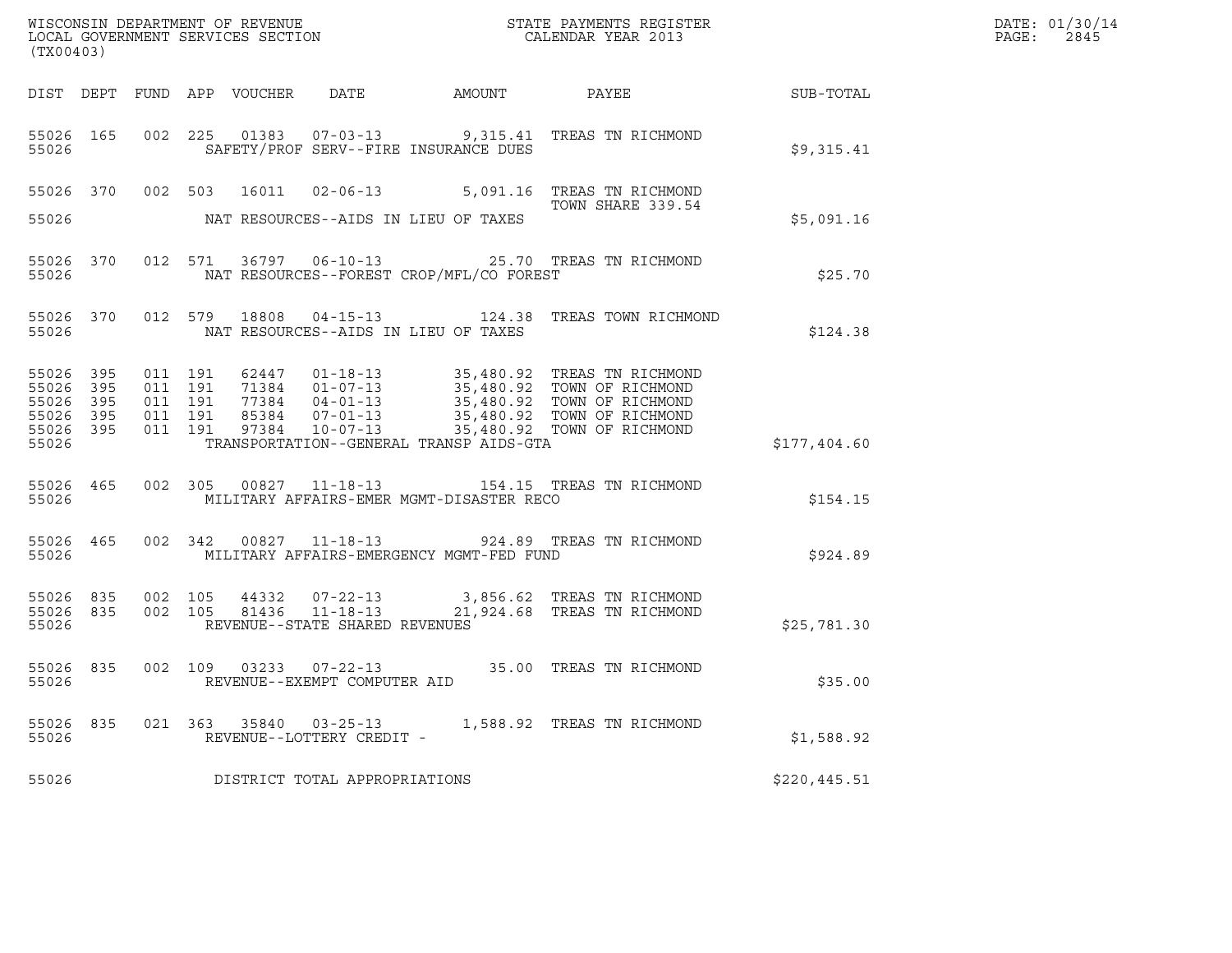| WISCONSIN DEPARTMENT OF REVENUE ${\small \begin{array}{ll} \texttt{MISCONS} \\ \texttt{LOCAL} \end{array}} {\small \begin{array}{ll} \texttt{OCER} \\ \texttt{OCAL} \end{array}}$<br>(TX00403) |                   |                               |  |  |                                |                                          |                                                                                                                                                                                                          |             | DATE: 01/30/14<br>2846<br>PAGE: |
|------------------------------------------------------------------------------------------------------------------------------------------------------------------------------------------------|-------------------|-------------------------------|--|--|--------------------------------|------------------------------------------|----------------------------------------------------------------------------------------------------------------------------------------------------------------------------------------------------------|-------------|---------------------------------|
|                                                                                                                                                                                                |                   |                               |  |  |                                |                                          |                                                                                                                                                                                                          |             |                                 |
| 55028 165<br>55028                                                                                                                                                                             |                   |                               |  |  |                                | SAFETY/PROF SERV--FIRE INSURANCE DUES    | 002  225  01384  07-03-13  1,490.39  TREAS TN RUSH RIVER                                                                                                                                                 | \$1,490.39  |                                 |
|                                                                                                                                                                                                |                   |                               |  |  |                                |                                          | 55028 370 002 503 16291 03-05-13 5,205.89 TREAS TN RUSH RIVER<br>TOWN SHARE 501.44<br>TOWN SHARE 501.44                                                                                                  |             |                                 |
| 55028                                                                                                                                                                                          |                   |                               |  |  |                                | NAT RESOURCES--AIDS IN LIEU OF TAXES     |                                                                                                                                                                                                          | \$5,205.89  |                                 |
| 55028 370<br>55028                                                                                                                                                                             |                   |                               |  |  |                                | NAT RESOURCES--FOREST CROP/MFL/CO FOREST | 012 571 36798 06-10-13 79.80 TREAS TN RUSH RIVER                                                                                                                                                         | \$79.80     |                                 |
| 55028<br>55028<br>55028                                                                                                                                                                        | 395<br>395<br>395 | 011 191<br>011 191<br>011 191 |  |  |                                |                                          | 71385  01-07-13   11,257.14  TOWN OF RUSH RIVER<br>77385  04-01-13   11,257.14  TOWN OF RUSH RIVER<br>85385  07-01-13   11,257.14  TOWN OF RUSH RIVER<br>97385  10-07-13   11,257.17  TOWN OF RUSH RIVER |             |                                 |
| 55028 395<br>55028                                                                                                                                                                             |                   | 011 191                       |  |  |                                | TRANSPORTATION--GENERAL TRANSP AIDS-GTA  |                                                                                                                                                                                                          | \$45,028.59 |                                 |
| 55028 465<br>55028                                                                                                                                                                             |                   |                               |  |  |                                | MILITARY AFFAIRS-EMER MGMT-DISASTER RECO | 002 305 00828 11-18-13 138.65 TREAS TN RUSH RIVER                                                                                                                                                        | \$138.65    |                                 |
| 55028 465<br>55028                                                                                                                                                                             |                   |                               |  |  |                                | MILITARY AFFAIRS-EMERGENCY MGMT-FED FUND | 002 342 00828 11-18-13 831.89 TREAS TN RUSH RIVER                                                                                                                                                        | \$831.89    |                                 |
| 55028 835<br>55028 835<br>55028                                                                                                                                                                |                   |                               |  |  | REVENUE--STATE SHARED REVENUES |                                          |                                                                                                                                                                                                          | \$11,937.36 |                                 |
| 55028 835<br>55028                                                                                                                                                                             |                   |                               |  |  | REVENUE--EXEMPT COMPUTER AID   |                                          | 002 109 03234 07-22-13 10.00 TREAS TN RUSH RIVER                                                                                                                                                         | \$10.00     |                                 |
| 55028                                                                                                                                                                                          |                   |                               |  |  | DISTRICT TOTAL APPROPRIATIONS  |                                          |                                                                                                                                                                                                          | \$64,722.57 |                                 |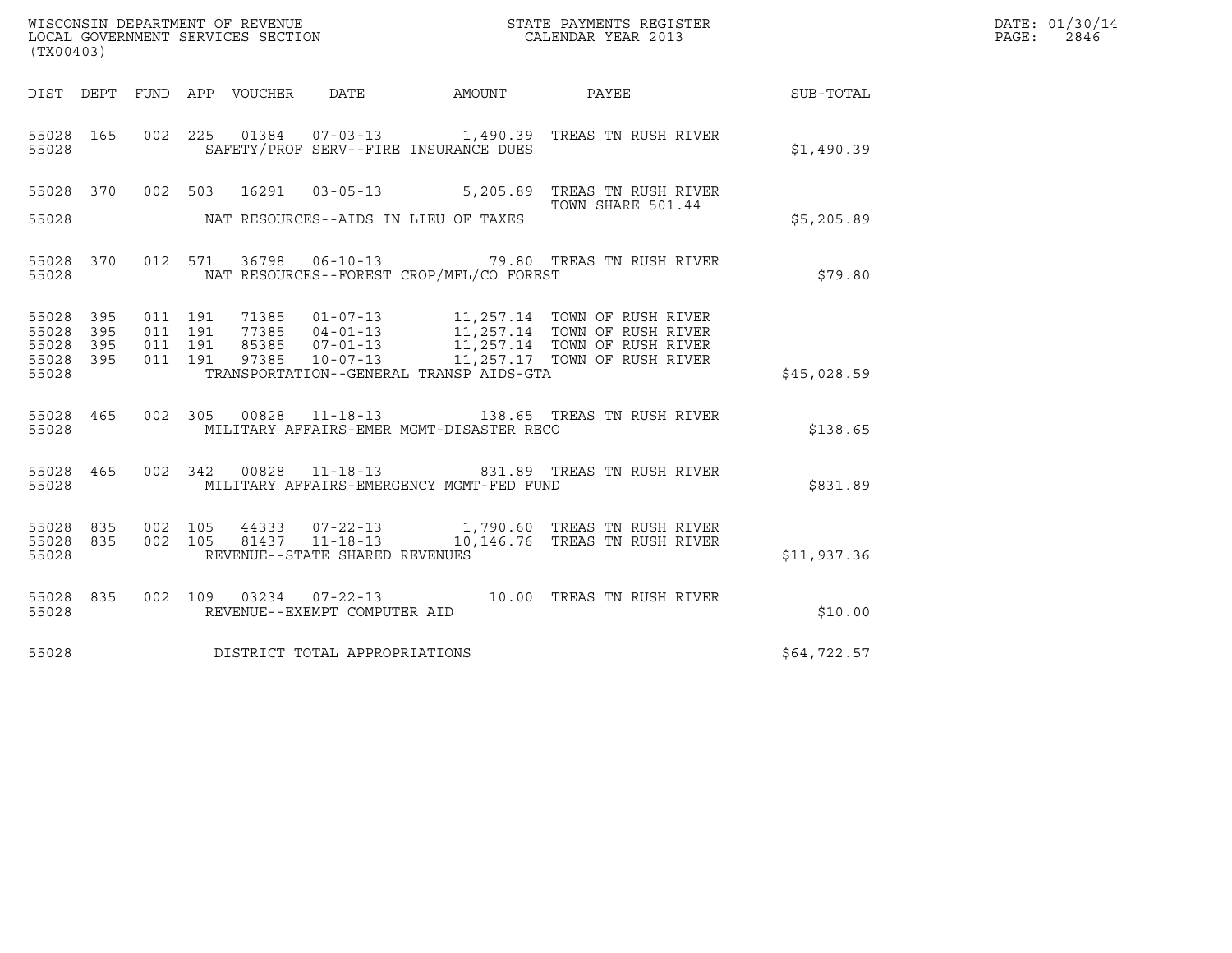| WISCONSIN DEPARTMENT OF REVENUE   | STATE PAYMENTS REGISTER | DATE: 01/30/14 |
|-----------------------------------|-------------------------|----------------|
| LOCAL GOVERNMENT SERVICES SECTION | CALENDAR YEAR 2013      | 2847<br>PAGE:  |

| WISCONSIN DEPARTMENT OF REVENUE<br>LOCAL GOVERNMENT SERVICES SECTION THE SERVICES OF CALENDAR YEAR 2013<br>(TX00403)                                                                                                                                                                     |              | DATE: 01/30/14<br>PAGE: 2847 |
|------------------------------------------------------------------------------------------------------------------------------------------------------------------------------------------------------------------------------------------------------------------------------------------|--------------|------------------------------|
| DIST DEPT FUND APP VOUCHER DATE AMOUNT PAYEE PAYES                                                                                                                                                                                                                                       |              |                              |
| 002 225 01385 07-03-13 11,004.10 TREAS TN ST JOSEPH<br>55030 165<br>55030 SAFETY/PROF SERV--FIRE INSURANCE DUES                                                                                                                                                                          | \$11,004.10  |                              |
| 002 503 16012 02-06-13 1,307.48 TREAS TN ST JOSEPH<br>002 503 16012 02-06-13 9,186.68 TREAS TN ST JOSEPH<br>002 503 16012 02-06-13 9,186.68 TREAS TN ST JOSEPH<br>55030 370<br>55030 370<br>55030 NAT RESOURCES--AIDS IN LIEU OF TAXES                                                   | \$10,494.16  |                              |
| 55030 370 012 571 36799 06-10-13 120.37 TREAS TN ST JOSEPH<br>55030 NAT RESOURCES--FOREST CROP/MFL/CO FOREST                                                                                                                                                                             | \$120.37     |                              |
| 55030 370 012 579 18809 04-15-13 111.27 TREAS TN ST JOSEPH 55030 370 012 579 18809 04-15-13 1,464.00 TREAS TOWN ST JOSEPH<br>55030 NAT RESOURCES--AIDS IN LIEU OF TAXES                                                                                                                  | \$1,575.27   |                              |
| 55030 395 011 191 71386 01-07-13 35,520.58 TOWN OF SAINT JOSEPH<br>55030 395 011 191 77386 04-01-13 35,520.58 TOWN OF SAINT JOSEPH<br>55030 395 011 191 85386 07-01-13 35,520.58 TOWN OF SAINT JOSEPH<br>55030 395 011 191 97386 10-07-<br>55030 TRANSPORTATION--GENERAL TRANSP AIDS-GTA | \$142,082.35 |                              |
| 55030 465 002 305 00896 12-19-13 1,944.63 TREAS TN ST JOSEPH<br>55030 MILITARY AFFAIRS-EMER MGMT-DISASTER RECO                                                                                                                                                                           | \$1,944.63   |                              |
| 55030 465 002 342 00896 12-19-13 11,667.76 TREAS TN ST JOSEPH<br>55030 MILITARY AFFAIRS-EMERGENCY MGMT-FED FUND                                                                                                                                                                          | \$11,667.76  |                              |
| $\begin{array}{cccccccc} 55030 & 835 & 002 & 105 & 44334 & 07-22-13 & & 5,768.55 & \text{TREAS TN ST JOSEPH} \\ 55030 & 835 & 002 & 105 & 81438 & 11-18-13 & & 32,687.06 & \text{TREAS TN ST JOSEPH} \end{array}$<br>55030 REVENUE--STATE SHARED REVENUES                                | \$38,455.61  |                              |
| 55030 835 002 109 03235 07-22-13 227.00 TREAS TN ST JOSEPH<br>REVENUE--EXEMPT COMPUTER AID<br>55030                                                                                                                                                                                      | \$227.00     |                              |
| 2,919.09 TREAS TN ST JOSEPH<br>55030 835<br>021 363<br>35841 03-25-13<br>55030<br>REVENUE--LOTTERY CREDIT -                                                                                                                                                                              | \$2,919.09   |                              |
| DISTRICT TOTAL APPROPRIATIONS<br>55030                                                                                                                                                                                                                                                   | \$220,490.34 |                              |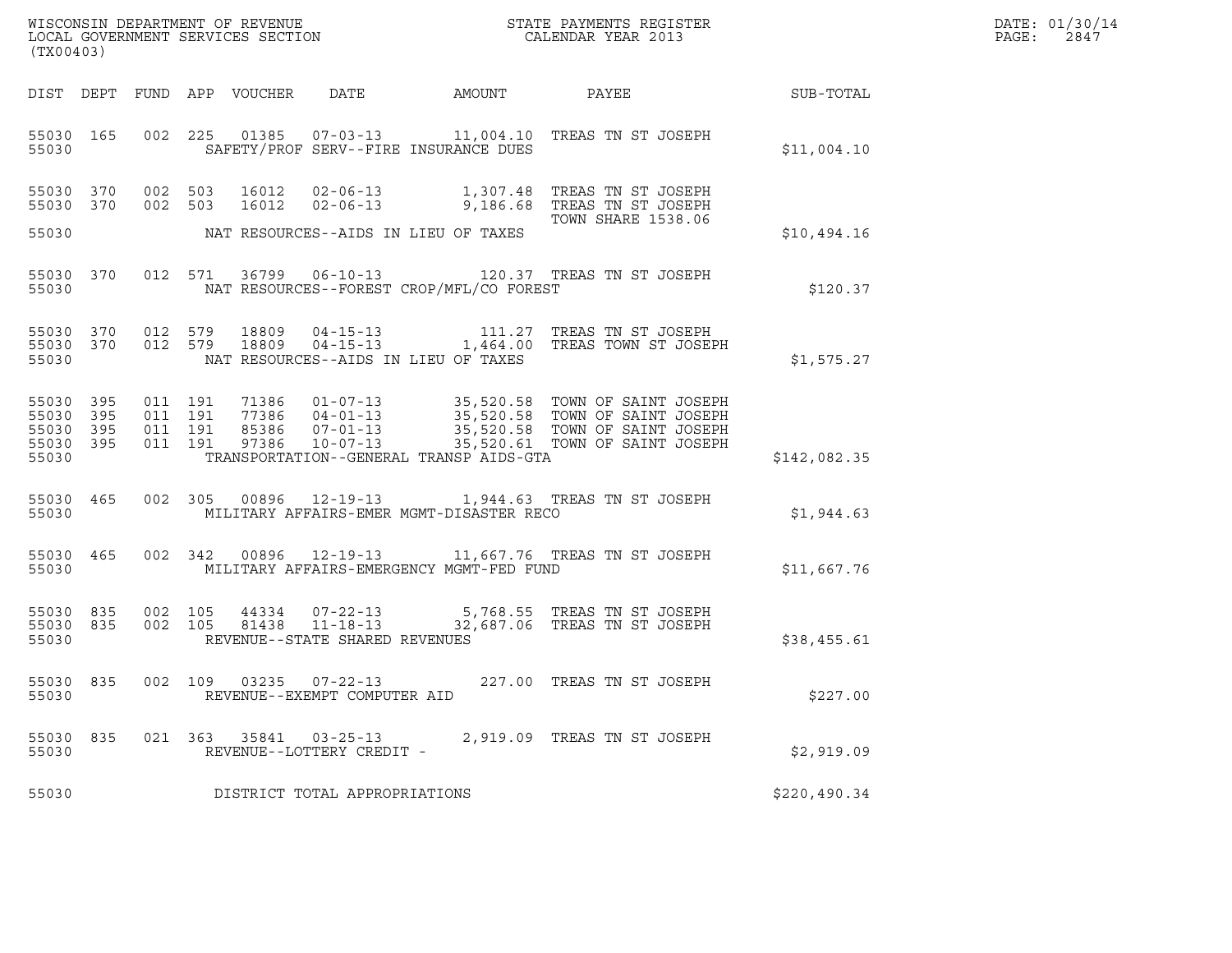| DATE: | 01/30/14 |
|-------|----------|
| PAGE: | 2848     |

| (TX00403)                                                 |                  |                               |         |                            |                                                                    |                                          |                                                                                                                                                                                              |                  | DATE: 01/30/14<br>PAGE:<br>2848 |
|-----------------------------------------------------------|------------------|-------------------------------|---------|----------------------------|--------------------------------------------------------------------|------------------------------------------|----------------------------------------------------------------------------------------------------------------------------------------------------------------------------------------------|------------------|---------------------------------|
|                                                           |                  |                               |         | DIST DEPT FUND APP VOUCHER | DATE                                                               | AMOUNT                                   | PAYEE                                                                                                                                                                                        | <b>SUB-TOTAL</b> |                                 |
| 55032                                                     | 55032 165        |                               |         |                            |                                                                    | SAFETY/PROF SERV--FIRE INSURANCE DUES    | 002 225 01386 07-03-13 10,625.14 TREAS TN SOMERSET                                                                                                                                           | \$10,625.14      |                                 |
| 55032 370<br>55032                                        | 55032 370        |                               |         |                            |                                                                    | NAT RESOURCES-SEVERANCE/YIELD/WITHDRAWAL | 000 001 01DNR 03-13-13 595.78 TREAS TOWN SOMERSET<br>000 001 02DNR 07-03-13 22,836.61 TREAS TOWN SOMERSET                                                                                    | \$23,432.39      |                                 |
| 55032 370<br>55032 370                                    |                  | 002 503<br>002 503            |         | 16013<br>16013             |                                                                    | NAT RESOURCES--AIDS IN LIEU OF TAXES     | 02-06-13 4,298.14 TREAS TN SOMERSET<br>02-06-13 7,358.99 TREAS TN SOMERSET<br><b>TOWN SHARE 1386.86</b>                                                                                      |                  |                                 |
| 55032                                                     |                  |                               |         |                            |                                                                    |                                          |                                                                                                                                                                                              | \$11,657.13      |                                 |
| 55032                                                     | 55032 370        |                               |         |                            |                                                                    | NAT RESOURCES--FOREST CROP/MFL/CO FOREST | 012 571 36800 06-10-13 336.05 TREAS TN SOMERSET                                                                                                                                              | \$336.05         |                                 |
| 55032 370<br>55032 370<br>55032 370<br>55032 370<br>55032 |                  | 012 579<br>012 579<br>012 579 | 012 579 |                            |                                                                    | NAT RESOURCES--AIDS IN LIEU OF TAXES     |                                                                                                                                                                                              | \$1,473.07       |                                 |
| 55032<br>55032 395<br>55032 395<br>55032                  | 55032 395<br>395 | 011 191<br>011 191<br>011 191 | 011 191 |                            |                                                                    | TRANSPORTATION--GENERAL TRANSP AIDS-GTA  | 71387  01-07-13  53,200.21  TOWN OF SOMERSET<br>77387  04-01-13  53,200.21  TOWN OF SOMERSET<br>85387  07-01-13  53,200.21  TOWN OF SOMERSET<br>97387  10-07-13  53,200.21  TOWN OF SOMERSET | \$212,800.84     |                                 |
| 55032 395<br>55032                                        |                  |                               |         |                            |                                                                    | TRANSPORTATION--LRIP/TRIP/MSIP GRANTS    | 011  278  83258  08-02-13  14,320.45  TREAS TN SOMERSET                                                                                                                                      | \$14,320.45      |                                 |
| 55032 835<br>55032 835<br>55032                           |                  | 002 105<br>002 105            |         |                            | 44335 07-22-13<br>81439 11-18-13<br>REVENUE--STATE SHARED REVENUES |                                          | 5,409.35 TREAS TN SOMERSET<br>30,683.47 TREAS TN SOMERSET                                                                                                                                    | \$36,092.82      |                                 |
| 55032                                                     |                  |                               |         |                            | REVENUE--EXEMPT COMPUTER AID                                       |                                          | 55032 835 002 109 03236 07-22-13 1,362.00 TREAS TN SOMERSET                                                                                                                                  | \$1,362.00       |                                 |
| 55032                                                     | 55032 835        |                               |         |                            | REVENUE--LOTTERY CREDIT -                                          |                                          | 021  363  35842  03-25-13  2,785.42  TREAS TN SOMERSET                                                                                                                                       | \$2,785.42       |                                 |
| 55032                                                     |                  |                               |         |                            | DISTRICT TOTAL APPROPRIATIONS                                      |                                          |                                                                                                                                                                                              | \$314,885.31     |                                 |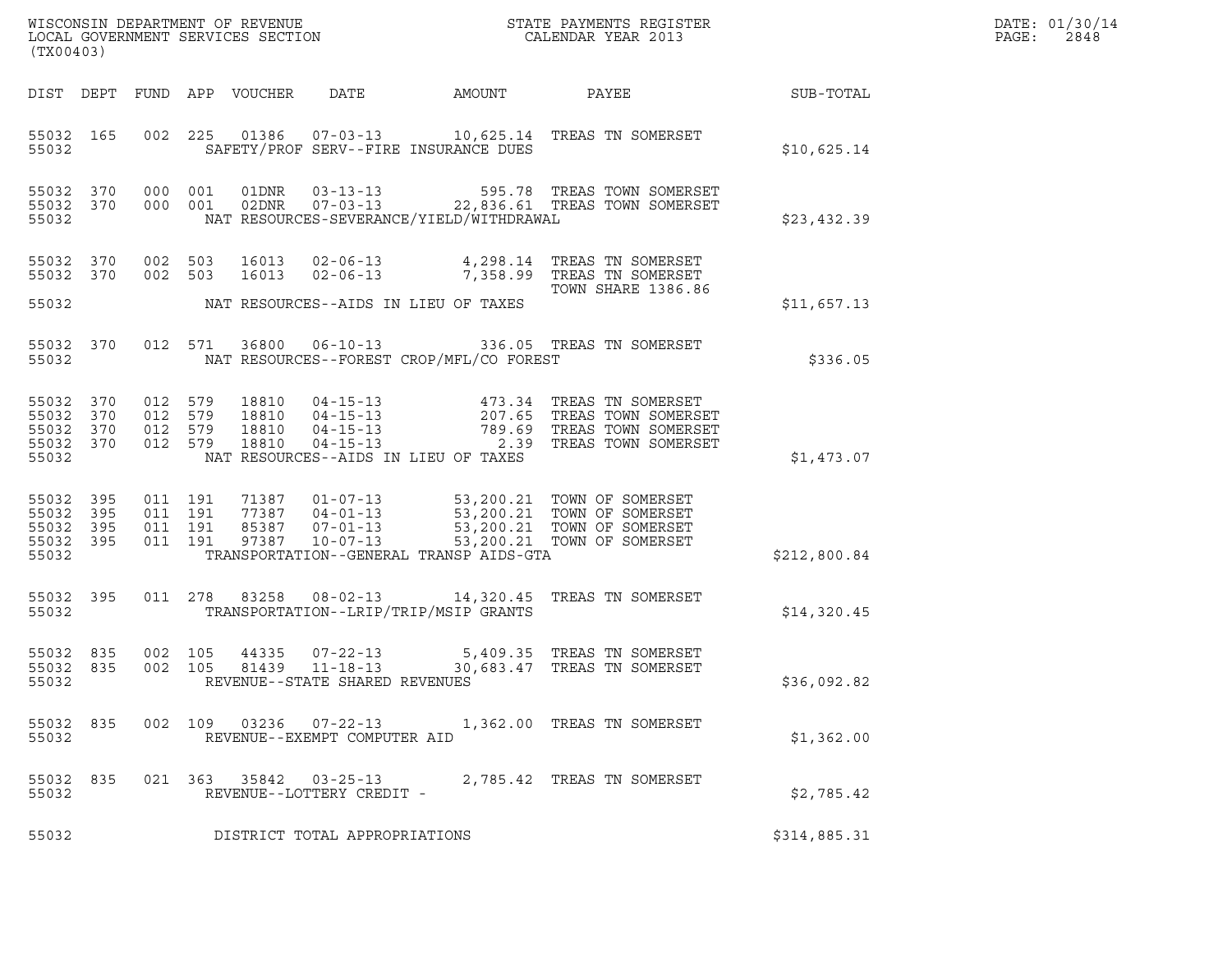| (TX00403)                                 |                          |                                      |     | WISCONSIN DEPARTMENT OF REVENUE<br>LOCAL GOVERNMENT SERVICES SECTION |                                                   | STATE PAYMENTS REGISTER<br>CALENDAR YEAR 2013 |                                                                                                                                                                      |              | DATE: 01/30/14<br>$\mathtt{PAGE}$ :<br>2849 |
|-------------------------------------------|--------------------------|--------------------------------------|-----|----------------------------------------------------------------------|---------------------------------------------------|-----------------------------------------------|----------------------------------------------------------------------------------------------------------------------------------------------------------------------|--------------|---------------------------------------------|
| DIST                                      | DEPT                     | FUND                                 |     | APP VOUCHER                                                          | <b>DATE</b>                                       | AMOUNT                                        | PAYEE                                                                                                                                                                | SUB-TOTAL    |                                             |
| 55034                                     | 55034 165                |                                      |     |                                                                      |                                                   | SAFETY/PROF SERV--FIRE INSURANCE DUES         | 002  225  01387  07-03-13  2,040.76  TREAS TN SPRINGFIELD                                                                                                            | \$2,040.76   |                                             |
| 55034                                     | 55034 370                | 012 571                              |     |                                                                      |                                                   | NAT RESOURCES--FOREST CROP/MFL/CO FOREST      |                                                                                                                                                                      | \$155.44     |                                             |
| 55034<br>55034<br>55034<br>55034<br>55034 | 395<br>395<br>395<br>395 | 011 191<br>011<br>011 191<br>011 191 | 191 | 71388<br>77388<br>97388                                              | $10 - 07 - 13$                                    | TRANSPORTATION--GENERAL TRANSP AIDS-GTA       | 01-07-13 18,095.05 TOWN OF SPRINGFIELD<br>04-01-13 18,095.05 TOWN OF SPRINGFIELD<br>85388  07-01-13  18,095.05  TOWN OF SPRINGFIELD<br>18,095.08 TOWN OF SPRINGFIELD | \$72,380.23  |                                             |
| 55034 835<br>55034 835<br>55034           |                          | 002 105<br>002 105                   |     |                                                                      | 81440  11-18-13<br>REVENUE--STATE SHARED REVENUES |                                               | 44336 07-22-13 6,459.24 TREAS TN SPRINGFIELD<br>36,602.38 TREAS TN SPRINGFIELD                                                                                       | \$43,061.62  |                                             |
| 55034 835<br>55034                        |                          | 002                                  | 109 |                                                                      | REVENUE--EXEMPT COMPUTER AID                      | 3.00                                          | TREAS TN SPRINGFIELD                                                                                                                                                 | \$3.00       |                                             |
| 55034                                     |                          |                                      |     |                                                                      | DISTRICT TOTAL APPROPRIATIONS                     |                                               |                                                                                                                                                                      | \$117,641.05 |                                             |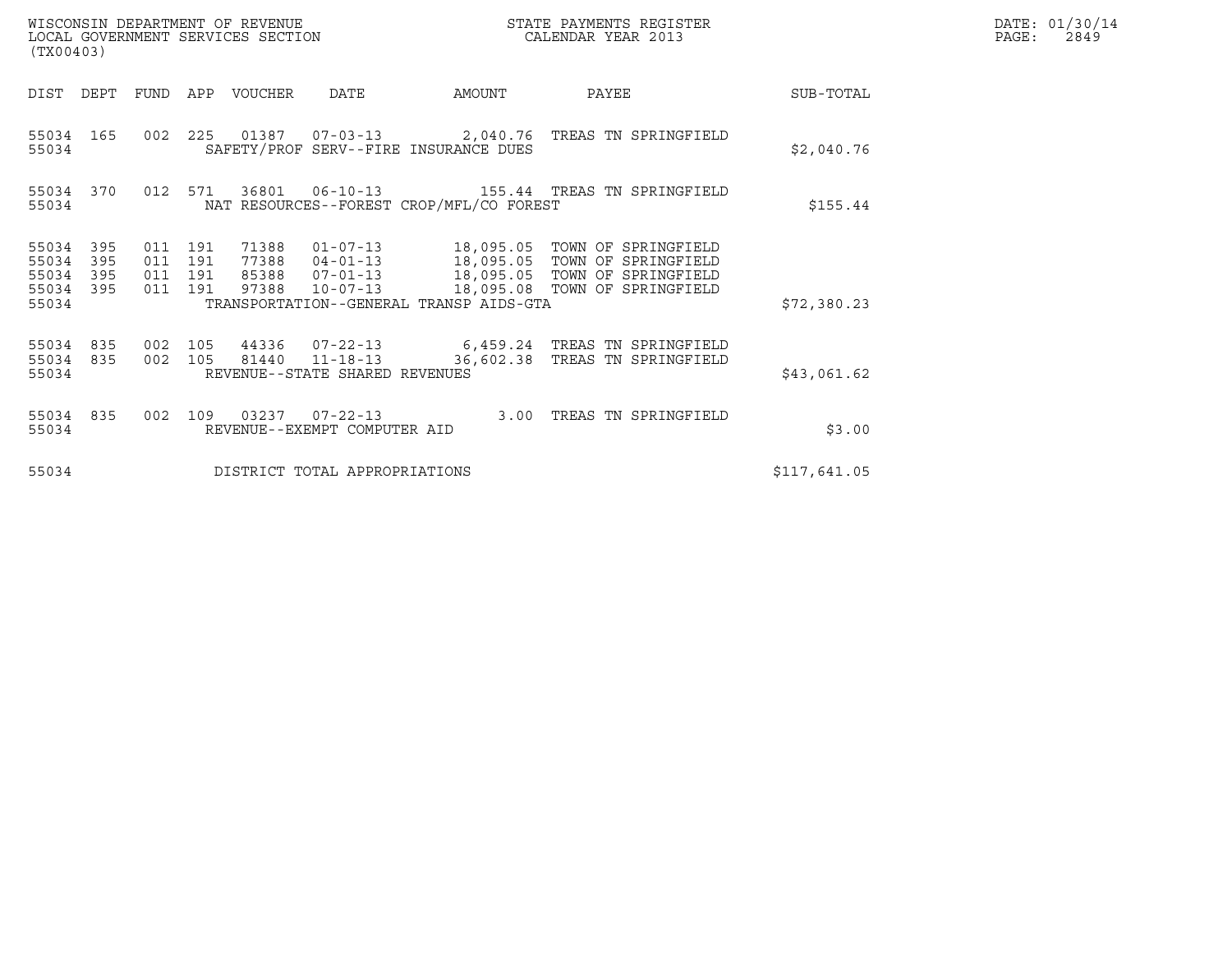| (TX00403)                                                 |           |                                          |  |  |                                |                                          |                                                                                                                                                                                          |              | DATE: 01/30/14<br>$\mathtt{PAGE:}$<br>2850 |
|-----------------------------------------------------------|-----------|------------------------------------------|--|--|--------------------------------|------------------------------------------|------------------------------------------------------------------------------------------------------------------------------------------------------------------------------------------|--------------|--------------------------------------------|
|                                                           |           |                                          |  |  |                                |                                          | DIST DEPT FUND APP VOUCHER DATE AMOUNT PAYEE THE SUB-TOTAL                                                                                                                               |              |                                            |
| 55036                                                     | 55036 165 |                                          |  |  |                                | SAFETY/PROF SERV--FIRE INSURANCE DUES    | 002 225 01388 07-03-13 2,036.46 TREAS TN STANTON                                                                                                                                         | \$2,036.46   |                                            |
|                                                           |           |                                          |  |  |                                |                                          | 55036 370 002 503 16014 02-06-13 10,564.77 TREAS TN STANTON<br><b>TOWN SHARE 1778.51</b>                                                                                                 |              |                                            |
| 55036                                                     |           |                                          |  |  |                                | NAT RESOURCES--AIDS IN LIEU OF TAXES     |                                                                                                                                                                                          | \$10,564.77  |                                            |
| 55036                                                     |           |                                          |  |  |                                | NAT RESOURCES--FOREST CROP/MFL/CO FOREST | 55036 370 012 571 36802 06-10-13 130.75 TREAS TN STANTON                                                                                                                                 | \$130.75     |                                            |
| 55036                                                     |           |                                          |  |  |                                | NAT RESOURCES--AIDS IN LIEU OF TAXES     | 55036 370 012 579 18811 04-15-13 213.20 TREAS TOWN STANTON                                                                                                                               | \$213.20     |                                            |
| 55036 395<br>55036 395<br>55036 395<br>55036 395<br>55036 |           | 011 191<br>011 191<br>011 191<br>011 191 |  |  |                                | TRANSPORTATION--GENERAL TRANSP AIDS-GTA  | 71389  01-07-13  22,546.05  TOWN OF STANTON<br>77389  04-01-13  22,546.05  TOWN OF STANTON<br>85389  07-01-13  22,546.05  TOWN OF STANTON<br>97389  10-07-13  22,546.05  TOWN OF STANTON | \$90,184.20  |                                            |
| 55036                                                     | 55036 395 |                                          |  |  |                                | TRANSPORTATION--LRIP/TRIP/MSIP GRANTS    | 011  278  92574  10-29-13  14,320.45  TREAS TN STANTON                                                                                                                                   | \$14,320.45  |                                            |
| 55036                                                     |           |                                          |  |  | REVENUE--STATE SHARED REVENUES |                                          | 55036 835 002 105 44337 07-22-13 6,350.32 TREAS TN STANTON 55036 835 002 105 81441 11-18-13 30,845.05 TREAS TN STANTON                                                                   | \$37,195.37  |                                            |
| 55036                                                     | 55036 835 |                                          |  |  | REVENUE--EXEMPT COMPUTER AID   |                                          | 002 109 03238 07-22-13 28.00 TREAS TN STANTON                                                                                                                                            | \$28.00      |                                            |
| 55036                                                     | 55036 835 |                                          |  |  | REVENUE--LOTTERY CREDIT -      |                                          | 021 363 35843 03-25-13 2,000.67 TREAS TN STANTON                                                                                                                                         | \$2,000.67   |                                            |
| 55036                                                     |           |                                          |  |  | DISTRICT TOTAL APPROPRIATIONS  |                                          |                                                                                                                                                                                          | \$156,673.87 |                                            |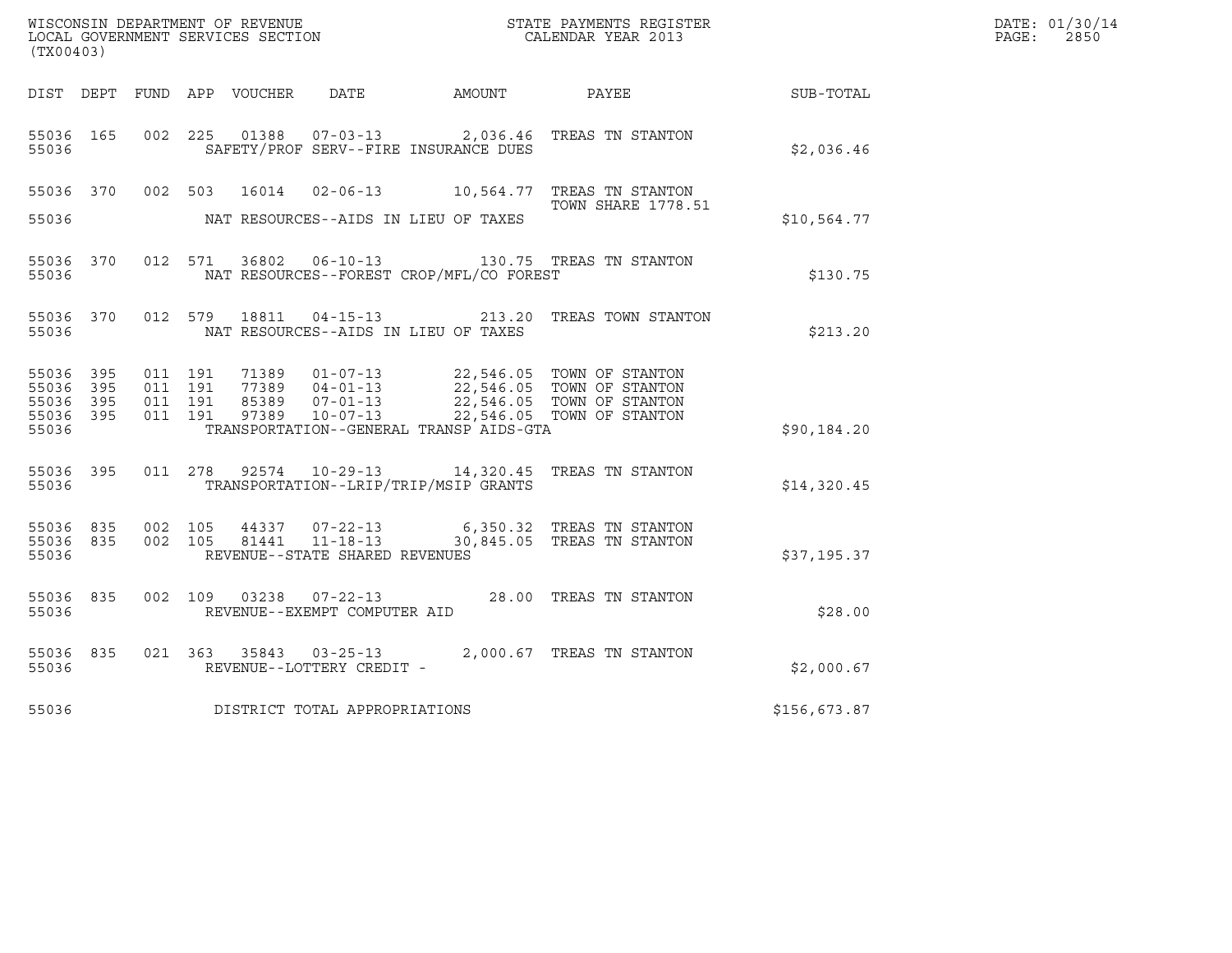| (TX00403)                                |                  |                               |         |  |                                          |                                                                                                                                                                                                              |              | DATE: 01/30/14<br>$\mathtt{PAGE:}$<br>2851 |
|------------------------------------------|------------------|-------------------------------|---------|--|------------------------------------------|--------------------------------------------------------------------------------------------------------------------------------------------------------------------------------------------------------------|--------------|--------------------------------------------|
|                                          |                  |                               |         |  | DIST DEPT FUND APP VOUCHER DATE AMOUNT   | PAYEE SUB-TOTAL                                                                                                                                                                                              |              |                                            |
| 55038                                    |                  |                               |         |  | SAFETY/PROF SERV--FIRE INSURANCE DUES    | 55038 165 002 225 01389 07-03-13 8,300.66 TREAS TN STAR PRAIRIE                                                                                                                                              | \$8,300.66   |                                            |
| 55038                                    | 55038 370        |                               |         |  | NAT RESOURCES-SEVERANCE/YIELD/WITHDRAWAL | 000 001 02DNR 07-03-13 44,438.97 TREAS TOWN STAR PRAIRIE                                                                                                                                                     | \$44,438.97  |                                            |
|                                          | 55038            |                               |         |  | NAT RESOURCES--FOREST CROP/MFL/CO FOREST | 55038 370 012 571 36803 06-10-13 136.95 TREAS TN STAR PRAIRIE                                                                                                                                                | \$136.95     |                                            |
| 55038 395<br>55038 395<br>55038<br>55038 | 395<br>55038 395 | 011 191<br>011 191<br>011 191 | 011 191 |  | TRANSPORTATION--GENERAL TRANSP AIDS-GTA  | 71390  01-07-13  32,564.75  TOWN OF STAR PRAIRIE<br>77390  04-01-13  32,564.75  TOWN OF STAR PRAIRIE<br>85390  07-01-13  32,564.75  TOWN OF STAR PRAIRIE<br>97390  10-07-13  32,564.76  TOWN OF STAR PRAIRIE | \$130,259.01 |                                            |
| 55038                                    |                  |                               |         |  | REVENUE--STATE SHARED REVENUES           | 55038 835 002 105 44338 07-22-13 4,378.79 TREAS TN STAR PRAIRIE<br>55038 835 002 105 81442 11-18-13 30,389.15 TREAS TN STAR PRAIRIE                                                                          | \$34,767.94  |                                            |
| 55038                                    |                  |                               |         |  | REVENUE--EXEMPT COMPUTER AID             | 55038 835 002 109 03239 07-22-13 32.00 TREAS TN STAR PRAIRIE                                                                                                                                                 | \$32.00      |                                            |
| 55038                                    | 55038 835        |                               |         |  | REVENUE--LOTTERY CREDIT -                | 021 363 35844 03-25-13 10,322.24 TREAS TN STAR PRAIRIE                                                                                                                                                       | \$10,322.24  |                                            |
| 55038                                    |                  |                               |         |  | DISTRICT TOTAL APPROPRIATIONS            |                                                                                                                                                                                                              | \$228,257.77 |                                            |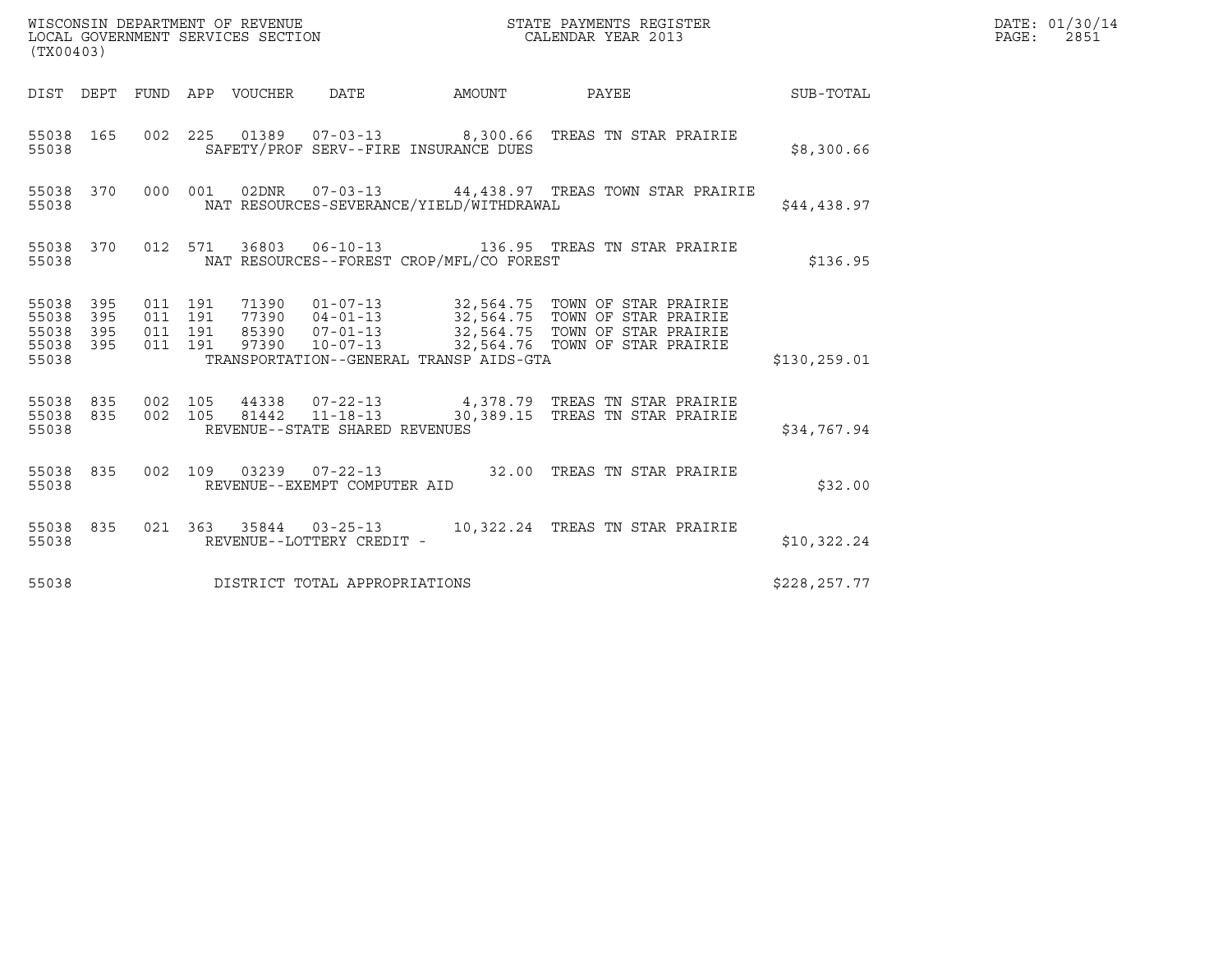| (TX00403) |                                                          |  |                                |                                                                                                                                                                                                                                             | $\tt WISCONSIM DEPARTMENT OF REVENUE$ $\tt TOCALEDDAR YEAR$ 2013 $\tt LOCALEDDAR YEAR$ 2013 |              | DATE: 01/30/14<br>PAGE: 2852 |
|-----------|----------------------------------------------------------|--|--------------------------------|---------------------------------------------------------------------------------------------------------------------------------------------------------------------------------------------------------------------------------------------|---------------------------------------------------------------------------------------------|--------------|------------------------------|
|           |                                                          |  |                                |                                                                                                                                                                                                                                             | DIST DEPT FUND APP VOUCHER DATE AMOUNT PAYEE SUB-TOTAL                                      |              |                              |
| 55040     | 55040 165                                                |  |                                | 002 225 01390 07-03-13 18,827.19 TREAS TN TROY<br>SAFETY/PROF SERV--FIRE INSURANCE DUES                                                                                                                                                     |                                                                                             | \$18,827.19  |                              |
|           | 55040                                                    |  |                                | 55040 370 000 001 01DNR 03-13-13 16,114.68 TREAS TOWN TROY<br>NAT RESOURCES-SEVERANCE/YIELD/WITHDRAWAL                                                                                                                                      |                                                                                             | \$16, 114.68 |                              |
|           | 55040                                                    |  |                                | 55040 370 012 571 36804 06-10-13 165.67 TREAS TN TROY<br>NAT RESOURCES--FOREST CROP/MFL/CO FOREST                                                                                                                                           |                                                                                             | \$165.67     |                              |
| 55040     |                                                          |  |                                | NAT RESOURCES--AIDS IN LIEU OF TAXES                                                                                                                                                                                                        |                                                                                             | \$3.08       |                              |
| 55040     | 55040 395<br>55040 395<br>55040 395 011 191<br>55040 395 |  |                                | 011 191 71391 01-07-13 47,309.65 TOWN OF TROY<br>011 191 77391 04-01-13 47,309.65 TOWN OF TROY<br>011 191 85391 07-01-13 47,309.65 TOWN OF TROY<br>011 191 97391 10-07-13 47,309.68 TOWN OF TROY<br>TRANSPORTATION--GENERAL TRANSP AIDS-GTA |                                                                                             | \$189,238.63 |                              |
|           | 55040 465<br>55040                                       |  |                                | 002 305 00824 11-18-13 564.34 TREAS TN TROY<br>MILITARY AFFAIRS-EMER MGMT-DISASTER RECO                                                                                                                                                     |                                                                                             | \$564.34     |                              |
| 55040     |                                                          |  |                                | 55040 465 002 342 00824 11-18-13 3,386.05 TREAS TN TROY<br>MILITARY AFFAIRS-EMERGENCY MGMT-FED FUND                                                                                                                                         |                                                                                             | \$3,386.05   |                              |
| 55040     | 55040 835 002 105<br>55040 835                           |  | REVENUE--STATE SHARED REVENUES | 002 105 44339 07-22-13 6,535.87 TREAS TN TROY<br>002 105 81443 11-18-13 37,092.43 TREAS TN TROY                                                                                                                                             |                                                                                             | \$43,628.30  |                              |
|           | 55040 835<br>55040                                       |  |                                | 002 109 03240 07-22-13 89.00 TREAS TN TROY<br>REVENUE--EXEMPT COMPUTER AID                                                                                                                                                                  |                                                                                             | \$89.00      |                              |
|           | 55040                                                    |  | REVENUE--LOTTERY CREDIT -      | 55040 835 021 363 35845 03-25-13 4,650.55 TREAS TN TROY                                                                                                                                                                                     |                                                                                             | \$4,650.55   |                              |
| 55040     |                                                          |  | DISTRICT TOTAL APPROPRIATIONS  |                                                                                                                                                                                                                                             |                                                                                             | \$276,667.49 |                              |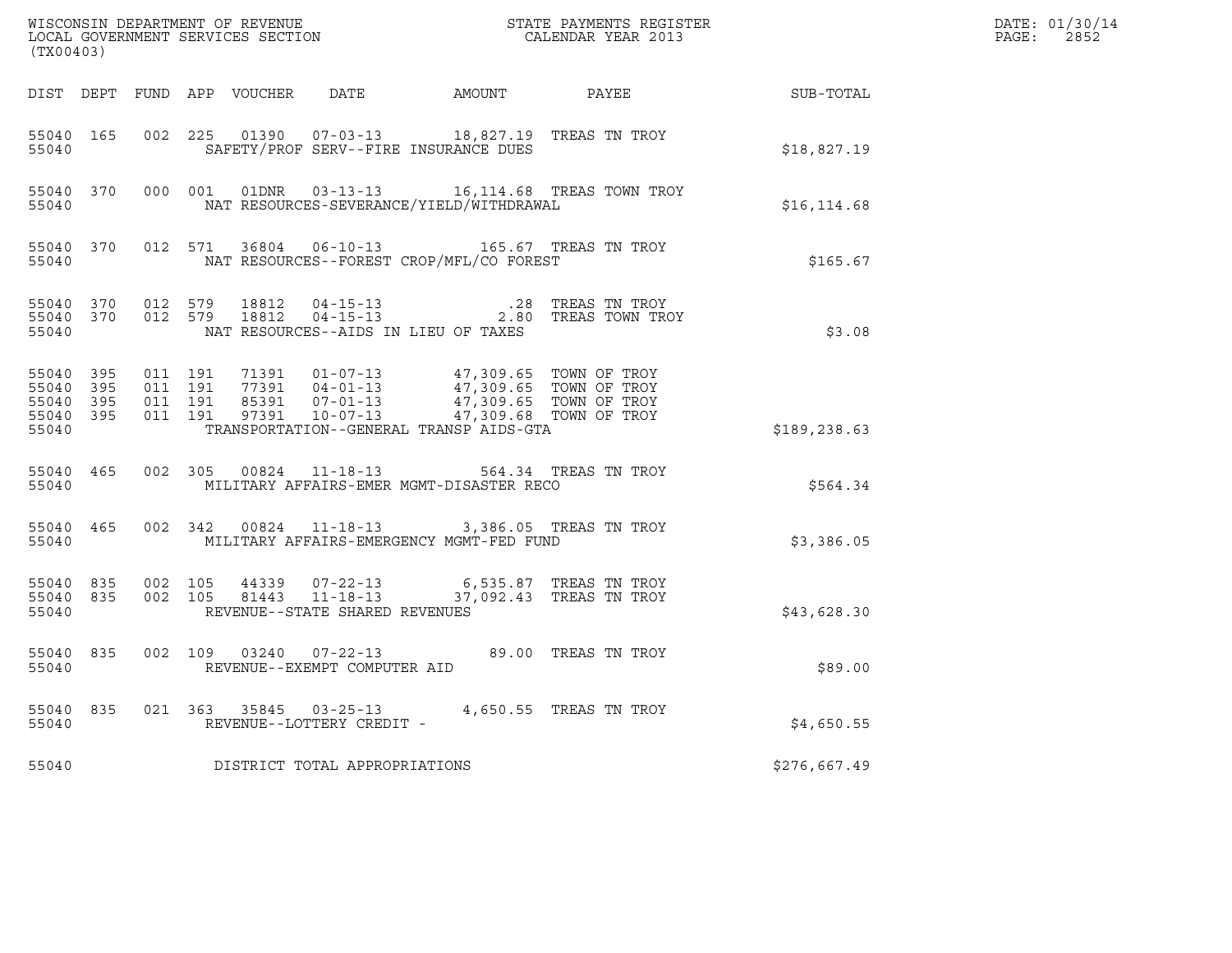| WISCONSIN DEPARTMENT OF REVENUE<br>LOCAL GOVERNMENT SERVICES SECTION<br>$(mv \cap A \cap 2)$ | STATE PAYMENTS REGISTER<br>CALENDAR YEAR 2013 | DATE: 01/30/14<br>2853<br>PAGE: |
|----------------------------------------------------------------------------------------------|-----------------------------------------------|---------------------------------|

| (TX00403)                                                                                         | WISCONSIN DEPARTMENT OF REVENUE<br>STATE PAYMENTS REGISTER<br>LOCAL GOVERNMENT SERVICES SECTION<br>CALENDAR YEAR 2013                                                           |                                                                                                                 |              |  |  |  |  |  |
|---------------------------------------------------------------------------------------------------|---------------------------------------------------------------------------------------------------------------------------------------------------------------------------------|-----------------------------------------------------------------------------------------------------------------|--------------|--|--|--|--|--|
| DIST DEPT                                                                                         | FUND APP<br>VOUCHER<br>DATE                                                                                                                                                     | AMOUNT<br>PAYEE                                                                                                 | SUB-TOTAL    |  |  |  |  |  |
| 002<br>55042<br>165<br>55042                                                                      | 225<br>01391<br>$07 - 03 - 13$<br>SAFETY/PROF SERV--FIRE INSURANCE DUES                                                                                                         | TREAS TN WARREN<br>4,519.55                                                                                     | \$4,519.55   |  |  |  |  |  |
| 370<br>002<br>55042<br>55042<br>370<br>002                                                        | 503<br>16015<br>$02 - 06 - 13$<br>503<br>16015<br>$02 - 06 - 13$                                                                                                                | 59,218.47<br>TREAS TN WARREN<br>17,754.12<br>TREAS TN WARREN<br><b>TOWN SHARE 11540.66</b>                      |              |  |  |  |  |  |
| 55042                                                                                             | NAT RESOURCES--AIDS IN LIEU OF TAXES                                                                                                                                            |                                                                                                                 | \$76,972.59  |  |  |  |  |  |
| 55042<br>370<br>012<br>55042                                                                      | 36805<br>571<br>$06 - 10 - 13$<br>NAT RESOURCES--FOREST CROP/MFL/CO FOREST                                                                                                      | 47.30 TREAS TN WARREN                                                                                           | \$47.30      |  |  |  |  |  |
| 55042<br>370<br>012<br>370<br>012<br>55042<br>012<br>55042<br>370<br>55042                        | 579<br>18813<br>$04 - 15 - 13$<br>579<br>18813<br>$04 - 15 - 13$<br>579<br>$04 - 15 - 13$<br>18813<br>NAT RESOURCES--AIDS IN LIEU OF TAXES                                      | TREAS TN WARREN<br>3.18<br>233.45<br>TREAS TOWN WARREN<br>21.26<br>TREAS TOWN WARREN                            | \$257.89     |  |  |  |  |  |
| 370<br>074<br>55042<br>55042                                                                      | 670<br>40946<br>$05 - 20 - 13$<br>NAT RESOURCES--RU RECYCLING GRANT                                                                                                             | TREAS TN WARREN<br>6,226.85                                                                                     | \$6,226.85   |  |  |  |  |  |
| 55042<br>395<br>011<br>55042<br>395<br>011<br>55042<br>395<br>011<br>55042<br>395<br>011<br>55042 | 191<br>71392<br>$01 - 07 - 13$<br>191<br>77392<br>$04 - 01 - 13$<br>191<br>85392<br>$07 - 01 - 13$<br>191<br>97392<br>$10 - 07 - 13$<br>TRANSPORTATION--GENERAL TRANSP AIDS-GTA | 25,546.89 TOWN OF WARREN<br>25,546.89 TOWN OF WARREN<br>25,546.89 TOWN OF WARREN<br>25,546.92<br>TOWN OF WARREN | \$102,187.59 |  |  |  |  |  |
| 55042<br>395<br>011<br>55042                                                                      | 278<br>71424<br>$04 - 10 - 13$<br>TRANSPORTATION--LRIP/TRIP/MSIP GRANTS                                                                                                         | 14,320.45<br>TREAS TN WARREN                                                                                    | \$14,320.45  |  |  |  |  |  |
| 835<br>002<br>55042<br>835<br>002<br>55042<br>55042                                               | 105<br>44340<br>$07 - 22 - 13$<br>105<br>81444<br>$11 - 18 - 13$<br>REVENUE--STATE SHARED REVENUES                                                                              | 2,221.25<br>TREAS TN WARREN<br>TREAS TN WARREN<br>12,584.11                                                     | \$14,805.36  |  |  |  |  |  |
| 835<br>002<br>55042<br>55042                                                                      | 109<br>03241<br>$07 - 22 - 13$<br>REVENUE--EXEMPT COMPUTER AID                                                                                                                  | 2.00 TREAS TN WARREN                                                                                            | \$2.00       |  |  |  |  |  |
| 55042                                                                                             | DISTRICT TOTAL APPROPRIATIONS                                                                                                                                                   |                                                                                                                 | \$219,339.58 |  |  |  |  |  |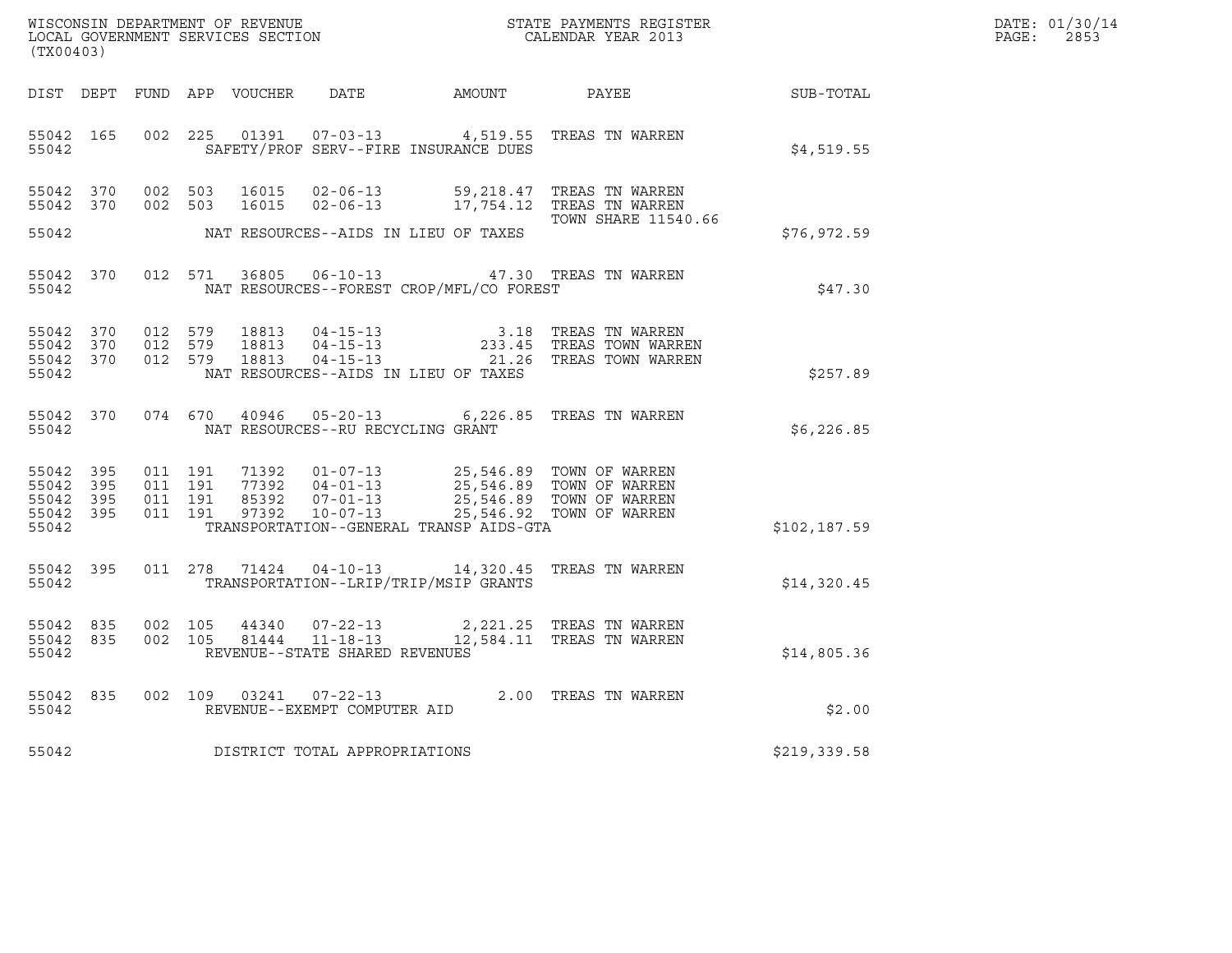| (TX00403)                                             |           |                                          |                            |                                                                                  |                                          |                                                                                                                                                                                                                                         |              | DATE: 01/30/14<br>PAGE:<br>2854 |
|-------------------------------------------------------|-----------|------------------------------------------|----------------------------|----------------------------------------------------------------------------------|------------------------------------------|-----------------------------------------------------------------------------------------------------------------------------------------------------------------------------------------------------------------------------------------|--------------|---------------------------------|
|                                                       |           |                                          | DIST DEPT FUND APP VOUCHER |                                                                                  | DATE AMOUNT                              | PAYEE                                                                                                                                                                                                                                   | SUB-TOTAL    |                                 |
| 55106                                                 | 55106 165 |                                          |                            |                                                                                  | SAFETY/PROF SERV--FIRE INSURANCE DUES    | 002 225 01392 07-03-13 8,184.56 TREAS VIL BALDWIN                                                                                                                                                                                       | \$8,184.56   |                                 |
| 55106                                                 |           |                                          |                            |                                                                                  | NAT RESOURCES--AIDS IN LIEU OF TAXES     | 55106 370 012 579 18814 04-15-13 13.20 TREAS VIL BALDWIN                                                                                                                                                                                | \$13.20      |                                 |
| 55106 395<br>55106<br>55106 395<br>55106 395<br>55106 | 395       | 011 191<br>011 191<br>011 191<br>011 191 |                            |                                                                                  | TRANSPORTATION--GENERAL TRANSP AIDS-GTA  | 71393     01-07-13     51,918.58     VILLAGE OF BALDWIN<br>77393     04-01-13     51,918.58     VILLAGE OF BALDWIN<br>85393     07-01-13     51,918.58     VILLAGE OF BALDWIN<br>97393     10-07-13     51,918.58     VILLAGE OF BALDWI | \$207,674.32 |                                 |
| 55106 435<br>55106                                    |           |                                          |                            |                                                                                  | HS--AMBULANCE FUNDING ASSISTANCE GRANTS  | 005 162 01HSD 09-03-13 5,600.37 VILLAGE BALDWIN                                                                                                                                                                                         | \$5,600.37   |                                 |
| 55106 435<br>55106                                    |           |                                          |                            |                                                                                  | HS--PREPAID MEDICAL TRANSPORT REIMBURSE  | 005 163 01LGS 11-18-13 14,300.00 BALDWIN AMBULANCE SERVICE                                                                                                                                                                              | \$14,300.00  |                                 |
| 55106 455<br>55106                                    | 55106 455 |                                          |                            | JUSTICE--LAW ENFORCEMENT TRAINING                                                |                                          | 002 231 00145 02-06-13 1,440.00 TREAS VIL BALDWIN<br>002 231 00756 05-09-13 3,006.26 TREAS VIL BALDWIN                                                                                                                                  | \$4,446.26   |                                 |
| 55106 505<br>55106                                    |           | 55106 505 002 645                        |                            |                                                                                  | DOA-JUSTICE ASSISTANCE-AID TO NON-PROFIT | 002 645 08333 03-27-13 3,573.23 TREAS VIL BALDWIN<br>002 645 11916 07-11-13 891.27 TREAS VIL BALDWIN                                                                                                                                    | \$4,464.50   |                                 |
| 55106 835<br>55106                                    | 55106 835 | 002 105<br>002 105                       |                            | 81445 11-18-13<br>REVENUE--STATE SHARED REVENUES                                 |                                          | 44341  07-22-13  116,887.88  TREAS VIL BALDWIN<br>190,303.04 TREAS VIL BALDWIN                                                                                                                                                          | \$307,190.92 |                                 |
| 55106 835<br>55106 835<br>55106                       |           |                                          |                            | 002 109 03242 07-22-13<br>002 109 05286 07-22-13<br>REVENUE--EXEMPT COMPUTER AID |                                          | 5,036.00 TREAS VIL BALDWIN<br>8,735.00 TREAS VIL BALDWIN                                                                                                                                                                                | \$13,771.00  |                                 |
| 55106 835<br>55106                                    |           |                                          |                            | 021 363 35846 03-25-13<br>REVENUE--LOTTERY CREDIT -                              |                                          | 5,111.30 TREAS VIL BALDWIN                                                                                                                                                                                                              | \$5,111.30   |                                 |
| 55106                                                 |           |                                          |                            | DISTRICT TOTAL APPROPRIATIONS                                                    |                                          |                                                                                                                                                                                                                                         | \$570,756.43 |                                 |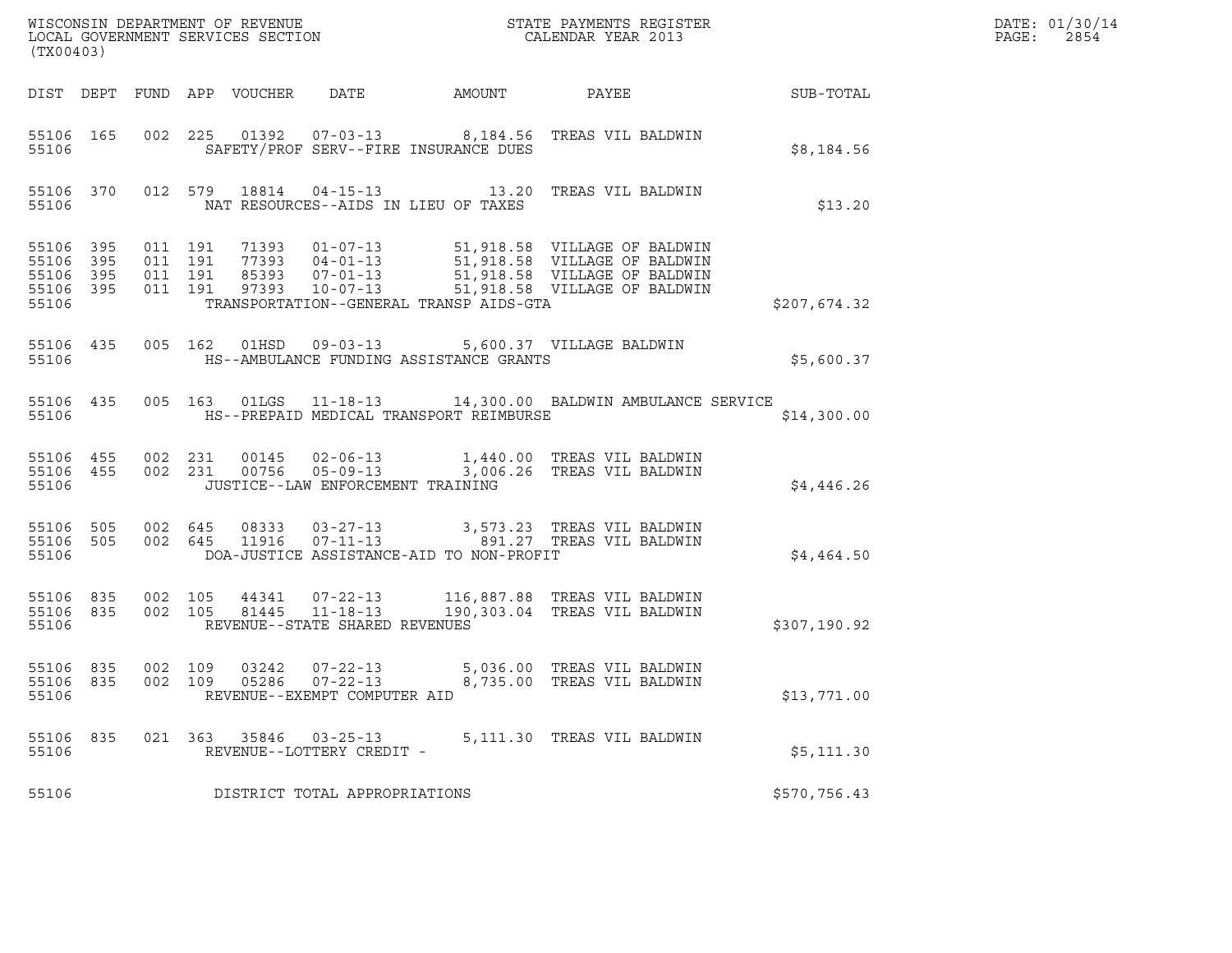|       | DATE: 01/30/14 |
|-------|----------------|
| PAGE: | 2855           |

| WISCONSIN DEPARTMENT OF REVENUE<br>LOCAL GOVERNMENT SERVICES SECTION<br>(TX00403)                                                            |                                                                                                                                                                 | STATE PAYMENTS REGISTER<br>CALENDAR YEAR 2013                  | DATE: 01/30/14<br>$\mathtt{PAGE}$ :<br>2855 |
|----------------------------------------------------------------------------------------------------------------------------------------------|-----------------------------------------------------------------------------------------------------------------------------------------------------------------|----------------------------------------------------------------|---------------------------------------------|
| DIST<br>DEPT<br>FUND APP VOUCHER DATE                                                                                                        | AMOUNT                                                                                                                                                          | PAYEE                                                          | SUB-TOTAL                                   |
| 55116 165<br>002<br>55116                                                                                                                    | 225  01393  07-03-13  438.64  TREAS VIL DEER PARK<br>SAFETY/PROF SERV--FIRE INSURANCE DUES                                                                      |                                                                | \$438.64                                    |
| 71394<br>55116<br>395<br>011 191<br>55116<br>395<br>011 191<br>77394<br>55116<br>395<br>011<br>191<br>97394<br>55116 395<br>011 191<br>55116 | 01-07-13 1,603.62 VILLAGE OF DEER PARK<br>04-01-13 1,603.62 VILLAGE OF DEER PARK<br>85394 07-01-13<br>$10 - 07 - 13$<br>TRANSPORTATION--GENERAL TRANSP AIDS-GTA | 1,603.62 VILLAGE OF DEER PARK<br>1,603.65 VILLAGE OF DEER PARK | \$6,414.51                                  |
| 55116 835<br>55116 835<br>55116                                                                                                              | 002 105 44342 07-22-13 6,575.96 TREAS VIL DEER PARK<br>002 105 81446 11-18-13<br>37,263.78<br>REVENUE--STATE SHARED REVENUES                                    | TREAS VIL DEER PARK                                            | \$43,839.74                                 |
| 002 109 03243<br>55116<br>835<br>55116                                                                                                       | REVENUE--EXEMPT COMPUTER AID                                                                                                                                    |                                                                | \$22.00                                     |
| 55116                                                                                                                                        | DISTRICT TOTAL APPROPRIATIONS                                                                                                                                   |                                                                | \$50,714.89                                 |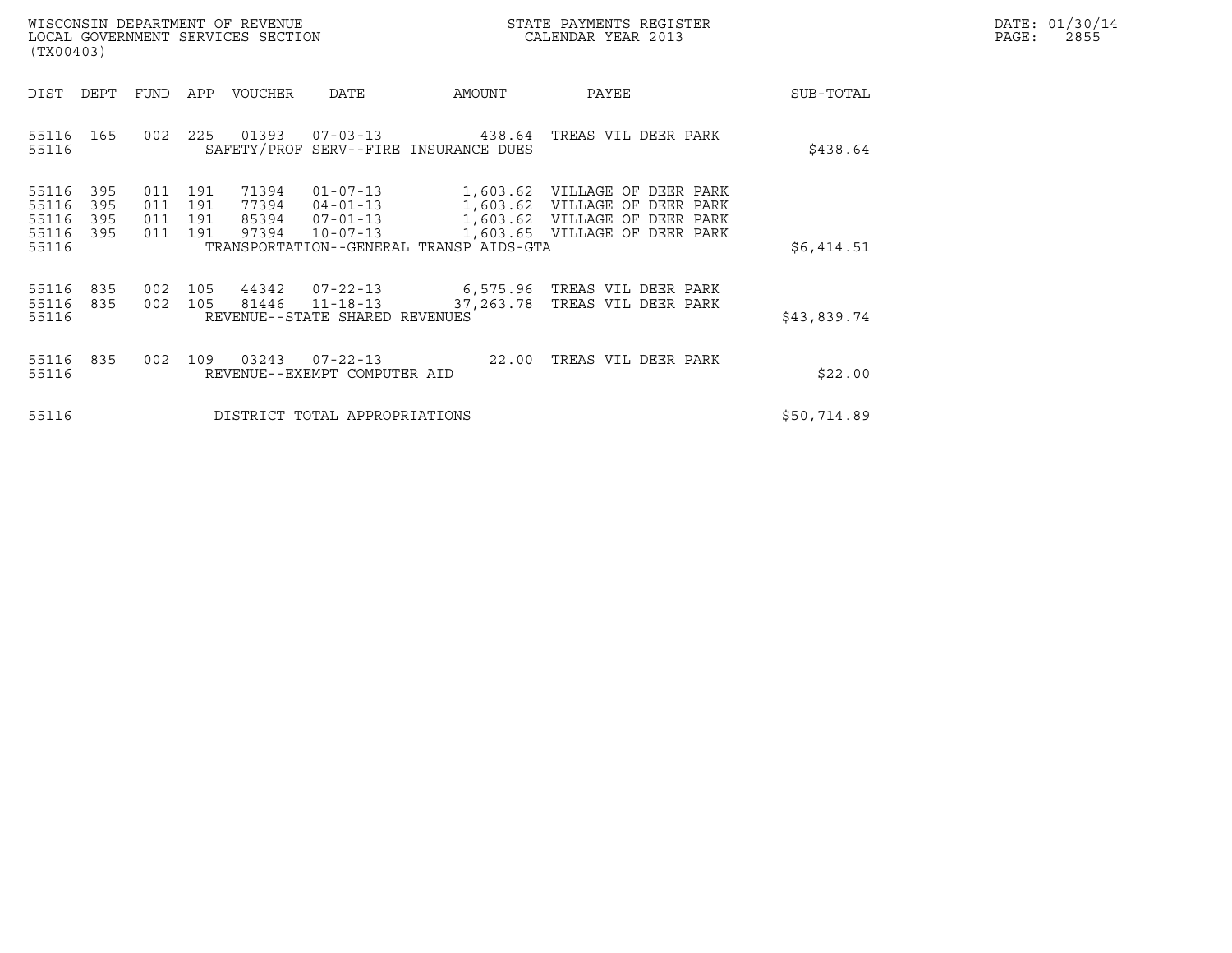| WISCONSIN DEPARTMENT OF REVENUE   | STATE PAYMENTS REGISTER | DATE: 01/30/14 |
|-----------------------------------|-------------------------|----------------|
| LOCAL GOVERNMENT SERVICES SECTION | CALENDAR YEAR 2013      | 2856<br>PAGE:  |

| (TX00403)                                                 | WISCONSIN DEPARTMENT OF REVENUE<br>LOCAL GOVERNMENT SERVICES SECTION |  |  |                                   |                                         | STATE PAYMENTS REGISTER<br>CALENDAR YEAR 2013                                                                                                                                                                    |              | DATE: 01/30/14<br>$\mathtt{PAGE}$ :<br>2856 |
|-----------------------------------------------------------|----------------------------------------------------------------------|--|--|-----------------------------------|-----------------------------------------|------------------------------------------------------------------------------------------------------------------------------------------------------------------------------------------------------------------|--------------|---------------------------------------------|
|                                                           |                                                                      |  |  |                                   | DIST DEPT FUND APP VOUCHER DATE AMOUNT  | <b>PAYEE</b>                                                                                                                                                                                                     | SUB-TOTAL    |                                             |
| 55136 165<br>55136                                        |                                                                      |  |  |                                   | SAFETY/PROF SERV--FIRE INSURANCE DUES   | 002  225  01394  07-03-13  4,163.56  TREAS VIL HAMMOND                                                                                                                                                           | \$4,163.56   |                                             |
| 55136 395<br>55136 395<br>55136 395<br>55136 395<br>55136 |                                                                      |  |  |                                   | TRANSPORTATION--GENERAL TRANSP AIDS-GTA | 011 191 71395 01-07-13 23,986.70 VILLAGEOFHAMMOND<br>011 191 77395 04-01-13 23,986.70 VILLAGEOFHAMMOND<br>011 191 85395 07-01-13 23,986.70 VILLAGEOFHAMMOND<br>011 191 97395 10-07-13 23,986.71 VILLAGEOFHAMMOND | \$95,946.81  |                                             |
| 55136                                                     |                                                                      |  |  | JUSTICE--LAW ENFORCEMENT TRAINING |                                         | 55136 455 002 231 00311 02-08-13 640.00 TREAS VIL HAMMOND                                                                                                                                                        | \$640.00     |                                             |
| 55136 835<br>55136 835<br>55136                           |                                                                      |  |  | REVENUE--STATE SHARED REVENUES    |                                         | 002 105 44343 07-22-13 63,984.37 TREAS VIL HAMMOND<br>002 105 81447 11-18-13 198,665.54 TREAS VIL HAMMOND                                                                                                        | \$262,649.91 |                                             |
| 55136 835<br>55136 835<br>55136                           |                                                                      |  |  | REVENUE--EXEMPT COMPUTER AID      |                                         | 002 109 03244 07-22-13 1,046.00 TREAS VIL HAMMOND<br>002 109 05287 07-22-13 334.00 TREAS VIL HAMMOND                                                                                                             | \$1,380.00   |                                             |
| 55136 835<br>55136                                        |                                                                      |  |  | REVENUE--LOTTERY CREDIT -         |                                         | 021 363 35847 03-25-13 2,159.16 TREAS VIL HAMMOND                                                                                                                                                                | \$2,159.16   |                                             |
| 55136                                                     |                                                                      |  |  | DISTRICT TOTAL APPROPRIATIONS     |                                         |                                                                                                                                                                                                                  | \$366,939.44 |                                             |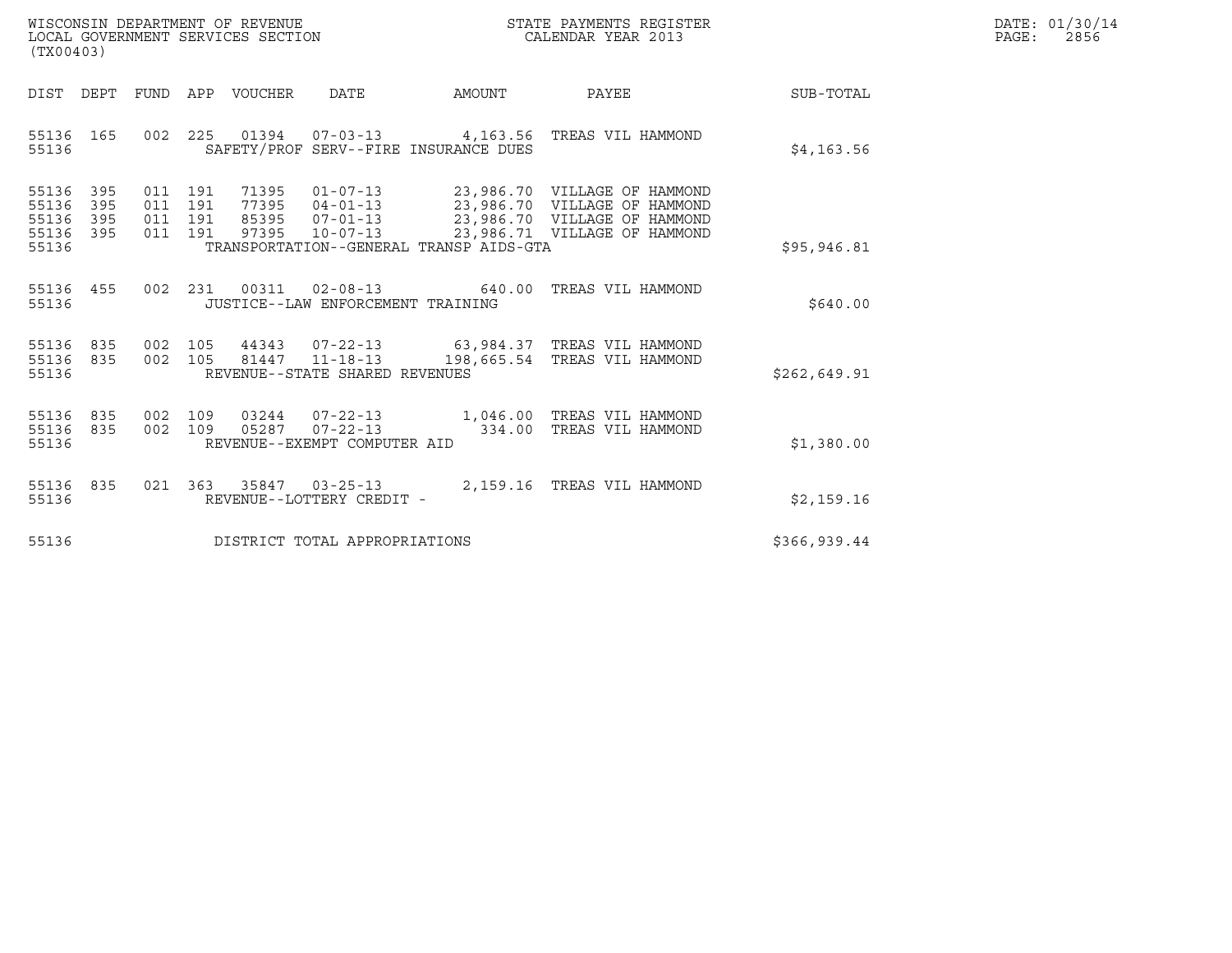| (TX00403)                                                 |  |                                          |  |               |                                                                       |                                              |                                                                                                                    |               | DATE: 01/30/14<br>PAGE:<br>2857 |
|-----------------------------------------------------------|--|------------------------------------------|--|---------------|-----------------------------------------------------------------------|----------------------------------------------|--------------------------------------------------------------------------------------------------------------------|---------------|---------------------------------|
|                                                           |  |                                          |  |               |                                                                       | DIST DEPT FUND APP VOUCHER DATE AMOUNT PAYEE |                                                                                                                    | SUB-TOTAL     |                                 |
| 55161 165<br>55161                                        |  |                                          |  | 002 225 01395 |                                                                       | SAFETY/PROF SERV--FIRE INSURANCE DUES        | 07-03-13 10,987.91 TREAS VIL NORTH HUDSON                                                                          | \$10,987.91   |                                 |
| 55161 395<br>55161                                        |  |                                          |  |               |                                                                       | TRANSPORTATION--HIGHWAY SAFETY-FEDERAL       | 011 185 86592 09-09-13 4,000.00 TREAS VIL NORTH HUDSON                                                             | \$4,000.00    |                                 |
| 55161 395<br>55161 395<br>55161 395<br>55161 395<br>55161 |  | 011 191<br>011 191<br>011 191<br>011 191 |  |               |                                                                       | TRANSPORTATION--GENERAL TRANSP AIDS-GTA      |                                                                                                                    | \$112,716.65  |                                 |
| 55161 455 002 231<br>55161 455<br>55161                   |  | 002 231                                  |  |               | 00081 11-01-13<br>00453 02-12-13<br>JUSTICE--LAW ENFORCEMENT TRAINING |                                              | 160.00 TREAS VIL NORTH HUDSON<br>640.00 TREAS VIL NORTH HUDSON                                                     | \$800.00      |                                 |
| 55161 465<br>55161                                        |  |                                          |  |               |                                                                       | MILITARY AFFAIRS-EMER MGMT-DISASTER RECO     | 002 305 00894 12-19-13 7,003.37 TREAS VIL NORTH HUDSON                                                             | \$7,003.37    |                                 |
| 55161 465<br>55161                                        |  |                                          |  |               |                                                                       | MILITARY AFFAIRS-EMERGENCY MGMT-FED FUND     | 002 342 00894 12-19-13 42,020.21 TREAS VIL NORTH HUDSON                                                            | \$42,020.21   |                                 |
| 55161 835<br>55161                                        |  | 55161 835 002 105                        |  |               | REVENUE--STATE SHARED REVENUES                                        |                                              | 002 105 44344 07-22-13 11,421.50 TREAS VIL NORTH HUDSON<br>002 105 81448 11-18-13 64,692.43 TREAS VIL NORTH HUDSON | \$76, 113.93  |                                 |
| 55161 835<br>55161                                        |  |                                          |  |               | REVENUE--EXEMPT COMPUTER AID                                          |                                              | 002  109  03245  07-22-13  550.00  TREAS VIL NORTH HUDSON                                                          | \$550.00      |                                 |
| 55161 835<br>55161                                        |  |                                          |  |               | REVENUE--LOTTERY CREDIT -                                             |                                              | 021 363 35848 03-25-13 175.20 TREAS VIL NORTH HUDSON                                                               | \$175.20      |                                 |
| 55161                                                     |  |                                          |  |               | DISTRICT TOTAL APPROPRIATIONS                                         |                                              |                                                                                                                    | \$254, 367.27 |                                 |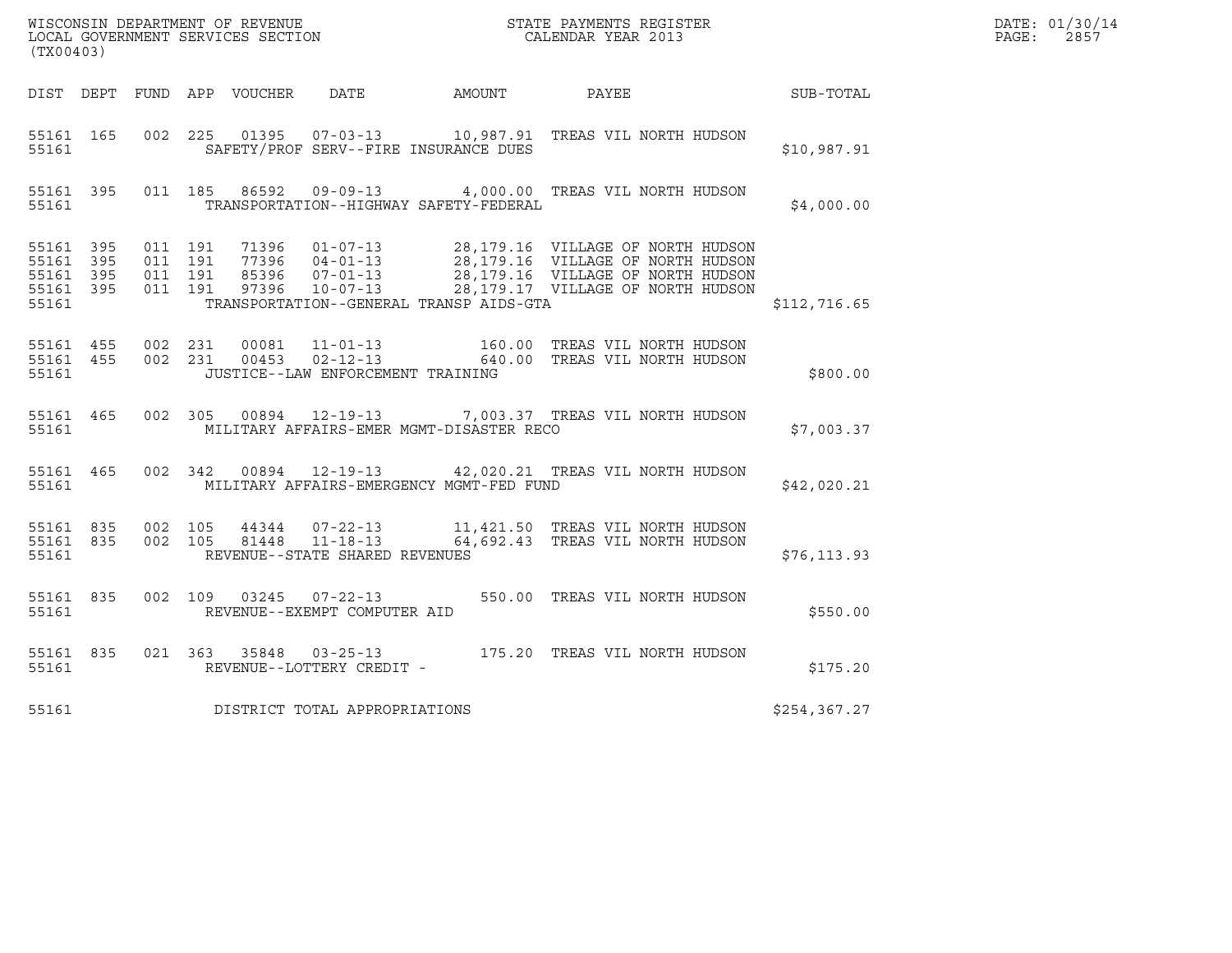| (TX00403)                                     |                        |                                          |         |       |                                                  |                                         | ${\tt WISCOONSIM\ DEPARTMENT\ OF\ REVENUE}\qquad \qquad {\tt STATE\ PAYMENTS\ REGISTER\ LOCAL\ GOVERNMENT\ SERVICES\ SECTION\qquad \qquad {\tt CALENDAR\ YEAR\ 2013}$ |              | DATE: 01/30/14<br>$\mathtt{PAGE}$ :<br>2858 |
|-----------------------------------------------|------------------------|------------------------------------------|---------|-------|--------------------------------------------------|-----------------------------------------|-----------------------------------------------------------------------------------------------------------------------------------------------------------------------|--------------|---------------------------------------------|
|                                               |                        |                                          |         |       |                                                  |                                         | DIST DEPT FUND APP VOUCHER DATE AMOUNT PAYEE                                                                                                                          | SUB-TOTAL    |                                             |
| 55176 165<br>55176                            |                        |                                          |         |       |                                                  | SAFETY/PROF SERV--FIRE INSURANCE DUES   | 002  225  01396  07-03-13  3,357.20 TREAS VIL ROBERTS                                                                                                                 | \$3,357.20   |                                             |
| 55176                                         |                        |                                          |         |       | NAT RESOURCES--RU RECYCLING GRANT                |                                         | 55176 370 074 670 40947 05-20-13 5,670.13 TREAS VIL ROBERTS                                                                                                           | \$5,670.13   |                                             |
| 55176                                         |                        |                                          |         |       |                                                  | TRANSPORTATION--HIGHWAY SAFETY-FEDERAL  | 55176 395 011 185 81602 07-22-13 3,940.00 TREAS VIL ROBERTS                                                                                                           | \$3,940.00   |                                             |
| 55176 395<br>55176<br>55176<br>55176<br>55176 | 395<br>395<br>395      | 011 191<br>011 191<br>011 191<br>011 191 |         |       |                                                  | TRANSPORTATION--GENERAL TRANSP AIDS-GTA |                                                                                                                                                                       | \$104,744.47 |                                             |
| 55176 455<br>55176 455<br>55176 455<br>55176  |                        | 002 231<br>002 231                       | 002 231 |       | JUSTICE--LAW ENFORCEMENT TRAINING                |                                         | 00089   11-01-13   160.00 TREAS VIL ROBERTS<br>00523   02-13-13   640.00 TREAS VIL ROBERTS<br>00749   05-07-13   1,000.00 TREAS VIL ROBERTS                           | \$1,800.00   |                                             |
| 55176                                         | 55176 835<br>55176 835 | 002 105                                  | 002 105 | 44345 | 81449 11-18-13<br>REVENUE--STATE SHARED REVENUES |                                         | 07-22-13 43,730.21 TREAS VIL ROBERTS<br>248, 119.28 TREAS VIL ROBERTS                                                                                                 | \$291,849.49 |                                             |
| 55176 835<br>55176 835<br>55176               |                        | 002 109<br>002 109                       |         | 05288 | $07 - 22 - 13$<br>REVENUE--EXEMPT COMPUTER AID   |                                         | 03246  07-22-13  613.00 TREAS VIL ROBERTS<br>891.00 TREAS VIL ROBERTS                                                                                                 | \$1,504.00   |                                             |
| 55176                                         | 55176 835              |                                          |         |       | REVENUE--LOTTERY CREDIT -                        |                                         | 021 363 35849 03-25-13 5,282.40 TREAS VIL ROBERTS                                                                                                                     | \$5,282.40   |                                             |
| 55176                                         |                        |                                          |         |       | DISTRICT TOTAL APPROPRIATIONS                    |                                         |                                                                                                                                                                       | \$418,147.69 |                                             |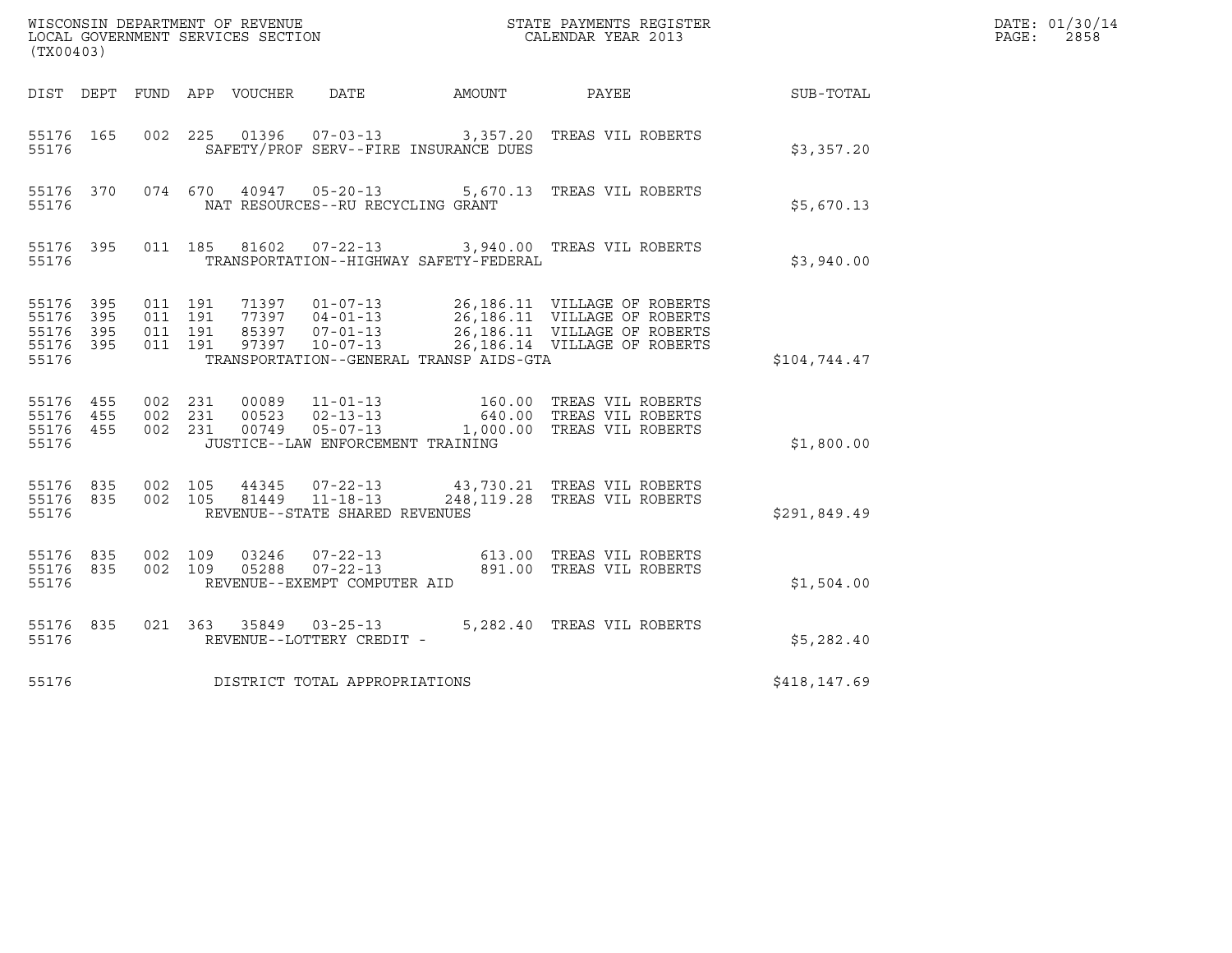| (TX00403)                                                 |                   |                               |         |                                 |                                |                                          |                                                                                                                                                                                                          |               | DATE: 01/30/14<br>$\mathtt{PAGE:}$<br>2859 |
|-----------------------------------------------------------|-------------------|-------------------------------|---------|---------------------------------|--------------------------------|------------------------------------------|----------------------------------------------------------------------------------------------------------------------------------------------------------------------------------------------------------|---------------|--------------------------------------------|
|                                                           |                   |                               |         | DIST DEPT FUND APP VOUCHER DATE |                                | AMOUNT                                   | <b>PAYEE</b>                                                                                                                                                                                             | SUB-TOTAL     |                                            |
| 55181                                                     | 55181 165         |                               |         |                                 |                                | SAFETY/PROF SERV--FIRE INSURANCE DUES    | 002  225  01397  07-03-13  6,367.50  TREAS VIL SOMERSET                                                                                                                                                  | \$6,367.50    |                                            |
| 55181                                                     | 55181 370         |                               | 012 571 |                                 |                                | NAT RESOURCES--FOREST CROP/MFL/CO FOREST | 36806  06-10-13  4.40  TREAS VIL SOMERSET                                                                                                                                                                | \$4.40        |                                            |
| 55181 395<br>55181 395<br>55181 395<br>55181 395<br>55181 |                   | 011 191<br>011 191<br>011 191 | 011 191 |                                 |                                | TRANSPORTATION--GENERAL TRANSP AIDS-GTA  | 71398  01-07-13  47,283.82  VILLAGE OF SOMERSET<br>77398  04-01-13  47,283.82  VILLAGE OF SOMERSET<br>85398  07-01-13  47,283.82  VILLAGE OF SOMERSET<br>97398  10-07-13  47,283.85  VILLAGE OF SOMERSET | \$189, 135.31 |                                            |
| 55181 455<br>55181 455<br>55181<br>55181 455<br>55181     | 455               | 002 231<br>002 231<br>002 231 | 002 231 |                                 |                                | JUSTICE--LAW ENFORCEMENT TRAINING        |                                                                                                                                                                                                          | \$15,413.35   |                                            |
| 55181 835<br>55181                                        | 55181 835 002 105 | 002 105                       |         |                                 | REVENUE--STATE SHARED REVENUES |                                          | 44346  07-22-13  84,262.97  TREAS VIL SOMERSET<br>81450  11-18-13  171,824.80  TREAS VIL SOMERSET                                                                                                        | \$256,087.77  |                                            |
| 55181 835<br>55181 835<br>55181                           |                   | 002 109<br>002 109            |         |                                 | REVENUE--EXEMPT COMPUTER AID   |                                          | 03247  07-22-13  3,925.00 TREAS VIL SOMERSET<br>2,568.00 TREAS VIL SOMERSET                                                                                                                              | \$6,493.00    |                                            |
| 55181                                                     |                   |                               |         |                                 | DISTRICT TOTAL APPROPRIATIONS  |                                          |                                                                                                                                                                                                          | \$473,501.33  |                                            |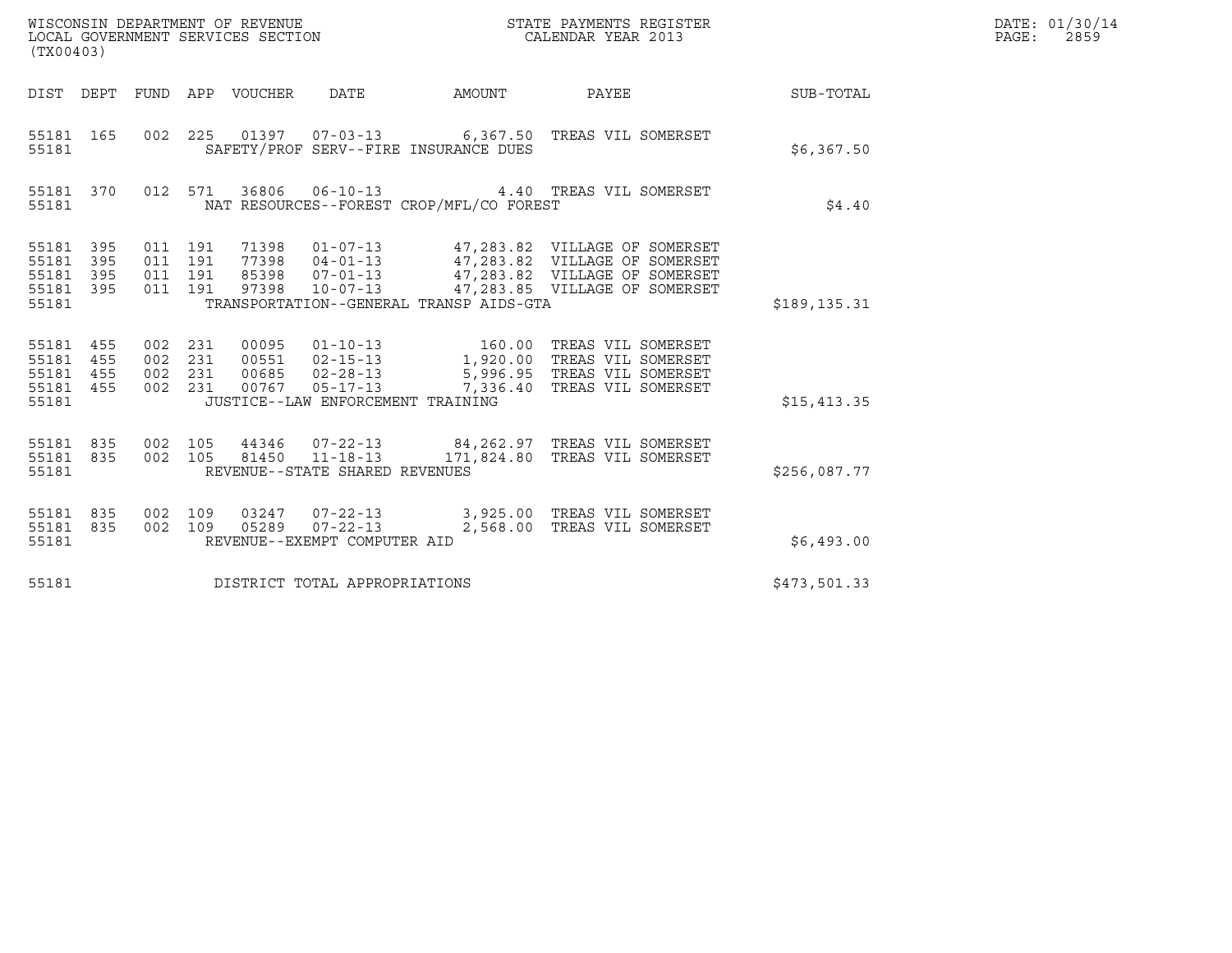| (TX00403) |       |  |                                   |                                              |                                                                                                                                                                                                                                        |             | DATE: 01/30/14<br>PAGE: 2860 |
|-----------|-------|--|-----------------------------------|----------------------------------------------|----------------------------------------------------------------------------------------------------------------------------------------------------------------------------------------------------------------------------------------|-------------|------------------------------|
|           |       |  |                                   |                                              | DIST DEPT FUND APP VOUCHER DATE AMOUNT PAYEE THE SUB-TOTAL                                                                                                                                                                             |             |                              |
| 55182     |       |  |                                   | SAFETY/PROF SERV--FIRE INSURANCE DUES        | 55182 165 002 225 01398 07-03-13 1,245.28 TREAS VIL STAR PRAIRIE                                                                                                                                                                       | \$1,245.28  |                              |
|           | 55182 |  |                                   | NAT RESOURCES--FOREST CROP/MFL/CO FOREST     | 55182 370 012 571 36807 06-10-13 14.58 TREAS VIL STAR PRAIRIE                                                                                                                                                                          | \$14.58     |                              |
|           |       |  |                                   | 55182 TRANSPORTATION--HIGHWAY SAFETY-FEDERAL | 55182 395 011 185 89651 10-07-13 4,827.00 TREAS VIL STAR PRAIRIE                                                                                                                                                                       | \$4,827.00  |                              |
| 55182     |       |  |                                   | TRANSPORTATION--GENERAL TRANSP AIDS-GTA      | 55182 395 011 191 71399 01-07-13 4,763.40 VILLAGE OF STAR PRAIRIE<br>55182 395 011 191 77399 04-01-13 4,763.40 VILLAGE OF STAR PRAIRIE<br>55182 395 011 191 85399 07-01-13 4,763.40 VILLAGE OF STAR PRAIRIE<br>55182 395 011 191 97399 | \$19,053.60 |                              |
|           | 55182 |  | JUSTICE--LAW ENFORCEMENT TRAINING |                                              | 55182 455 002 231 00565 02-15-13 160.00 TREAS VIL STAR PRAIRIE                                                                                                                                                                         | \$160.00    |                              |
| 55182     |       |  | REVENUE--STATE SHARED REVENUES    |                                              | 55182 835 002 105 44347 07-22-13 13,967.17 TREAS VIL STAR PRAIRIE<br>55182 835 002 105 81451 11-18-13 47,465.07 TREAS VIL STAR PRAIRIE                                                                                                 | \$61,432.24 |                              |
| 55182     |       |  | REVENUE--EXEMPT COMPUTER AID      |                                              | 55182 835 002 109 03248 07-22-13 232.00 TREAS VIL STAR PRAIRIE                                                                                                                                                                         | \$232.00    |                              |
| 55182     |       |  | DISTRICT TOTAL APPROPRIATIONS     |                                              |                                                                                                                                                                                                                                        | \$86,964.70 |                              |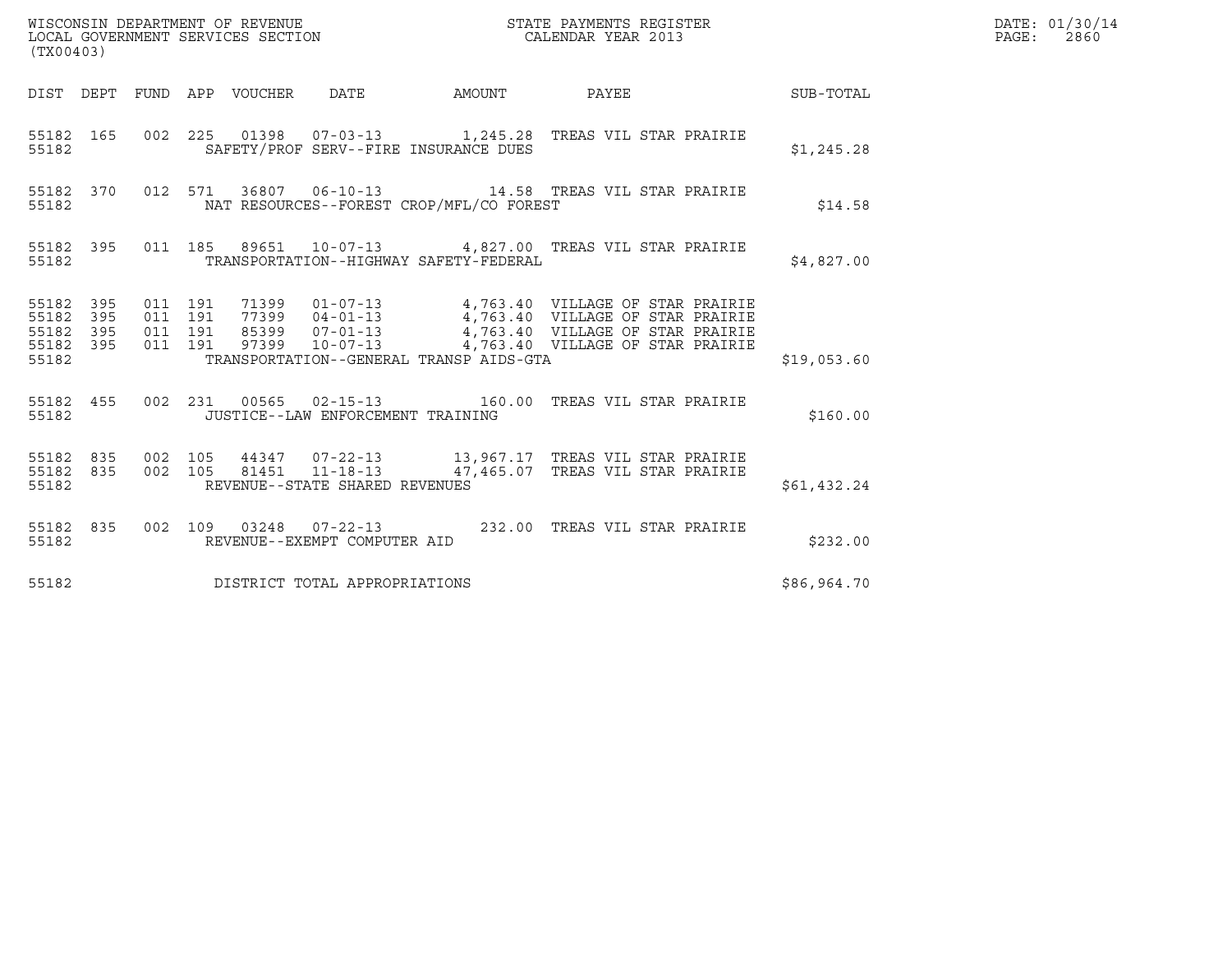| (TX00403)                                                    |                                          | WISCONSIN DEPARTMENT OF REVENUE<br>LOCAL GOVERNMENT SERVICES SECTION |                                       |                                                                                                                                                                                                                                              | STATE PAYMENTS REGISTER<br>CALENDAR YEAR 2013 |                        | DATE: 01/30/14<br>$\mathtt{PAGE:}$<br>2861 |
|--------------------------------------------------------------|------------------------------------------|----------------------------------------------------------------------|---------------------------------------|----------------------------------------------------------------------------------------------------------------------------------------------------------------------------------------------------------------------------------------------|-----------------------------------------------|------------------------|--------------------------------------------|
|                                                              |                                          | DIST DEPT FUND APP VOUCHER DATE                                      |                                       |                                                                                                                                                                                                                                              |                                               | AMOUNT PAYEE SUB-TOTAL |                                            |
| 55191 165<br>55191                                           |                                          |                                                                      | SAFETY/PROF SERV--FIRE INSURANCE DUES | 002 225 01399 07-03-13 362.03 TREAS VIL WILSON                                                                                                                                                                                               |                                               | \$362.03               |                                            |
| 55191 370<br>55191                                           |                                          |                                                                      |                                       | 012 571 36808 06-10-13 5.40 TREAS VIL WILSON<br>NAT RESOURCES--FOREST CROP/MFL/CO FOREST                                                                                                                                                     |                                               | \$5.40                 |                                            |
| 55191                                                        |                                          |                                                                      | NAT RESOURCES--RU RECYCLING GRANT     | 55191 370 074 670 40948 05-20-13 974.19 TREAS VIL WILSON                                                                                                                                                                                     |                                               | \$974.19               |                                            |
| 55191 395<br>55191<br>395<br>55191 395<br>55191 395<br>55191 | 011 191<br>011 191<br>011 191<br>011 191 |                                                                      |                                       | 71400   01-07-13   2,142.40 TREAS   VIL WILSON<br>77400   04-01-13   2,142.40 TREAS   VIL WILSON<br>85400   07-01-13   2,142.40 TREAS   VIL WILSON<br>97400  10-07-13  2,142.42  TREAS VIL WILSON<br>TRANSPORTATION--GENERAL TRANSP AIDS-GTA |                                               | \$8,569.62             |                                            |
| 55191                                                        |                                          |                                                                      | REVENUE--STATE SHARED REVENUES        | 55191 835 002 105 44348 07-22-13 9,765.99 TREAS VIL WILSON<br>55191 835 002 105 81452 11-18-13 55,340.59 TREAS VIL WILSON                                                                                                                    |                                               | \$65,106.58            |                                            |
| 55191                                                        |                                          |                                                                      | REVENUE--EXEMPT COMPUTER AID          | 55191 835 002 109 03249 07-22-13 3.00 TREAS VIL WILSON                                                                                                                                                                                       |                                               | \$3.00                 |                                            |
| 55191                                                        |                                          | DISTRICT TOTAL APPROPRIATIONS                                        |                                       |                                                                                                                                                                                                                                              |                                               | \$75,020.82            |                                            |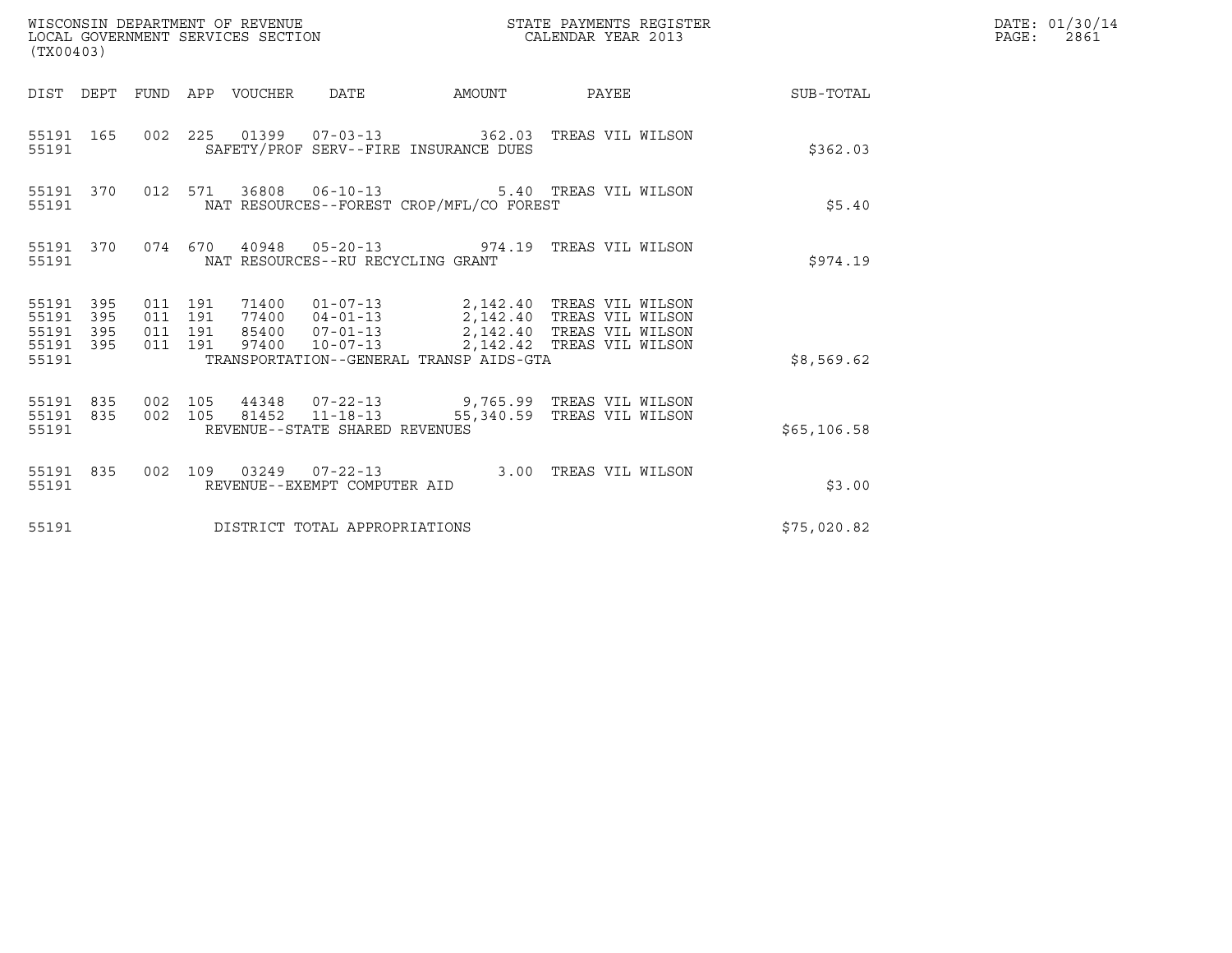| WISCONSIN DEPARTMENT OF REVENUE   | STATE PAYMENTS REGISTER | DATE: 01/30/14 |
|-----------------------------------|-------------------------|----------------|
| LOCAL GOVERNMENT SERVICES SECTION | CALENDAR YEAR 2013      | 2862<br>PAGE : |

| (TX00403)                                                                           |                                                                      | WISCONSIN DEPARTMENT OF REVENUE<br>LOCAL GOVERNMENT SERVICES SECTION CALENDAR YEAR 2013                                                                                                                                                                                  |                                                                                                                                                                                                              | $\mathbb{R}^n$ | DATE: 01/30/14<br>PAGE:<br>2862 |
|-------------------------------------------------------------------------------------|----------------------------------------------------------------------|--------------------------------------------------------------------------------------------------------------------------------------------------------------------------------------------------------------------------------------------------------------------------|--------------------------------------------------------------------------------------------------------------------------------------------------------------------------------------------------------------|----------------|---------------------------------|
|                                                                                     |                                                                      |                                                                                                                                                                                                                                                                          |                                                                                                                                                                                                              |                |                                 |
| 55192 165<br>55192                                                                  |                                                                      | 002 225 01400 07-03-13 2,565.36 TREAS VIL WOODVILLE<br>SAFETY/PROF SERV--FIRE INSURANCE DUES                                                                                                                                                                             |                                                                                                                                                                                                              | \$2,565.36     |                                 |
| 55192 395<br>55192 395<br>55192 395                                                 | 011 191<br>011 191<br>011 191<br>55192 395 011 191                   |                                                                                                                                                                                                                                                                          | 71401  01-07-13  16,117.54  VILLAGE OF WOODVILLE<br>77401  04-01-13  16,117.54  VILLAGE OF WOODVILLE<br>85401  07-01-13  16,117.54  VILLAGE OF WOODVILLE<br>97401  10-07-13  16,117.56  VILLAGE OF WOODVILLE |                |                                 |
| 55192                                                                               |                                                                      | TRANSPORTATION--GENERAL TRANSP AIDS-GTA                                                                                                                                                                                                                                  |                                                                                                                                                                                                              | \$64,470.18    |                                 |
|                                                                                     |                                                                      | 55192 455 002 231 00665 02-19-13 480.00 TREAS VIL WOODVILLE<br>55192 JUSTICE--LAW ENFORCEMENT TRAINING                                                                                                                                                                   |                                                                                                                                                                                                              | \$480.00       |                                 |
| 55192 505<br>55192 505<br>55192 505<br>55192 505<br>55192 505<br>55192 505<br>55192 | 002 743<br>002 743<br>002 743<br>002 743<br>002 743<br>002 743 07927 | 06899 02-08-13 72,665.71 TREAS VIL WOODVILLE<br>06899 02-08-13 2,407.65 TREAS VIL WOODVILLE<br>07927 03-22-13 4,675.53 TREAS VIL WOODVILLE<br>07927 03-22-13 37,713.73 TREAS VIL WOODVILLE<br>07927 03-22-13 51,617.47 TREAS VIL WOODV<br>DOA--HOUSING ASSISTANCE GRANTS |                                                                                                                                                                                                              | \$172,000.00   |                                 |
|                                                                                     |                                                                      |                                                                                                                                                                                                                                                                          |                                                                                                                                                                                                              |                |                                 |
| 55192                                                                               |                                                                      | 55192 835 002 105 44349 07-22-13 49,947.88 TREAS VIL WOODVILLE<br>55192 835 002 105 81453 11-18-13 283,532.53 TREAS VIL WOODVILLE<br>REVENUE--STATE SHARED REVENUES                                                                                                      |                                                                                                                                                                                                              | \$333,480.41   |                                 |
| 55192 835<br>55192 835<br>55192                                                     |                                                                      | 002 109 03250 07-22-13 926.00 TREAS VIL WOODVILLE<br>002 109 05290 07-22-13 2,011.00 TREAS VIL WOODVILLE<br>REVENUE--EXEMPT COMPUTER AID                                                                                                                                 |                                                                                                                                                                                                              | \$2,937.00     |                                 |
| 55192 835<br>55192                                                                  |                                                                      | 021 363 35850 03-25-13 4,721.64 TREAS VIL WOODVILLE<br>REVENUE--LOTTERY CREDIT -                                                                                                                                                                                         |                                                                                                                                                                                                              | \$4,721.64     |                                 |
|                                                                                     |                                                                      | 55192 DISTRICT TOTAL APPROPRIATIONS                                                                                                                                                                                                                                      |                                                                                                                                                                                                              | \$580,654.59   |                                 |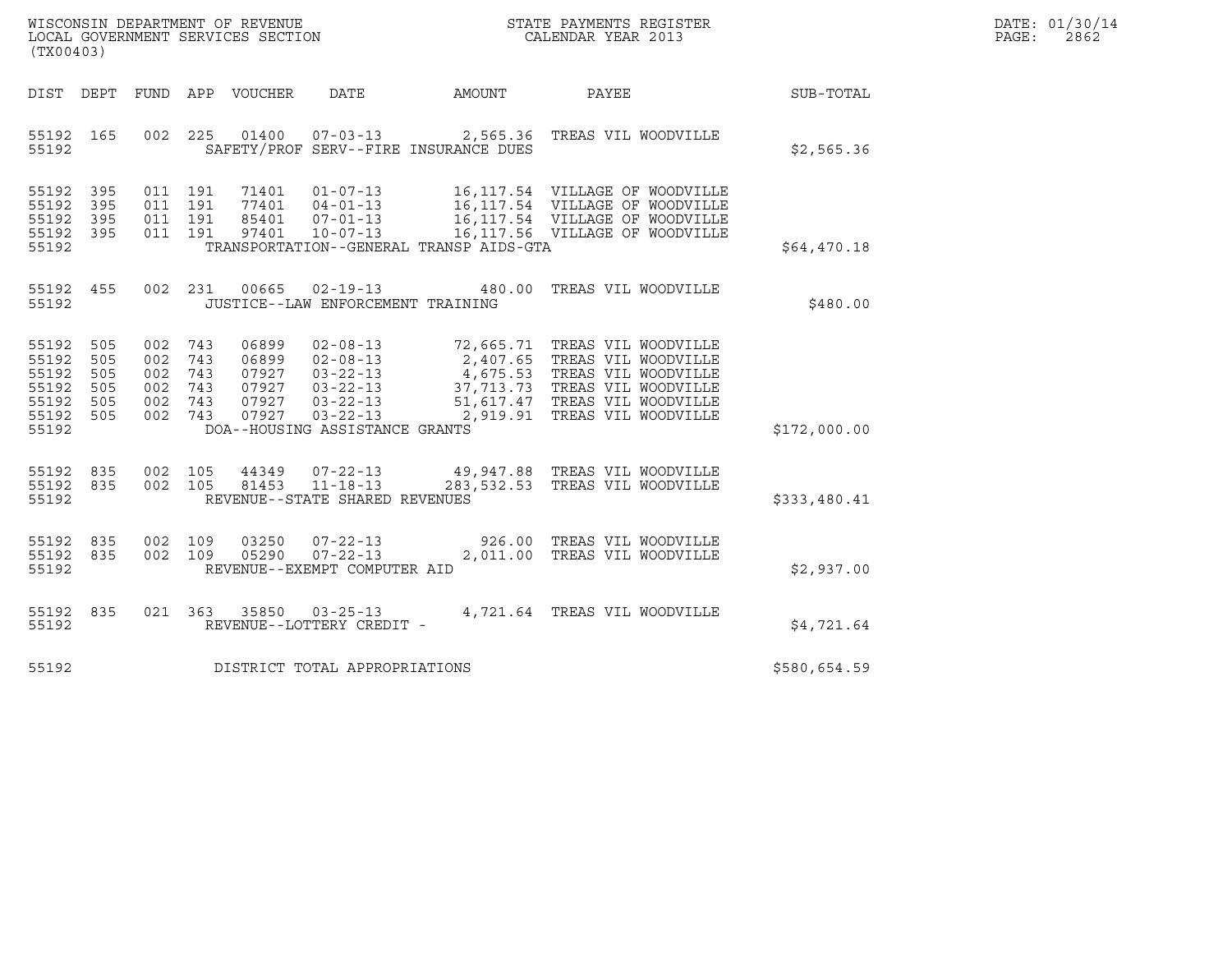|                                 | (TX00403) |                    |  |                |                                                |                                                                                                    |                                                                                                                                                                                                                                         |               | DATE: 01/30/14<br>$\mathtt{PAGE:}$<br>2863 |
|---------------------------------|-----------|--------------------|--|----------------|------------------------------------------------|----------------------------------------------------------------------------------------------------|-----------------------------------------------------------------------------------------------------------------------------------------------------------------------------------------------------------------------------------------|---------------|--------------------------------------------|
|                                 |           |                    |  |                |                                                |                                                                                                    | DIST DEPT FUND APP VOUCHER DATE AMOUNT PAYEE THE SUB-TOTAL                                                                                                                                                                              |               |                                            |
| 55231                           |           |                    |  |                |                                                | SAFETY/PROF SERV--FIRE INSURANCE DUES                                                              | 55231 165 002 225 01401 07-03-13 2,338.48 TREAS CITY GLENWOOD CITY                                                                                                                                                                      | \$2,338.48    |                                            |
| 55231                           |           |                    |  |                |                                                | NAT RESOURCES--RECREATION RESOURCE-FED                                                             | 55231 370 012 583 01012 11-22-13 816.91 TREAS CITY GLENWOOD CITY                                                                                                                                                                        | \$816.91      |                                            |
|                                 |           | 55231 200          |  |                | NAT RESOURCES--RU RECYCLING GRANT              |                                                                                                    | 55231 370 074 670 40949 05-20-13 9,543.86 TREAS CITY GLENWOOD CITY                                                                                                                                                                      | \$9,543.86    |                                            |
| 55231                           |           |                    |  |                |                                                | TRANSPORTATION--GENERAL TRANSP AIDS-GTA                                                            | 55231 395 011 191 71402 01-07-13 12,551.12 CITY OF GLENWOOD CITY<br>55231 395 011 191 77402 04-01-13 12,551.12 CITY OF GLENWOOD CITY<br>55231 395 011 191 85402 07-01-13 12,551.12 CITY OF GLENWOOD CITY<br>55231 395 011 191 97402 10- | \$50,204.51   |                                            |
| 55231                           |           |                    |  |                |                                                | 55231 435 005 162 01HSD 09-03-13 4,676.33 CITY GLENWOOD<br>HS--AMBULANCE FUNDING ASSISTANCE GRANTS |                                                                                                                                                                                                                                         | \$4,676.33    |                                            |
| 55231                           |           |                    |  |                |                                                | HS--PREPAID MEDICAL TRANSPORT REIMBURSE                                                            | 55231 435 005 163 01LGS 11-18-13 2,000.00 GLENWOOD CITY AMBULANCE                                                                                                                                                                       | \$2,000.00    |                                            |
| 55231 455<br>55231              |           |                    |  |                | JUSTICE--LAW ENFORCEMENT TRAINING              |                                                                                                    | 002 231 00295 02-08-13 160.00 TREAS CITY GLENWOOD CITY                                                                                                                                                                                  | \$160.00      |                                            |
| 55231                           | 55231 505 |                    |  |                |                                                | DOA--JUSTICE-ASSISTANCE-FEDERAL ARRA FDS                                                           | 002 650 05888 01-16-13 4,925.00 TREAS CITY GLENWOOD CITY                                                                                                                                                                                | \$4,925.00    |                                            |
| 55231                           |           |                    |  |                | REVENUE--STATE SHARED REVENUES                 |                                                                                                    | 55231 835 002 105 44350 07-22-13 49,658.37 TREAS CITY GLENWOOD CITY<br>55231 835 002 105 81454 11-18-13 217,065.35 TREAS CITY GLENWOOD CITY                                                                                             | \$266, 723.72 |                                            |
| 55231 835<br>55231 835<br>55231 |           | 002 109<br>002 109 |  | 03251<br>05291 | $07 - 22 - 13$<br>REVENUE--EXEMPT COMPUTER AID |                                                                                                    | 16.00 TREAS CITY GLENWOOD CITY<br>07-22-13 1,318.00 TREAS CITY GLENWOOD CITY                                                                                                                                                            | \$1,334.00    |                                            |
| 55231 835<br>55231              |           |                    |  |                | REVENUE--LOTTERY CREDIT -                      |                                                                                                    | 021 363 35851 03-25-13 3, 211.32 TREAS CITY GLENWOOD CITY                                                                                                                                                                               | \$3,211.32    |                                            |
| 55231                           |           |                    |  |                | DISTRICT TOTAL APPROPRIATIONS                  |                                                                                                    |                                                                                                                                                                                                                                         | \$345,934.13  |                                            |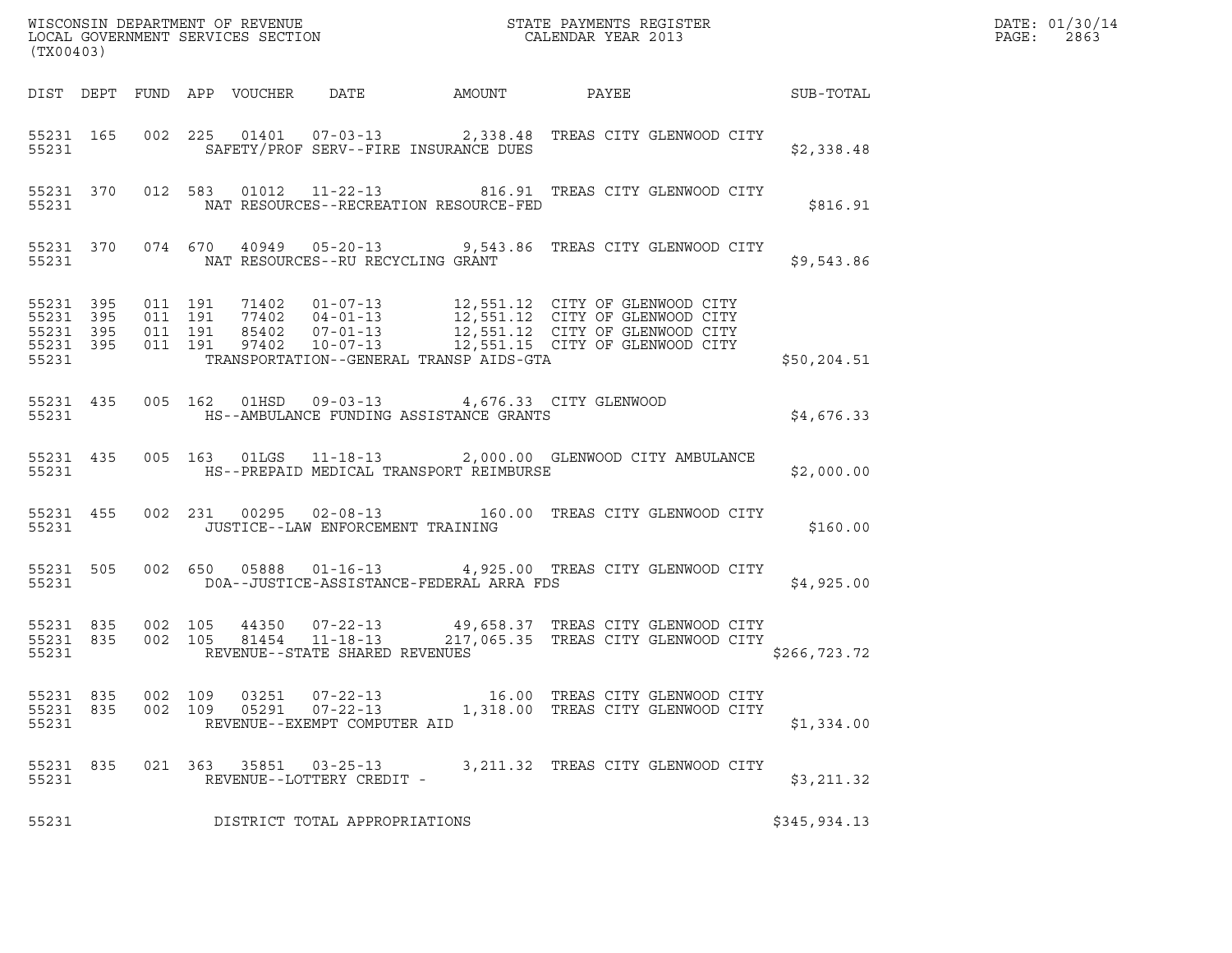|       | DATE: 01/30/14 |
|-------|----------------|
| PAGE: | 2864           |

| (TX00403)                                                 |                               |                                          |                            |                                                                    |                                                                                        |                                                                                                                                                                                          |              | DATE: 01/30/14<br>$\mathtt{PAGE:}$<br>2864 |
|-----------------------------------------------------------|-------------------------------|------------------------------------------|----------------------------|--------------------------------------------------------------------|----------------------------------------------------------------------------------------|------------------------------------------------------------------------------------------------------------------------------------------------------------------------------------------|--------------|--------------------------------------------|
|                                                           |                               |                                          | DIST DEPT FUND APP VOUCHER | DATE                                                               | AMOUNT                                                                                 | PAYEE                                                                                                                                                                                    | SUB-TOTAL    |                                            |
| 55236 165<br>55236                                        |                               |                                          |                            |                                                                    | SAFETY/PROF SERV--FIRE INSURANCE DUES                                                  | 002 225 01402 07-03-13 46,759.69 TREAS CITY HUDSON                                                                                                                                       | \$46,759.69  |                                            |
| 55236 395<br>55236<br>55236 395<br>55236 395<br>55236     | 395                           | 011 162<br>011 162<br>011 162<br>011 162 |                            |                                                                    | TRANSPORTATION--CONNECTING HIGHWAY AIDS                                                | 72092  01-07-13  4,436.82  CITY OF HUDSON<br>78092 04-01-13 4,436.82 CITY OF HUDSON<br>86092 07-01-13 4,436.82 CITY OF HUDSON<br>98092 10-07-13 4,436.83 CITY OF HUDSON                  | \$17,747.29  |                                            |
| 55236 395<br>55236 395<br>55236 395<br>55236 395<br>55236 |                               | 011 191<br>011 191<br>011 191<br>011 191 |                            |                                                                    | TRANSPORTATION--GENERAL TRANSP AIDS-GTA                                                | 71403  01-07-13  138,819.56  CITY OF HUDSON<br>77403  04-01-13  138,819.56  CITY OF HUDSON<br>85403  07-01-13  138,819.56  CITY OF HUDSON<br>97403  10-07-13  138,819.57  CITY OF HUDSON | \$555,278.25 |                                            |
| 55236 435<br>55236                                        |                               |                                          |                            |                                                                    | 005 162 01HSD 09-03-13 6,485.69 CITY HUDSON<br>HS--AMBULANCE FUNDING ASSISTANCE GRANTS |                                                                                                                                                                                          | \$6,485.69   |                                            |
| 55236 435<br>55236                                        |                               |                                          |                            |                                                                    | HS--PREPAID MEDICAL TRANSPORT REIMBURSE                                                | 005 163 01LGS 11-18-13 35,000.00 CITY OF HUDSON                                                                                                                                          | \$35,000.00  |                                            |
| 55236 455 002 231<br>55236 455<br>55236                   |                               | 002 231                                  | 00751                      | $05 - 07 - 13$<br>JUSTICE--LAW ENFORCEMENT TRAINING                |                                                                                        | 00323  02-08-13  4,480.00 TREAS CITY HUDSON<br>1,000.00 TREAS CITY HUDSON                                                                                                                | \$5,480.00   |                                            |
| 55236 465<br>55236                                        |                               | 002 305                                  |                            |                                                                    | MILITARY AFFAIRS-EMER MGMT-DISASTER RECO                                               | 00898  12-19-13  2,720.87 TREAS CITY HUDSON                                                                                                                                              | \$2,720.87   |                                            |
| 55236 465<br>55236                                        |                               |                                          |                            |                                                                    | MILITARY AFFAIRS-EMERGENCY MGMT-FED FUND                                               | 002 342 00898 12-19-13 16,325.19 TREAS CITY HUDSON                                                                                                                                       | \$16,325.19  |                                            |
| 55236 835<br>55236 835<br>55236                           |                               | 002 105<br>002 105                       | 44351                      | $07 - 22 - 13$<br>81455 11-18-13<br>REVENUE--STATE SHARED REVENUES |                                                                                        | 25,267.02   TREAS CITY HUDSON<br>107,966.92 TREAS CITY HUDSON                                                                                                                            | \$133,233.94 |                                            |
| 55236 835<br>55236                                        |                               |                                          | 002 109 03252 07-22-13     | REVENUE--EXEMPT COMPUTER AID                                       |                                                                                        | 27,875.00 TREAS CITY HUDSON                                                                                                                                                              | \$27,875.00  |                                            |
| 55236 835<br>55236                                        |                               |                                          | 002 501 00003              | $02 - 01 - 13$                                                     | DOA-PAYMENT FOR MUNICIPAL SERVICES AID                                                 | 743.48 TREAS CITY HUDSON                                                                                                                                                                 | \$743.48     |                                            |
| 55236                                                     | DISTRICT TOTAL APPROPRIATIONS |                                          |                            |                                                                    |                                                                                        |                                                                                                                                                                                          | \$847,649.40 |                                            |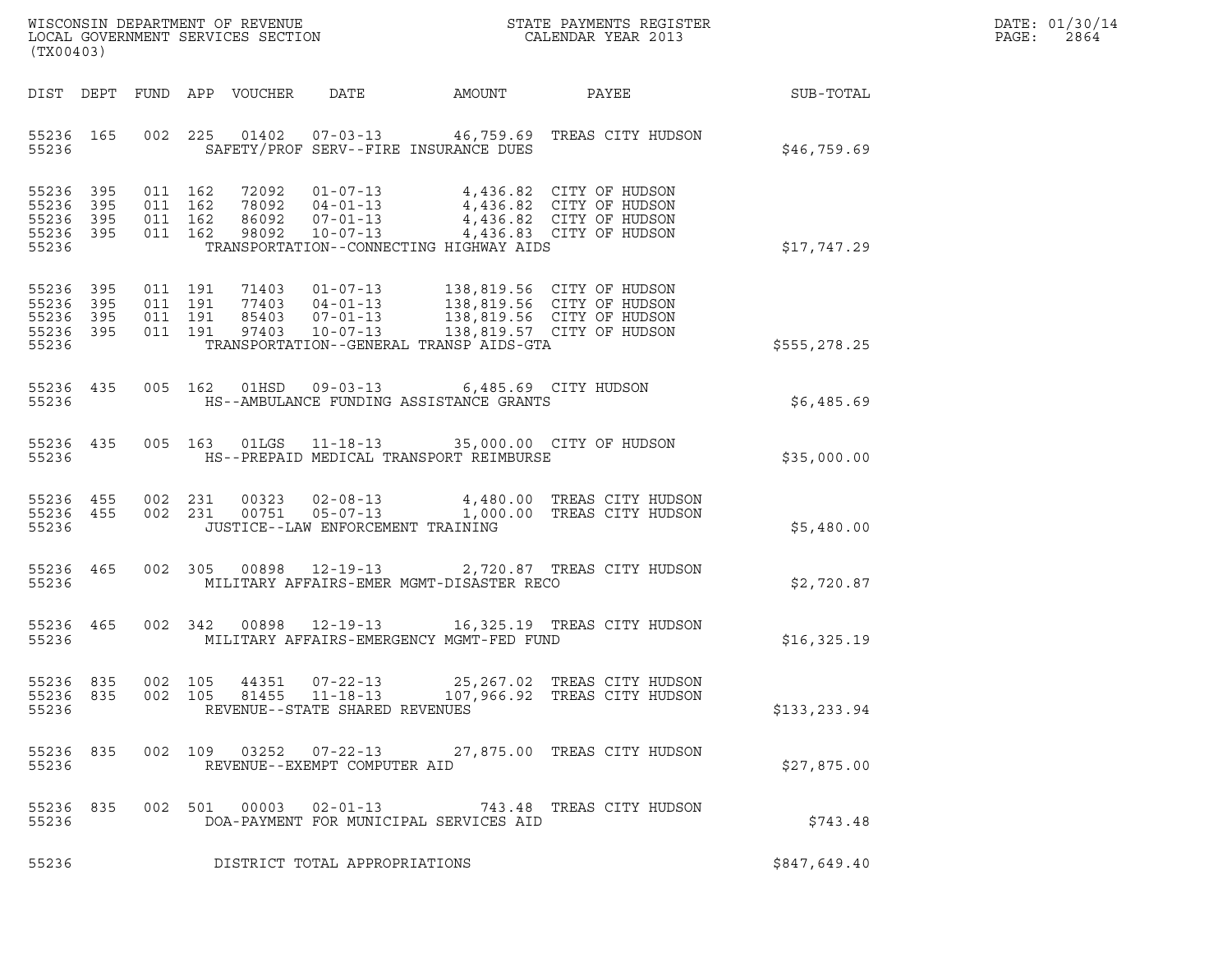| WISCONSIN DEPARTMENT OF REVENUE<br>LOCAL GOVERNMENT SERVICES SECTION<br>(TX00403) |            |                                          |                                                        |                                                                                   |        | STATE PAYMENTS REGISTER<br>CALENDAR YEAR 2013                                                                                                                                     |              | DATE: 01/30/14<br>PAGE:<br>2865 |
|-----------------------------------------------------------------------------------|------------|------------------------------------------|--------------------------------------------------------|-----------------------------------------------------------------------------------|--------|-----------------------------------------------------------------------------------------------------------------------------------------------------------------------------------|--------------|---------------------------------|
|                                                                                   |            |                                          | DIST DEPT FUND APP VOUCHER                             | DATE                                                                              | AMOUNT | PAYEE                                                                                                                                                                             | SUB-TOTAL    |                                 |
| 55261 165<br>55261                                                                |            |                                          | 002 225                                                | SAFETY/PROF SERV--FIRE INSURANCE DUES                                             |        | 01403  07-03-13  19,710.64  TREAS CITY NEW RICHMOND                                                                                                                               | \$19,710.64  |                                 |
| 55261 395<br>55261<br>55261 395<br>55261 395<br>55261                             | 395        | 011 162<br>011 162<br>011 162<br>011 162 | 72093<br>98093                                         | 10-07-13<br>TRANSPORTATION--CONNECTING HIGHWAY AIDS                               |        | 01-07-13 12,218.40 CITY OF NEW RICHMOND<br>78093  04-01-13  12,218.40  CITY OF NEW RICHMOND<br>86093  07-01-13  12,218.40  CITY OF NEW RICHMOND<br>12,218.41 CITY OF NEW RICHMOND | \$48,873.61  |                                 |
| 55261 395<br>55261 395<br>55261 395<br>55261 395<br>55261                         |            | 011 177<br>011 177                       | 011 177<br>00052<br>80052<br>88052<br>011 177<br>92052 | $06 - 14 - 13$<br>$07 - 08 - 13$<br>$09 - 30 - 13$<br>TRANSPORTATION--TRANSIT AID |        | 12-30-13 6,689.00 CITY OF NEW RICHMOND<br>06-14-13 11,148.00 CITY OF NEW RICHMOND<br>11,148.00 CITY OF NEW RICHMOND<br>11,148.00 CITY OF NEW RICHMOND                             | \$40,133.00  |                                 |
| 55261 395<br>55261<br>55261 395<br>55261                                          | - 395      | 011 182<br>011 182                       | 011 182<br>65995<br>84946<br>93263                     | $08 - 21 - 13$<br>$11 - 06 - 13$<br>TRANSPORTATION--TRANSIT AIDS-FEDERAL          |        | 02-22-13 18,619.00 TREAS CITY NEW RICHMOND<br>36,933.00 TREAS CITY NEW RICHMOND<br>20,243.00 TREAS CITY NEW RICHMOND                                                              | \$75,795.00  |                                 |
| 55261 395<br>55261                                                                |            |                                          | 011 185 89652 10-07-13                                 | TRANSPORTATION--HIGHWAY SAFETY-FEDERAL                                            |        | 4,000.00 TREAS CITY NEW RICHMOND                                                                                                                                                  | \$4,000.00   |                                 |
| 55261 395<br>55261<br>55261<br>55261 395<br>55261                                 | 395<br>395 | 011 191<br>011 191<br>011 191<br>011 191 | 77404<br>85404<br>97404                                | 71404 01-07-13<br>$10 - 07 - 13$<br>TRANSPORTATION--GENERAL TRANSP AIDS-GTA       |        | 132,190.81 CITY OF NEW RICHMOND<br>04-01-13<br>07-01-13 132,190.81 CITY OF NEW RICHMOND<br>07-01-13 132,190.81 CITY OF NEW RICHMOND<br>132,190.81 CITY OF NEW RICHMOND            | \$528,763.24 |                                 |
| 55261 435<br>55261                                                                |            | 005 162                                  | 01HSD                                                  | $09 - 03 - 13$<br>HS--AMBULANCE FUNDING ASSISTANCE GRANTS                         |        | 5,894.14 CITY NEW RICHMOND                                                                                                                                                        | \$5,894.14   |                                 |
| 55261                                                                             |            |                                          |                                                        | HS--PREPAID MEDICAL TRANSPORT REIMBURSE                                           |        | 55261 435 005 163 01LGS 11-18-13 14,500.00 NEW RICHMOND AREA AMBULANCE                                                                                                            | \$14,500.00  |                                 |
| 55261                                                                             |            |                                          |                                                        | JUSTICE--LAW ENFORCEMENT TRAINING                                                 |        | 55261 455 002 231 00449 02-12-13 2,240.00 TREAS CITY NEW RICHMOND                                                                                                                 | \$2,240.00   |                                 |
| 55261                                                                             |            |                                          |                                                        | MILITARY AFFAIRS-EMER MGMT-DISASTER RECO                                          |        | 55261 465 002 305 00892 12-19-13 2,298.15 TREAS CITY NEW RICHMOND                                                                                                                 | \$2,298.15   |                                 |
| 55261                                                                             |            |                                          |                                                        | MILITARY AFFAIRS-EMERGENCY MGMT-FED FUND                                          |        | 55261 465 002 342 00892 12-19-13 13,788.86 TREAS CITY NEW RICHMOND                                                                                                                | \$13,788.86  |                                 |